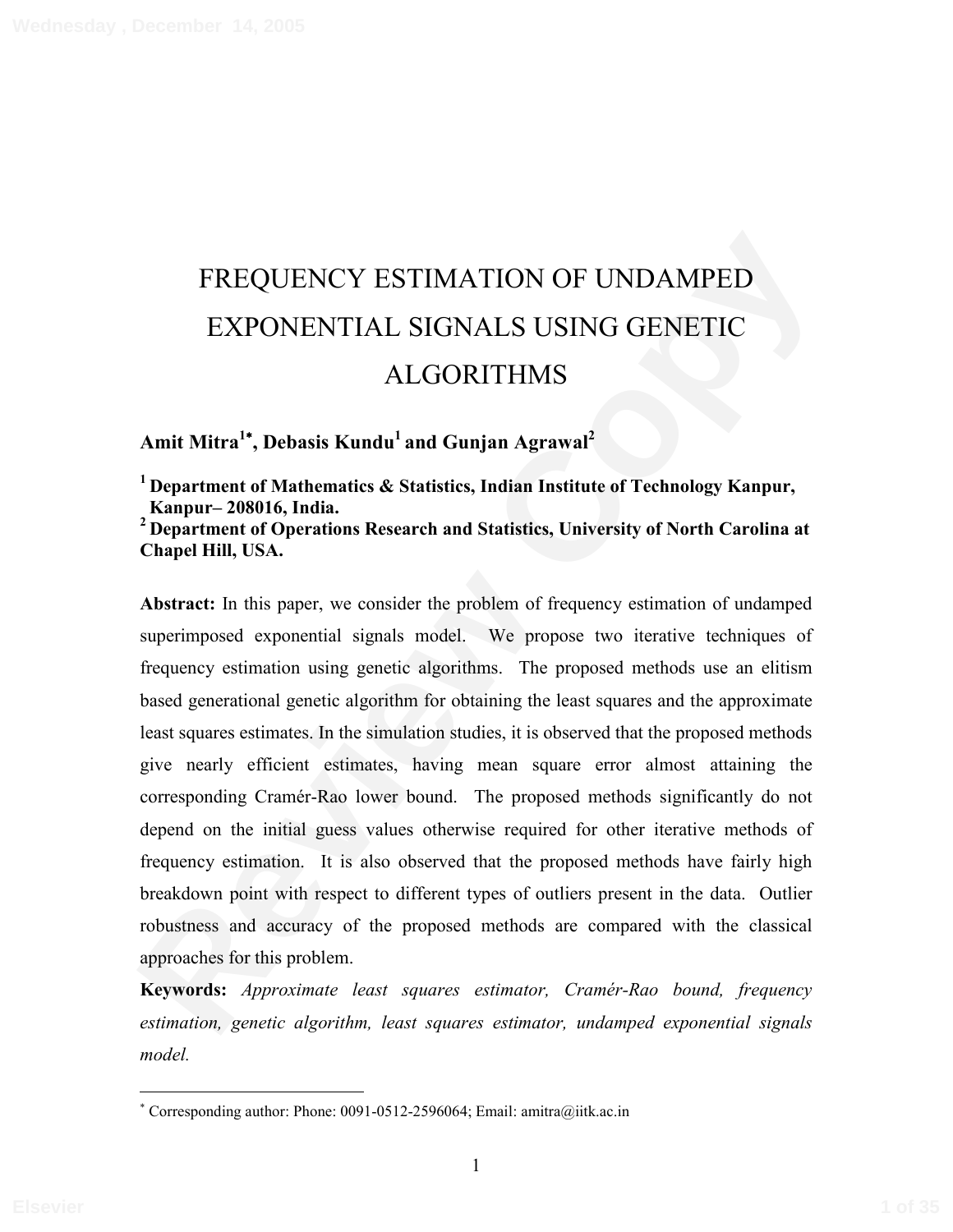## **1. Introduction**

Estimating the frequencies of superimposed exponential signals embedded in additive noise is a fundamental problem in signal processing. In several applications, particularly in communications, radar, sonar, geophysical seismology, the signals dealt with can be described by the following superimposed undamped exponential signals model:

$$
y(t) = \mu(t) + \varepsilon(t); \quad \mu(t) = \sum_{k=1}^{M} \alpha_k e^{i2\pi \omega_k t}; \qquad t = 1, 2, ..., n,
$$
 (1)

described by the following superimposed undamped exponential signals model:<br>  $y(t) = \mu(t) + \alpha(t); \quad \mu(t) = \sum_{k=1}^{M} \alpha_k e^{i2\pi n_k t}$ ;  $t = 1, 2, ..., n$ , (1)<br>
where  $\mu(t)$  denotes the noise free complex valued sinusoidal signal;  $\{\alpha_k\}_{k$ where  $\mu(t)$  denotes the noise free complex valued sinusoidal signal;  $\{\alpha_k\}_{k=1}^M$ ,  $\{\omega_k\}_{k=1}^M$  are its amplitudes and frequencies, respectively; and  $\{\varepsilon(t)\}\$ is an additive observational noise. The complex valued form (1), of course, is not encountered in practice, as practical signals are always real valued. However, in many applications both the in-phase and quadrature components of the studied signals are available. In case of a real-valued sinusoidal signal, this means that both the sine and the corresponding cosine components are available. These two components may be processed by arranging them in a two dimensional signal vector or a complex valued signal of the form of (1) (see Stoica and Moses [2003], page 144, for more details). Since the complex valued description of the in-phase and quadrature components of a sinusoidal signal is the most convenient one from a mathematical viewpoint, most of the literature in signal processing deals with the complex valued superimposed undamped exponential signals.

The noise  $\{\varepsilon(t)\}\$  in the model is usually assumed to be complex valued circular white noise defined as;

$$
E[\varepsilon(t) \varepsilon^*(s)] = \sigma^2 \delta_{t,s},
$$
  
 
$$
E[\varepsilon(t) \varepsilon(s)] = 0 \quad \text{for all } t \text{ and } s,
$$

where  $\delta_{t,s}$  is the delta function. The variance or power of the noise is  $E|\varepsilon(t)|^2 = \sigma^2$ . Conditions on  $\{\varepsilon(t)\}\$ can be rewritten as

$$
E\left\{\text{Re}[\varepsilon(t)]\text{Re}[\varepsilon(t)]\right\} = \frac{\sigma^2}{2}\delta_{t,s}
$$
  
\n
$$
E\left\{\text{Im}[\varepsilon(t)]\text{Im}[\varepsilon(t)]\right\} = \frac{\sigma^2}{2}\delta_{t,s}
$$
  
\n
$$
E\left\{\text{Re}[\varepsilon(t)]\text{Im}[\varepsilon(t)]\right\} = 0
$$
\n(2)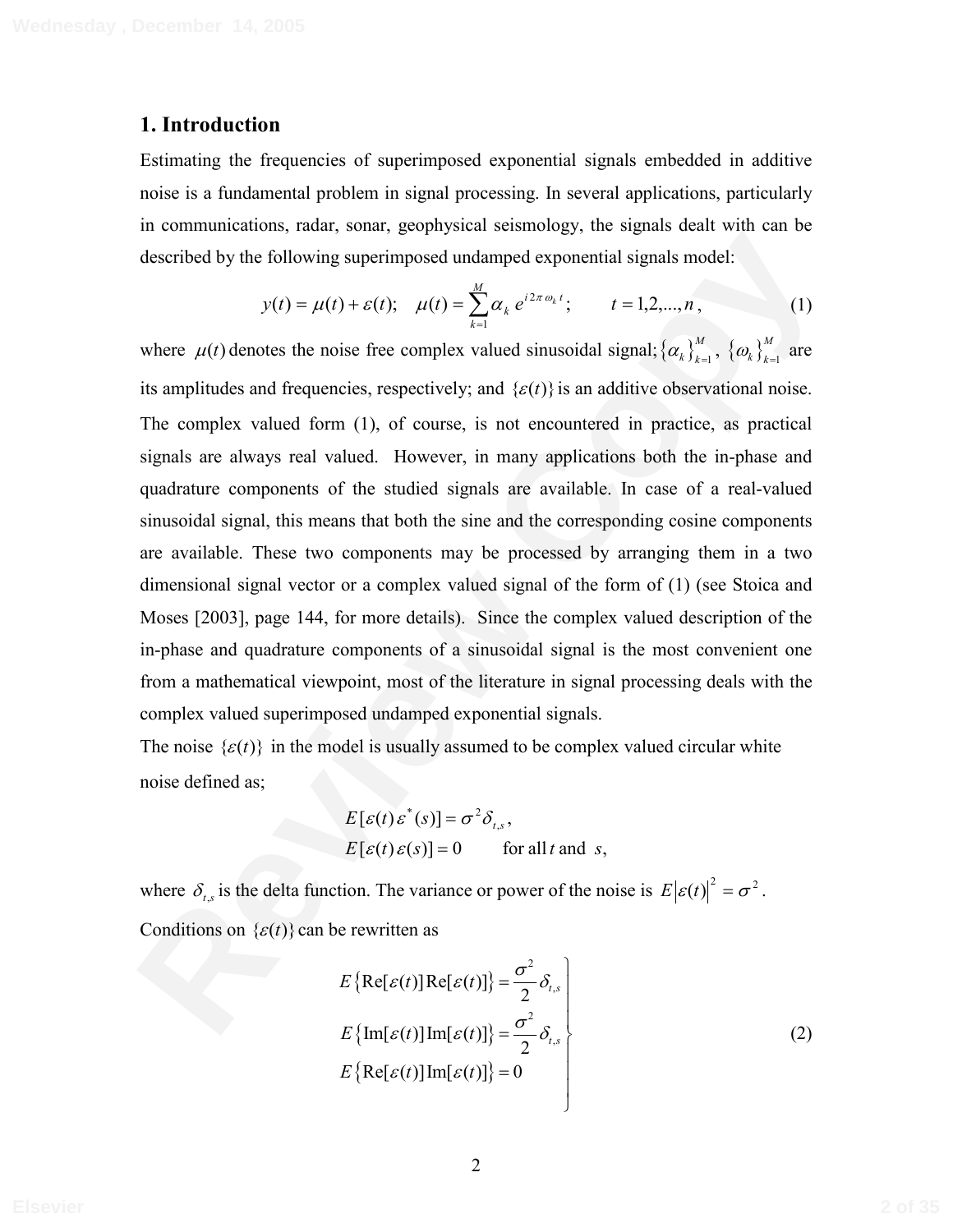Thus, the real and imaginary parts of a complex circular white noise are real-valued white noise sequences of identical power equal to  $\sigma^2/2$ , and uncorrelated with one another. The frequencies  $\{\omega_k\}_{k=1}^M$  are such that  $\omega_k \in [0,1]$  and are distinct. Given a sample of size *n*,  $\{y(1), y(2), \ldots, y(n)\}\$ , the problem is to estimate the unknown amplitudes, the unknown frequencies and also order *M*, if the order is unknown. In the present paper, we assume *M* to be known and focus on the problem of frequency estimation, i.e. determination of  $\{\omega_k\}_{k=1}^M$  from the set of observations  $\{y(1), y(2), \ldots, y(n)\}\)$ . Note that if *M* is unknown, first we can estimate M, using the method proposed by Kundu and Mitra [2000a]. Once the frequencies are estimated, estimation of the amplitudes becomes a simple linear regression problem. More precisely, as we will see later, for given  $\{ \omega_k \}_{k=1}^M$ , the observations  $y(t)$  can be written as a linear regression function whose unknown regression coefficients are equal to the unknowns amplitudes.

( $y(1), y(2),..., y(n)$ ), the problem is to estimate the unknown amplitudes, the unknown<br>frequencies and also order M, if the order is unknown. In the present paper, we assume M<br>froquencies and also order M, if the order is unkno The estimation of the frequencies of the sinusoidal components, given by model (1), embedded in additive white noise is a fundamental problem in signal processing. Due to the practical importance of this model, a battery of methods attempting to obtain efficient estimators have been proposed in the recent past. These methods can broadly be classified into two groups, one that attempts to find efficient computational algorithms for the solution of the least squares estimators (LSEs) through iterative techniques and the other group providing non-iterative parameter estimates of the unknown parameters. Notable among the iterative methods aimed at finding the LSEs are the approaches of Bressler and MaCovski [1986], Hwang and Chen [1993], Kundu [1993], Kannan and Kundu [1994], Li and Stoica [1996]. Non-iterative methods include the methods of Pisarenko [1973], Ulrych and Clayton [1976], Schmidt [1979], Tufts and Kumaresan [1982], Roy and Kailath [1989], Quinn [1994], Kundu and Mitra [1995] and Bai, Rao, Chow and Kundu [2003].

It is observed in all the iterative procedures that the performances of the different estimators depend heavily on the initial value chosen. Most of the iterative procedures may not even converge if the initial guesses are not 'sufficiently close' to the corresponding true values. The estimation problem becomes even more complex when outliers are present in the data. Most of the commonly used methods for frequency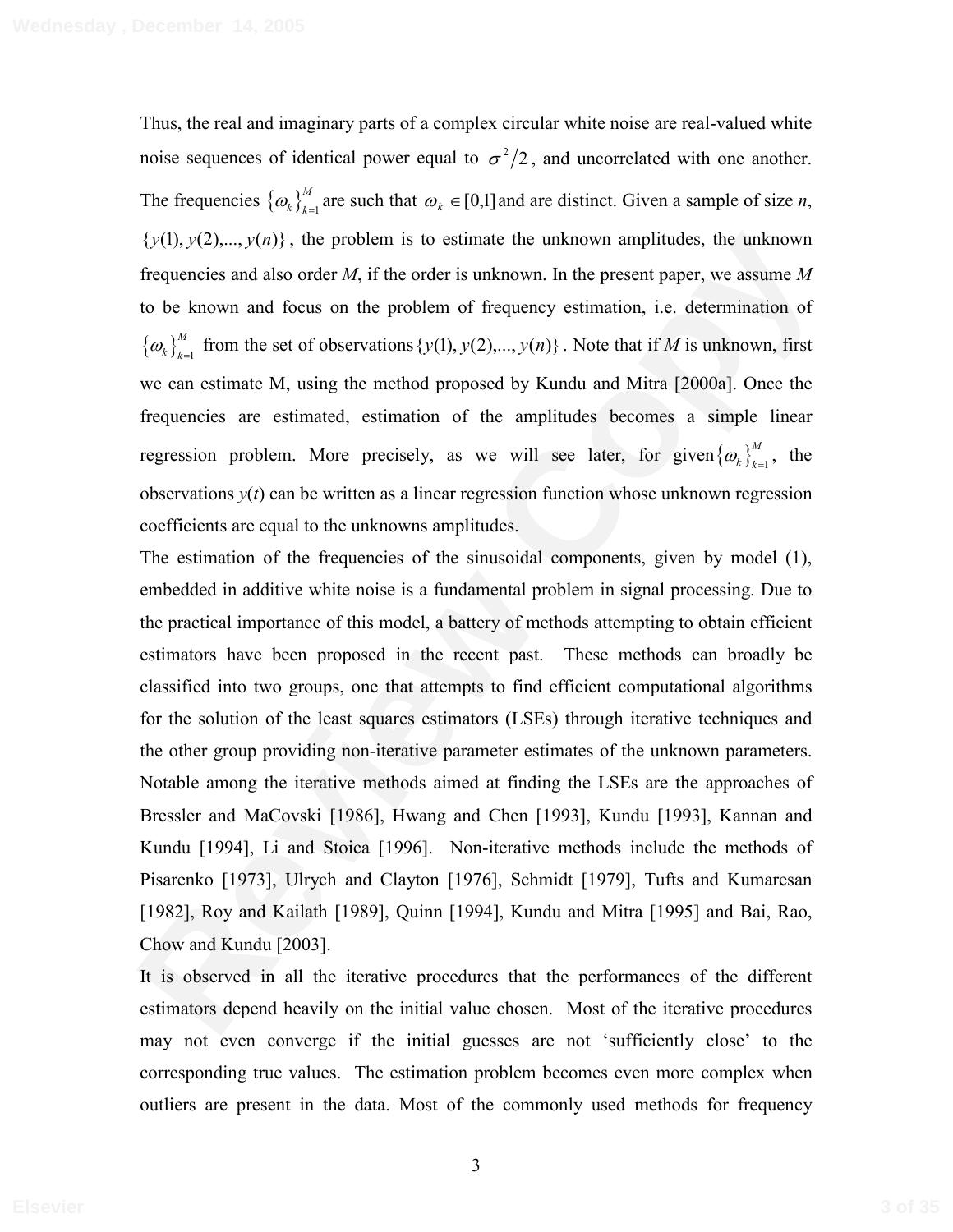high breakdown point with respect to presence of outliers as compared to the non-robost<br>methods. Breakdown point, with respect to presence of outliers, indicates the outlier<br>contamination proportion at which the method fa estimation fail even with moderate levels of contamination. Recently, researchers have started exploring various robust frequency estimation techniques that are robust to presence of outliers in the data. The aim of this paper is to find an algorithm whose performance does not depend significantly on initial guesses and also having a reasonably high breakdown point with respect to presence of outliers as compared to the non-robust methods. Breakdown point, with respect to presence of outliers, indicates the outlier contamination proportion at which the method fails to resolve the frequencies correctly. In this paper, we propose a genetic algorithm (Quagliarella et. al. [1997]) based iterative algorithm to obtain the least squares estimates for the model (1). It is observed that the proposed method produces efficient frequency estimates attaining the Cramér-Rao lower bound (CRLB) and performs quite well in the presence of outliers. The rest of the paper is organized as follows. In section 2, we give the least square formulation of the problem. The approximate least squares formulation is described in section 3. Section 4, presents the proposed genetic search based iterative algorithms for frequency estimation. The empirical studies, implementing the proposed algorithms and comparing them with the classical approaches, will be presented in section 5. Finally, the conclusions will be discussed in section 6.

# **2. Least Squares formulation**

The least squares estimates of the signal parameters for the model (1) are the minimizers of the following criterion function,

$$
\psi(\omega, \alpha) = \sum_{t=1}^{n} \left| y(t) - \sum_{k=1}^{M} \alpha_k e^{i 2\pi \omega_k t} \right|^2, \qquad (3)
$$

where  $\varphi$  is the vector of frequencies and  $\varphi$  is the vector of amplitudes. The sinusoidal model determined through minimization of (3) has the smallest sum of squares distance to the observed data. Since  $\psi(\omega, \alpha)$  is a nonlinear function of its arguments  $\omega$  and  $\alpha$ ,  $\tilde{ }$ the parameter estimates minimizing (3) are called the nonlinear least squares (NLS) estimators. When the white noise  $\varepsilon(t)$  is Gaussian, the minimization of (3) can also be interpreted as the method of maximum likelihood (Stoica and Moses [2003], page 377).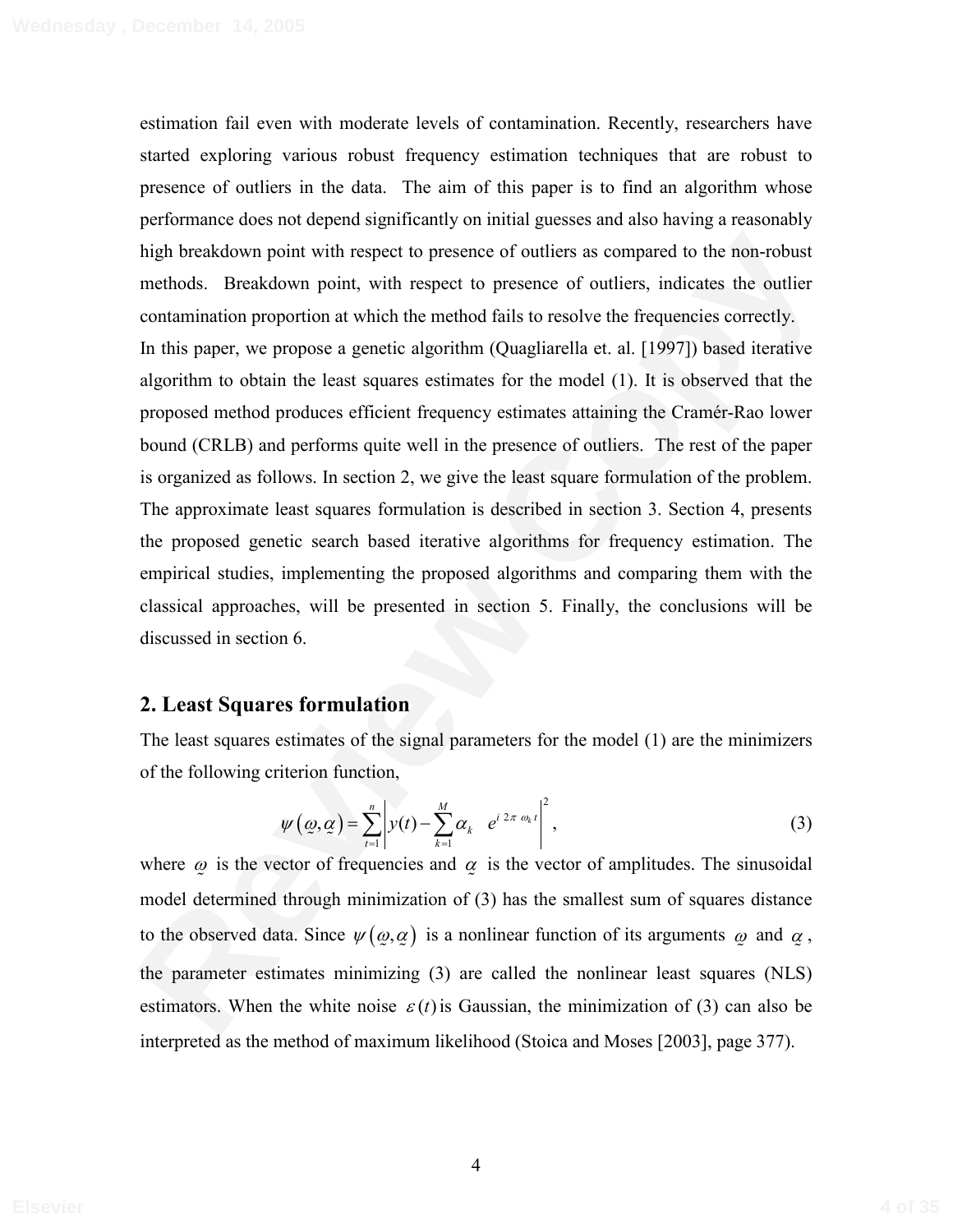Although, the criterion in (3) depends on both  $\varphi$  and  $\alpha$ , it can be conveniently  $\tilde{ }$ concentrated with respect to the 'nuisance parameters'  $\alpha$ . Introducing the notations,  $\tilde{a}$ 

$$
\underline{Y} = [y(1), y(2), \dots y(n)]^T, \tag{4}
$$
\n
$$
A(\underline{\omega}) = \begin{bmatrix} e^{i2\pi\omega_1} & \cdots & e^{i2\pi\omega_M} \\ \vdots & \ddots & \vdots \\ e^{i n 2\pi\omega_1} & \cdots & e^{i n 2\pi\omega_M} \end{bmatrix}, \tag{5}
$$

and 
$$
\underline{\alpha} = [\alpha_1, ..., \alpha_M]^T
$$
, (6)

we can write  $\psi(\omega, \alpha)$  in (3) as

$$
\psi(\omega, \alpha) = (\underline{Y} - A(\omega)\alpha)^*(\underline{Y} - A(\omega)\alpha),
$$
  
where, \*\* denotes the complex conjugate of a vector or a matrix. (7)

Under the condition of distinct frequencies, the Vandermonde matrix  $A(\omega)$  is of rank *M* (under the weak condition that  $n \ge M$ ) and  $(A(\omega)^* A(\omega))^{-1}$  exists. We observe that for given  $\omega$ , minimizing  $\alpha$  is given by  $\hat{\alpha} = (A(\omega)^* A(\omega))^{-1} A(\omega)^* Y$ . Plugging in this  $\hat{\alpha}$  in  $\frac{1}{\sqrt{2}}$  ,  $\frac{1}{\sqrt{2}}$  ,  $\frac{1}{\sqrt{2}}$  ,  $\frac{1}{\sqrt{2}}$  ,  $\frac{1}{\sqrt{2}}$  ,  $\frac{1}{\sqrt{2}}$  ,  $\frac{1}{\sqrt{2}}$  ,  $\frac{1}{\sqrt{2}}$ (7), we get the concentrated likelihood function  $\varphi(\omega) = \underline{y}^* A(\omega) (A(\omega)^* A(\omega))^{-1} A(\omega)^* \underline{y}$  and the LSE of  $\omega$  is obtained by minimizing  $\varphi(\omega)$ . Thus the non-linear least squares (NLS)  $\tilde{ }$ estimators of  $\varphi$  and  $\alpha$  which minimize  $\psi(\varphi, \alpha)$  are given by

$$
\hat{\omega} = \arg \max_{\omega} \left[ \underline{Y}^* A(\omega) (A(\omega)^* A(\omega))^{-1} A(\omega)^* \underline{Y} \right],\tag{8}
$$

$$
\hat{\mathcal{Q}} = \left( A(\mathcal{Q})^* A(\mathcal{Q}) \right)^{-1} A(\mathcal{Q})^* Y \Big|_{\mathcal{Q} = \hat{\mathcal{Q}}}.
$$
\n(9)

 $A(\varphi) = \begin{bmatrix} e^{2\pi\omega_0} & \cdots & e^{2\pi\omega_n} \\ e^{\frac{2\pi\omega_0}{\omega_0}} & \cdots & e^{\frac{\pi\omega_n}{\omega_n}} \end{bmatrix}$ . (5)<br>
and  $\alpha = [\alpha_1, ..., \alpha_M]^T$ ,<br>  $\psi(\varphi, \alpha)$  in (3) as<br>  $\psi(\varphi, \alpha) = (Y - A(\varphi)\alpha)^*(Y - A(\varphi)\alpha)$ ,<br>
where, '\*' denotes the complex conjugate of a vecto The NLS estimators for this problem are optimal under various considerations. The estimators are strongly consistent (Kundu and Mitra [2000b]), asymptotic normal with a covariance matrix that coincides with the Cramér-Rao bound under the normality assumption on the error random variables (Rao and Zhao [1993]). Hence, under the Gaussian hypothesis, the NLS method provides frequency estimates that are the most accurate, in the sense of minimum variance in a fairly general class of estimators. It is further observed that, the performance of the NLS method does not critically depend on the assumption that the noise process is white. If the noise process is non white, the NLS still gives consistent frequency estimates (Stoica and Nehorai [1989]). The fact that the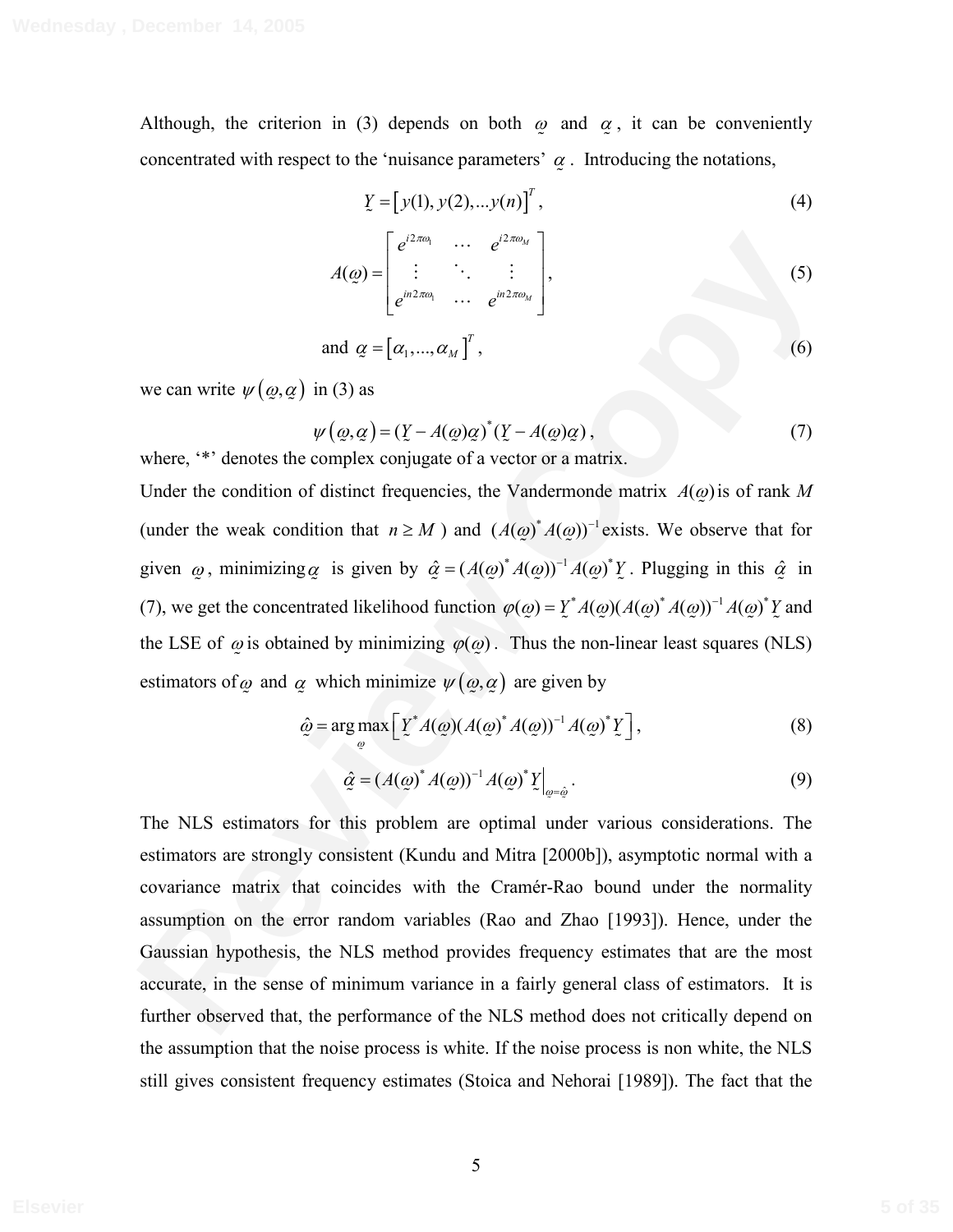NLS approach gives optimal estimates, spurred a renewed interest in the NLS approach and in reliable algorithms for performing the minimization required in  $(3)$  (see, e.g., Hwang and Chen [1993]; Kannan and Kundu [1994]; Li and Stoica [1996]).

frequency estimation is difficult to achieve, for a number of reasons. The optimizing<br>function (3) has a complicated multimodal shape with a very sharp global maximum<br>corresponding to  $\dot{\psi}$  (Stoica et al. [1989]). Hence Unfortunately, the good statistical performance associated with the NLS method of frequency estimation is difficult to achieve, for a number of reasons. The optimizing function (3) has a complicated multimodal shape with a very sharp global maximum corresponding to  $\hat{\omega}$  (Stoica et al. [1989]). Hence, finding  $\hat{\omega}$  by a local search algorithm requires very accurate initialization. Initialization procedures that provide fairly accurate approximations of the maximizer of (3) have been proposed in (Kumaresan, Scharf, and Shaw [1986], Bressler and MaCovski [1986], Kundu and Mitra [1995]). However, there is no available method that is guaranteed to provide frequency estimates within the attraction domain of the global maximum  $\hat{\omega}$  of (3), especially in situations when the observation set is contaminated with outliers. As a consequence, general-purpose search algorithms, like the Gauss-Newton algorithm, the Newton-Raphson algorithm or the Levenberg-Marquardt algorithm, may well fail to converge to  $\hat{\omega}$ , or may even diverge.  $\tilde{ }$ The least squares frequency estimation for the exponential signals model given in (1) becomes even more difficult when outliers are present in the dataset.

## **3. Approximate Least Squares**

In the previous Section, we have discussed the least squares estimators and it is observed that finding the least squares estimators involves an *M*-dimensional optimization procedure. To reduce the computational complexity, approximate least squares estimators (ALSEs) were proposed by Kundu and Mitra [2000b] and their properties were studied. It is observed that the least squares estimators and the approximate least squares estimators enjoy the same asymptotic properties. The approximate least squares estimators can be briefly described as follows;

In the formulation of the ALSE, we assume, without loss of generality that  $|\alpha_1^2| \ge |\alpha_2^2| \ge .... \ge |\alpha_M^2|$  $|\alpha_1|^2 \ge |\alpha_2^2| \ge ... \ge |\alpha_M^2|$ . Consider the following function

$$
I(\omega) = \frac{1}{n} \left| \sum_{t=1}^{n} y(t) e^{-i 2\pi \omega t} \right|^2.
$$
 (10)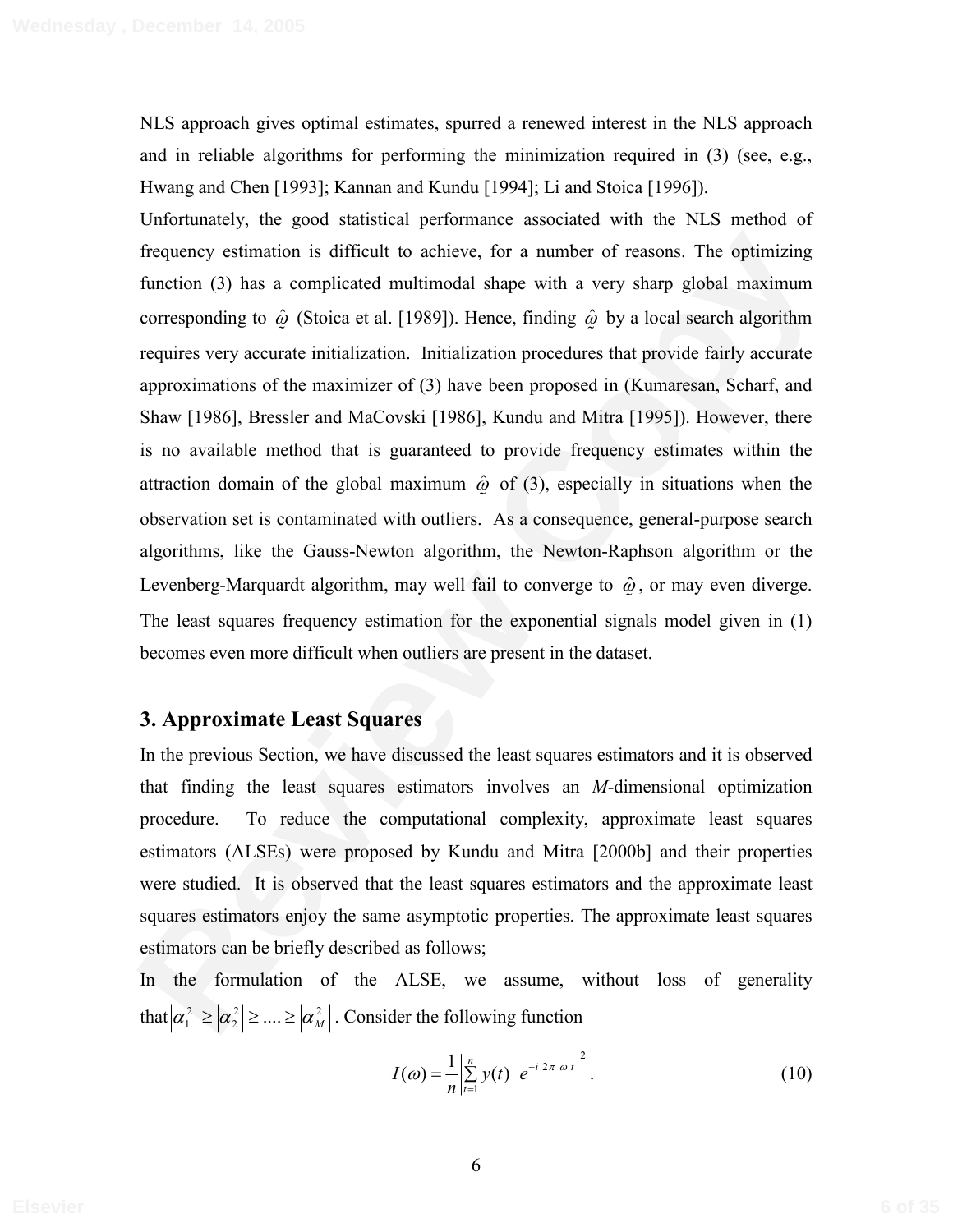Suppose  $\bar{\omega}_1$  maximizes  $I(\omega)$ , then  $\bar{\omega}_1$  is the ALSE of  $\omega_1$ . The amplitude  $\alpha_1$  can be estimated as

$$
\breve{\alpha}_1 = \frac{1}{n} \sum_{t=1}^n y(t) e^{i2\pi \breve{\omega}_1 t} \,. \tag{11}
$$

Now to obtain the ALSE of  $\vec{\omega}_2$ , we first obtain an adjusted data vector  $\vec{y}$  from the original  $\tilde{ }$ data, where

$$
\tilde{y}(t) = y(t) - \breve{\alpha}_1 e^{i2\pi \breve{\omega}_1 t}.
$$
\n(12)

Using the adjusted data  $\bar{y}$ , we find the  $\omega$  that maximizes (10). Maximizing  $\omega$  provides  $\tilde{ }$ the estimate for  $\tilde{\omega}_2$ . We repeat this process of finding sequentially the frequency estimates and an adjusted data vector until all the unknown frequencies are estimated. For details of the ALSE algorithm and their asymptotic statistical properties, the readers are referred to Kundu and Mitra [2000b].

### **4. Frequency Estimation using Genetic Algorithms**

In this section, we present the genetic search based iterative algorithms for the frequency estimation problem. First, we give a brief introduction about the basic concepts of a genetic search procedure and then present the proposed algorithms.

#### **4.1 Basics of Genetic Search Procedures**

In this subsection, we discuss in brief the technique of solving optimization problems using genetic algorithms.

Now to obtain the ALSE of  $\partial_2$ , we first obtain an adjusted data vector  $\bar{y}$  from the original<br>data, where<br> $\dot{y}(t) = y(t) - \partial_1 e^{i2\pi a_1 t}$ . (12)<br>Using the adjusted data  $\dot{y}$ , we find the  $\omega$  but maximizes (10). Max Genetic Algorithm (GA) is a branch of artificial intelligence that borrows the ideas from Darwinian evolution. It is a stochastic global optimization search method that mimics the natural biological evolution, which is based on the ideas of 'natural selection' and 'genetics'. The process of natural selection is nature's way of searching for better and better organisms and argues that individuals with certain characteristics are more suited to survive and pass those characteristics to their next generation. Genetic algorithms operate on a population of potential solutions and applying the principle of 'survival of the fittest' produce better and better approximations to a solution.

Detailed discussions on Genetic algorithms and their varied applications may be found in Chambers [1995a and 1995b] and Quagliarella et al. [1997].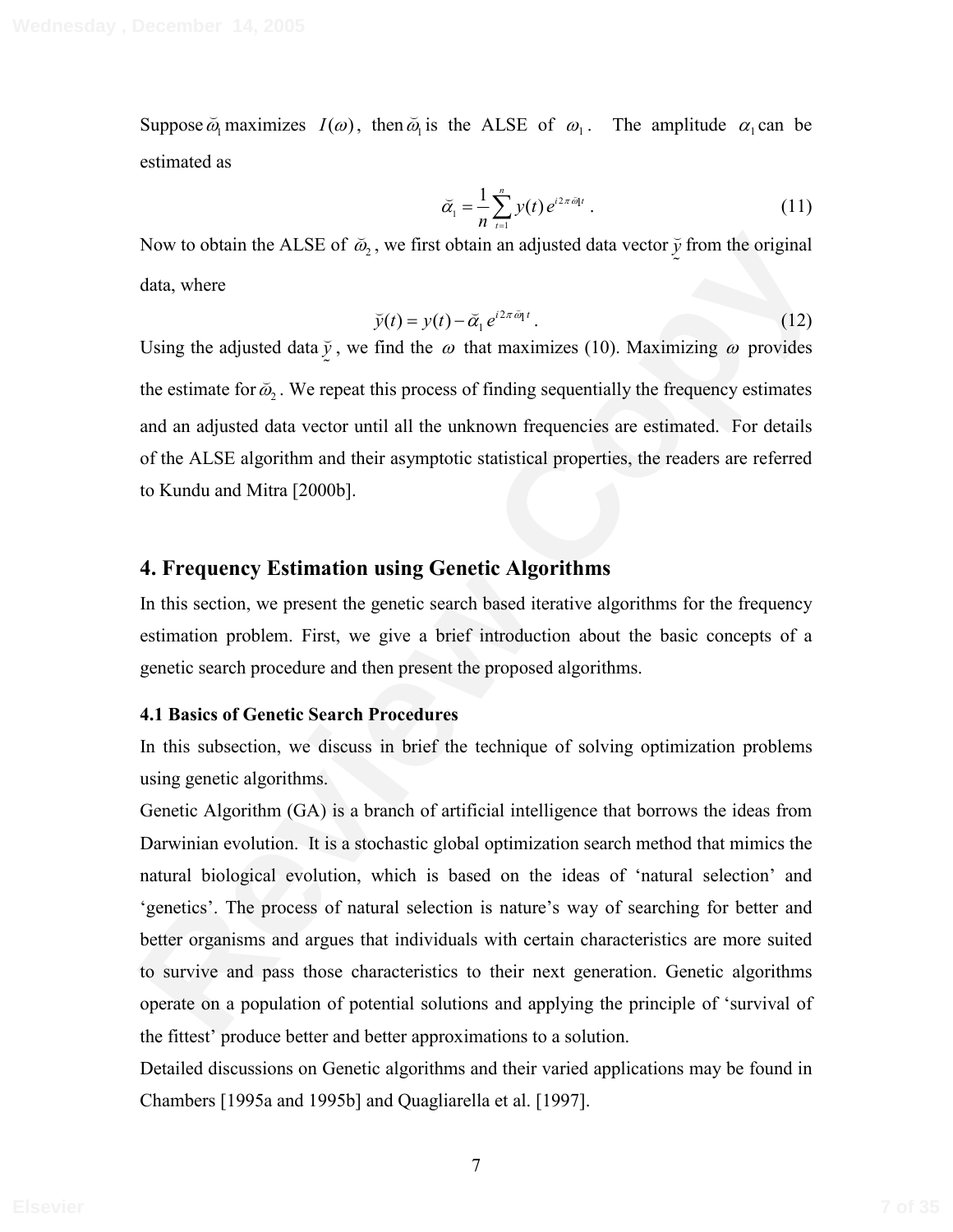A standard generational GA is a method of stochastic optimization that can be formulated as;

$$
\text{Maximize } F(x) \tag{13}
$$

$$
\text{Subject to } \mathbf{x} \in \Theta = \{0,1\}^n \subset \mathfrak{R}^n \tag{13}
$$

The function to be maximized,  $F: \Theta \to \Re$ , is called the fitness function in a GA framework. To start the GA stochastic optimization, a population consisting of possible solutions is initialized. Each individual of this population, also called a chromosome, is an *n-*dimensional binary string.

The members of the initial population are first evaluated for their fitness. We use a rank based fitness function (Baker [1985]). In this procedure, the individuals (chromosomes) are assigned fitness according to their rank in the population rather than their raw performance. Simpler versions of genetic algorithms use a proportional fitness function.

The function to be maximized,  $F: \Theta \rightarrow \Re$ , is called the fitness function in a GA framework. To start the GA stochastic optimization, a population consisting of possible solutions is initialized. Each indvidual of this pop Based on the fitness values of the chromosomes, a variety of *selection* rules can be applied for selection of the fit chromosomes (also called the fit parents). The commonly used selection schemes are stochastic random sampling with replacement, stochastic sampling with partial replacement, remainder stochastic sampling with or without replacement, stochastic universal sampling and stochastic tournament. For a detailed discussion on various selection procedures, see for example Goldberg [1989]. We have adopted a stochastic sampling with replacement approach in this paper. Members selected from the current population using the selection operator, are next combined to produce new chromosomes by passing their genetic string material.

The operator for producing new chromosomes is the *crossover* operator. The crossover operator is applied, according to a pre-assigned crossover probability, on two selected parents. Crossover produces new individuals that have some parts of both the parent's genetic material. The simplest form of crossover is the one-point crossover. More frequently used crossover operators are multipoint crossover, uniform crossover and reduced surrogate crossover. The simple one-point crossover is performed in the following way. Consider the following 2 parent binary strings

**Parent I**: 0011001100110011

and

*Parent II*: 1100110011001100.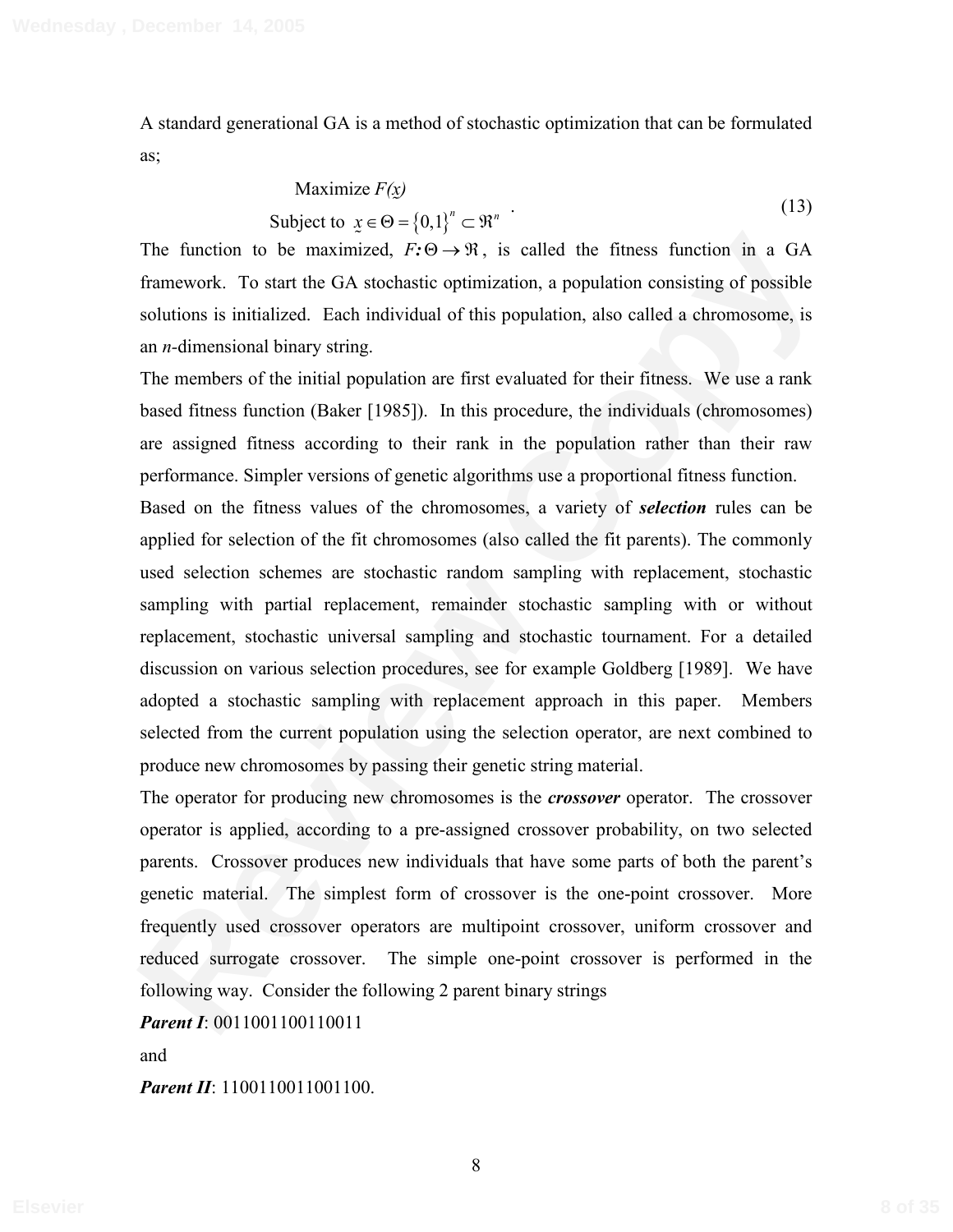An integer position *i*, is selected uniformly at random between 1 and the chromosome length minus *1* and the genetic information is exchanged between the parents about this point producing the two new offspring chromosomes. Figure 1a illustrates a one-point crossover at the crossover point *i* = 9 .



Figure 1a: A one-point crossover

For a multi-point crossover, say an *m*-point crossover, *m* crossover positions,  $k_1, k_2, ..., k_m$ ;  $k_i \in \{1, 2, ...,$ chromosome length-1} are chosen at random with no repetitions and arranged in ascending order. The bits between the successive crossover points are exchanged between the two parents to produce the two new offspring chromosomes. A 4-point crossover is illustrated in Figure 1b, vertical lines indicating the 4 crossover points.



**Figure 1b:** A 4-point crossover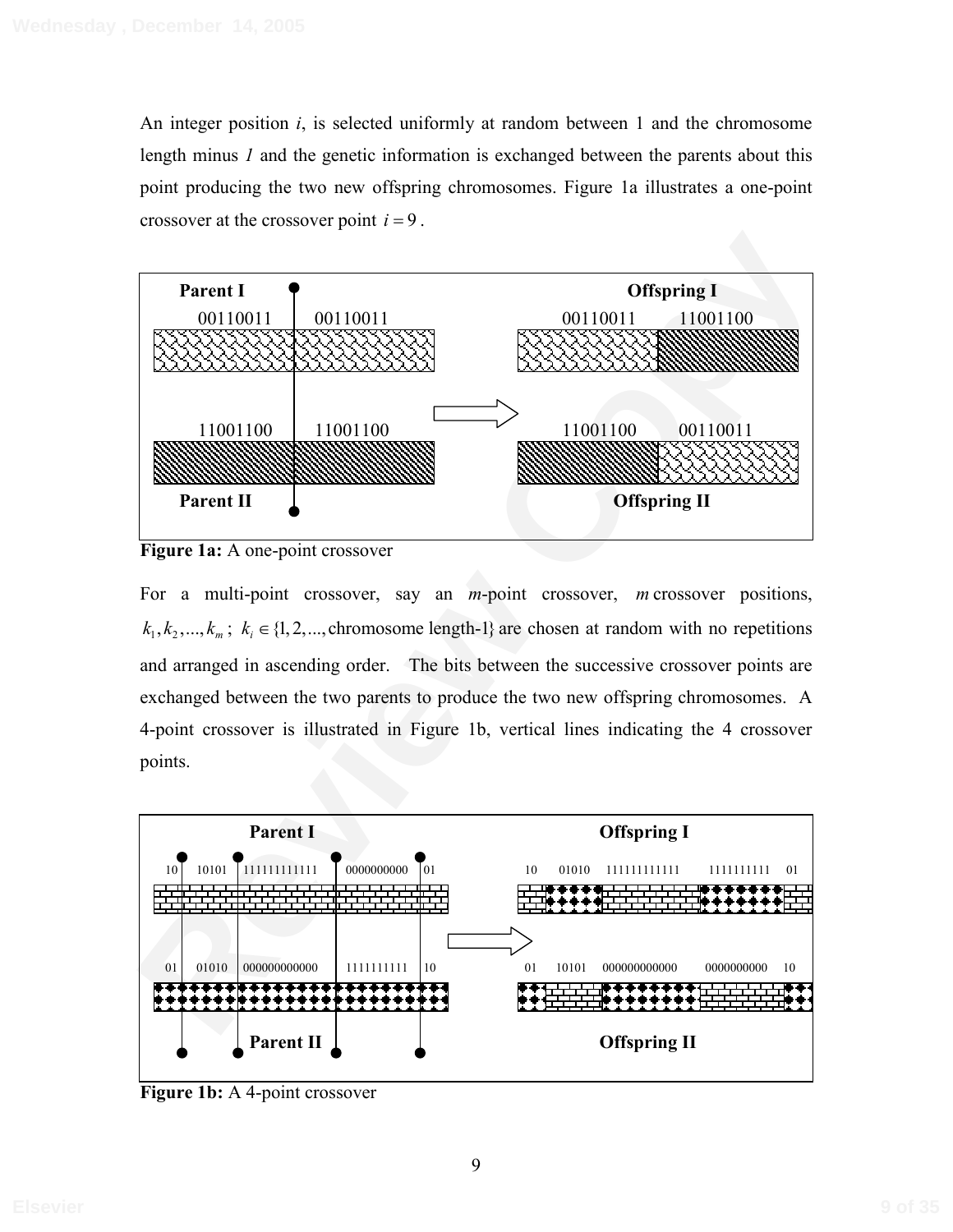A genetic operator called *mutation*, is further applied to the new chromosomes produced by the crossover process. Mutation is randomly applied with a pre-assigned low mutation probability and is considered to be a genetic operator that ensures that the probability of searching any given string will never be zero and thus has the effect of tending to inhibit the possibility of convergence of the genetic algorithms to a local optimum. Mutation causes the chromosomes genetic representation to be changed according to a probabilistic rule. In the binary string representation, mutation will cause a single bit to change its state, i.e.  $0 \Rightarrow 1$  or  $1 \Rightarrow 0$ .

the possibility of convergence of the genetic algorithms to a local optimum. Mutution causes the chromosomes genetic representation to be changed according to a probabilistic rule. In the binary string representation, mut While populating the next generation after selection, crossover and mutation have been performed, we adopt an elitist strategy (De. Jong [1975], Thierens [1997]). Elitism encourages the inclusion of highly fit genetic material, from earlier generations, in the subsequent generations. Under this approach, a predetermined fraction of the most-fit individuals is deterministically allowed to propagate through successive generations. The fractional difference between the number of chromosomes in the old population and the number of chromosomes produced by selection and recombination is termed as the generation gap and is filled using the elitist approach.

Thus, starting from the initial population of chromosomes and applying the GA operators of selection, crossover and mutation, GA moves on to the next generation of chromosomes. Chromosome strings of the next generation are decoded (if necessary), objective function is evaluated, a fitness value assigned and new set of chromosomes are selected, using the selection operator, for creation of the subsequent generation and so the process continues through subsequent generations.

Since GA is a stochastic search procedure, it is difficult to formally specify its convergence criteria. It is quite possible under the GA stochastic optimization that the fitness of a population may remain static for a number of generations before a superior individual is found and hence application of conventional termination criteria becomes inappropriate. Commonly used approaches are; termination of GA after a prespecified number of generations or termination of GA if no better solution is found after a predetermined number of generations, keeping track of the best solution found over generations under both the approaches.

10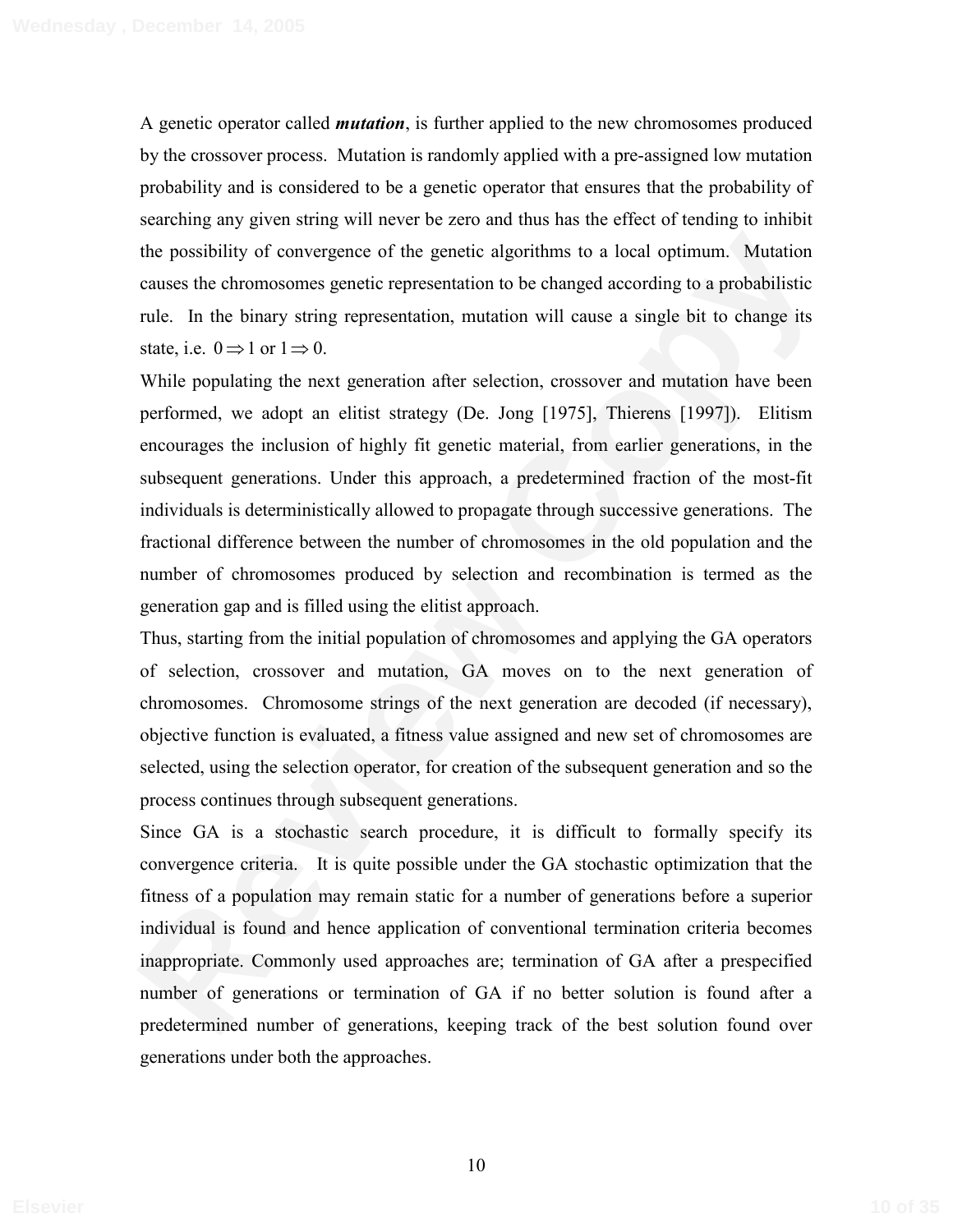The algorithmic steps of the discussed generational GA using elitism are presented in Figure 2.

To apply the discussed algorithm to any arbitrary optimization problem given by;

Maximize 
$$
G(\underline{y})
$$
  
\nSubject to  $\underline{y} \in \Omega \subset \mathbb{R}^n$  (14)

Subject to  $y \in \Omega \subset \mathbb{R}^n$ <br>
a correspondence between the search space  $\Omega$  and appropriate space of binary strings  $\Theta$ <br>
is established. The correspondence is usually established using a coding technique. The<br>
use of Gr a correspondence between the search space  $\Omega$  and appropriate space of binary strings  $\Theta$ is established. The correspondence is usually established using a coding technique. The use of Gray coded binary strings is the most commonly used approach. For calculating the objective function of the optimization problem, the Gray coded binary strings can be decoded using a linear or a logarithmic scaling.

*Step 1:* Randomly initialize the initial population generation of chromosomes of coded binary strings representing possible solutions.

*Step 2*: Evaluate the objective function for each of the chromosomes (after decoding, if necessary) and obtain their fitness values.

*Step 3:* Using selection operator, populate the fit parents pool, size of the pool being dependent on the generation gap.

*Step 4:* Apply crossover (with a pre-assigned crossover probability), exchanging genetic material of parents to obtain offspring.

**Step 5:** Apply mutation on the mated chromosome strings with pre-assigned mutation probability.

*Step 6:* Use elitist strategy to fill the generation gap.

**Step 7:** Repeat the steps 2 to 6 till termination criteria is met.

**Figure 2:** Algorithmic steps of a generational GA using elitism

## **4.2 Proposed Method of Least Square Frequency Estimation**

In this subsection, we present the proposed algorithm of least squares frequency estimation using a genetic search procedure. We have observed that the least square frequency estimation for the undamped exponential signals model (1), reduces to finding the solution of the optimization problem

$$
\hat{\omega} = \underset{\omega}{\arg \max} \left[ \underline{Y}^* A(\omega) (A(\omega)^* A(\omega))^{-1} A(\omega)^* \underline{Y} \right]. \tag{15}
$$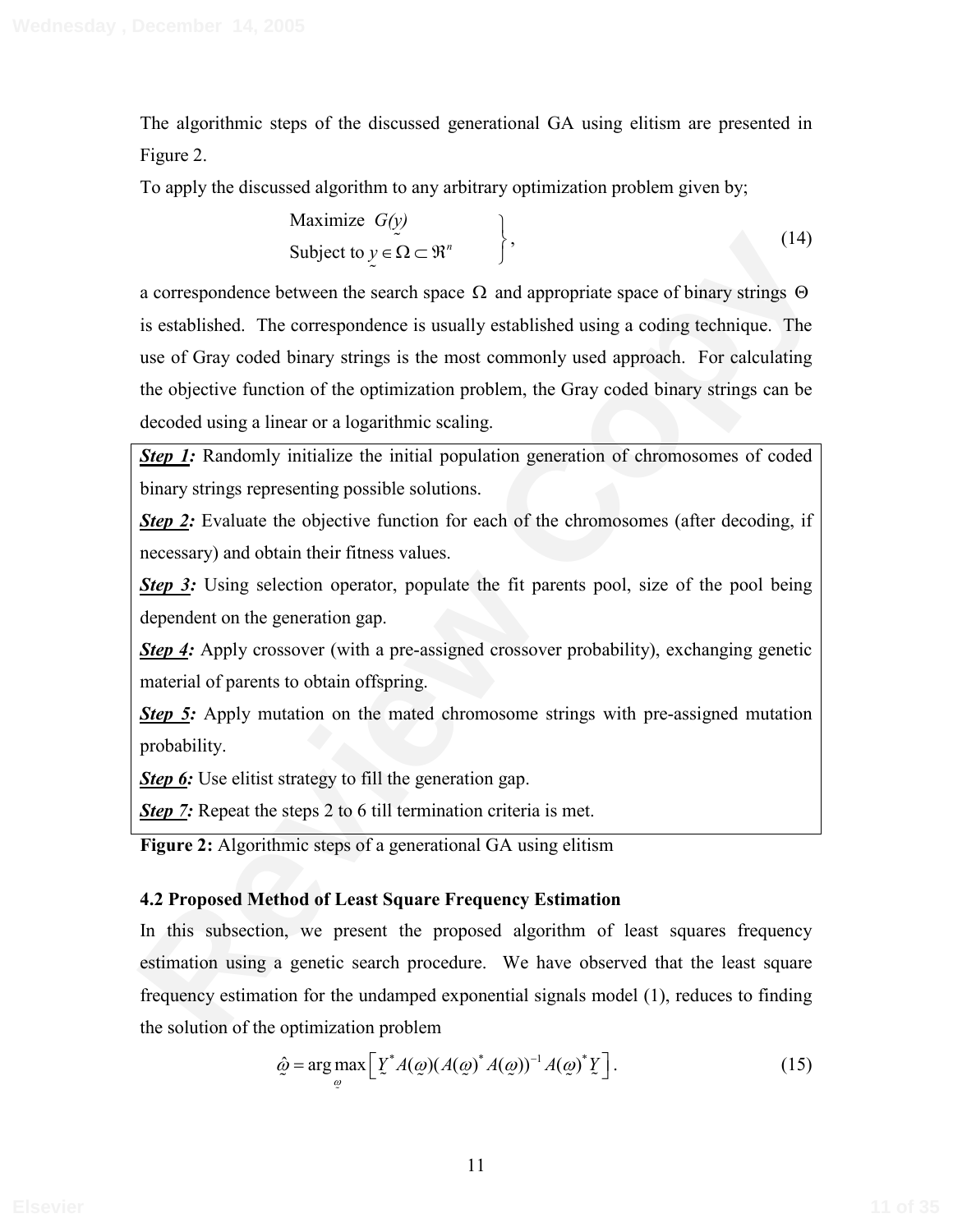In the genetic search formulation of the frequency estimation problem, we take the function

$$
\xi(\omega) = \underline{Y}^* A(\omega) (A(\omega)^* A(\omega))^{-1} A(\omega)^* \underline{Y}, \qquad (16)
$$

 $\xi(\omega) = \underline{y}^* A(\omega) (A(\omega))^* A(\omega)^* \underline{y}$ , (16)<br>as the objective function and aim to find the optimum solution through repeated application of the three genetic operators of selection, crossover and mutation, over successive generations.

The parameter space,  $\Omega$  for the present frequency estimation problem is given by

$$
\Omega = [0, 1] \times [0, 1] \dots \times [0, 1] \subset \mathfrak{R}^M. \tag{17}
$$

Since genetic algorithms work with coded information rather than directly with the optimization variables, it is necessary here to use a coding technique. There are various approaches for coding and a particular coding method has influence on the computation speed and the accuracy of the obtained results. The simplest approach is to use a binary representation with only two bits information data 0 and 1 and most of the coding method for GA searching is usually done using binary coding and decoding techniques.

application of the three genetic operators of selection, crossover and mutation, over<br>successive generations.<br>The paramete space,  $\Omega$  for the present frequency estimation problem is given by<br> $\Omega = |0, 1| \times |0, 1|$ .......... We first look for a simple binary chromosomal representation of a typical parameter vector in the parameter space  $\Omega$ . We can encode any  $\omega \in \Omega$  to a binary string of length *Mp*, where, *p* denotes the length of the binary bit representation of any component of the parameter vector  $\omega$ , i.e. for each of the *M* frequencies, we obtain a *p*-bit encoded binary  $\tilde{ }$ representation. Thus encoding each parameter in the parameter vector as a binary string of length *p* and then concatenating these, we can form a single chromosome. The number of bits, *p*, depends on the level of precision desired. The binary coding of the parameter space is schematically presented in Figure 3.

It is however well-known that, ordinary binary coding can result in a search process being deceived or unable to efficiently locate the global minima due to large Hamming distances in the representational mapping between adjacent values (Hollstien [1971]). Hamming distance between two binary strings being defined as the minimum number of bits that must be changed in order to convert one bit string into another.

Use of Gray coding, derived from the binary coding, is advocated in the GA literature, as a method to overcome the hidden representational bias. The literature of GA and its applications report that Gray coding exhibits accelerated convergence rate of the objective function, and provides better accuracy than the binary coded GA (Caruana and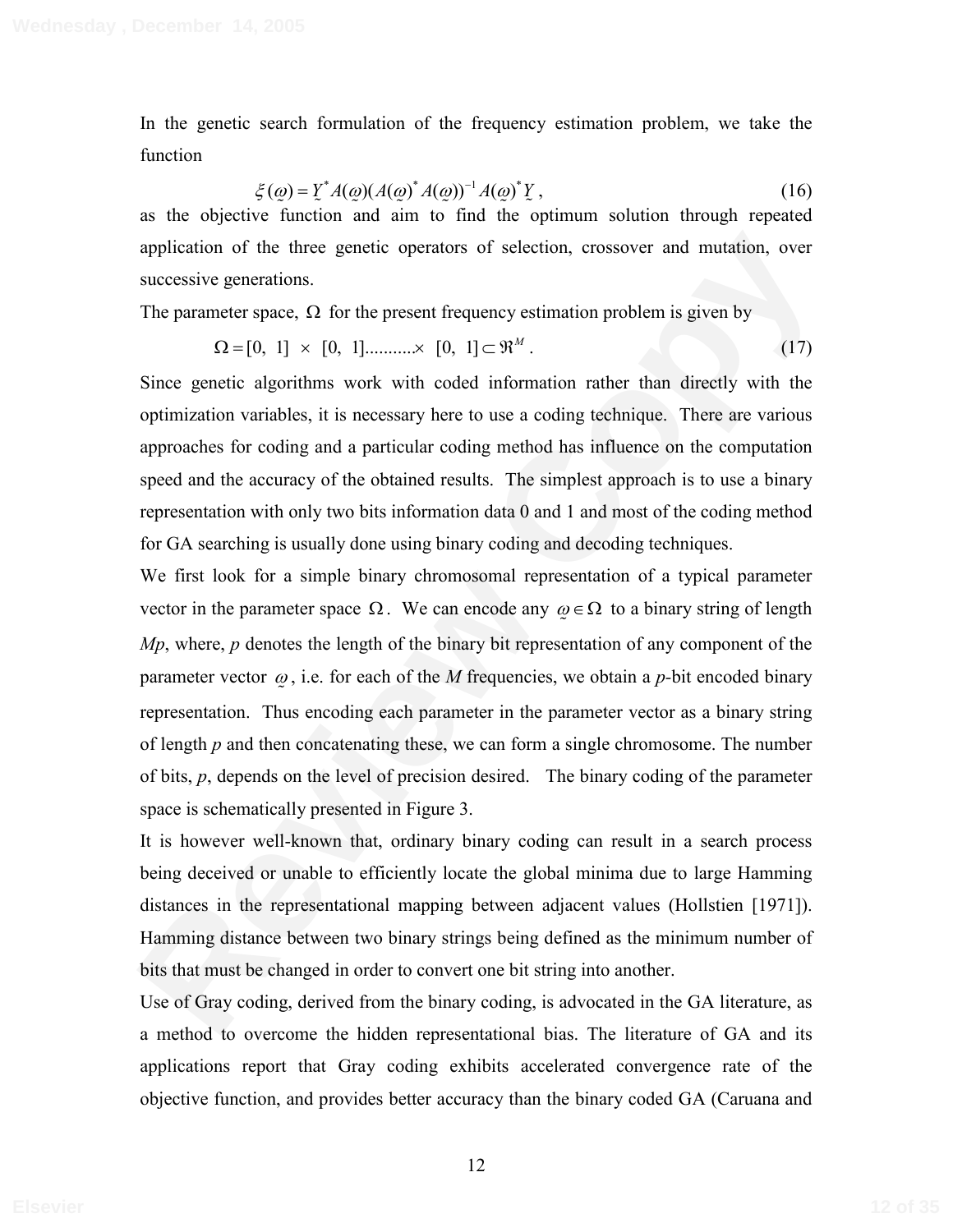Schaffer [1988], Yokose et. al. [2000]). Superior performance of a Gray coded GA is mainly attributed to the fact that Gray codes do not bias the searching direction, as is the case of ordinary binary coding having a large Hamming distance between adjacent values.

A Gray code represents each number in the sequence of integers  $\{0,1,...,2^K-1\}$  as a binary string of length *K* in an order such that adjacent integers have Gray code representations that differ in only one bit position. Use of Gray code thus allows going through the integer sequence requiring flipping just one bit at a time. This is called the adjacency property of Gray codes. Gray code takes a binary sequence and shuffles it to form a new sequence with the adjacency property.



**Figure 3**: Binary coding of the original frequency parameters

We use here a Gray coding derived from the initial binary coding presented in Figure 3. To initialize the genetic search, we populate an initial population of a predetermined number of chromosomes. Each member of this initial population is a Gray coded binary string of length *Mp*, each of which corresponds to a possible parameter vector solution,  $\omega^0 \in \Omega$ . The value of the objective function (16), for each of the members of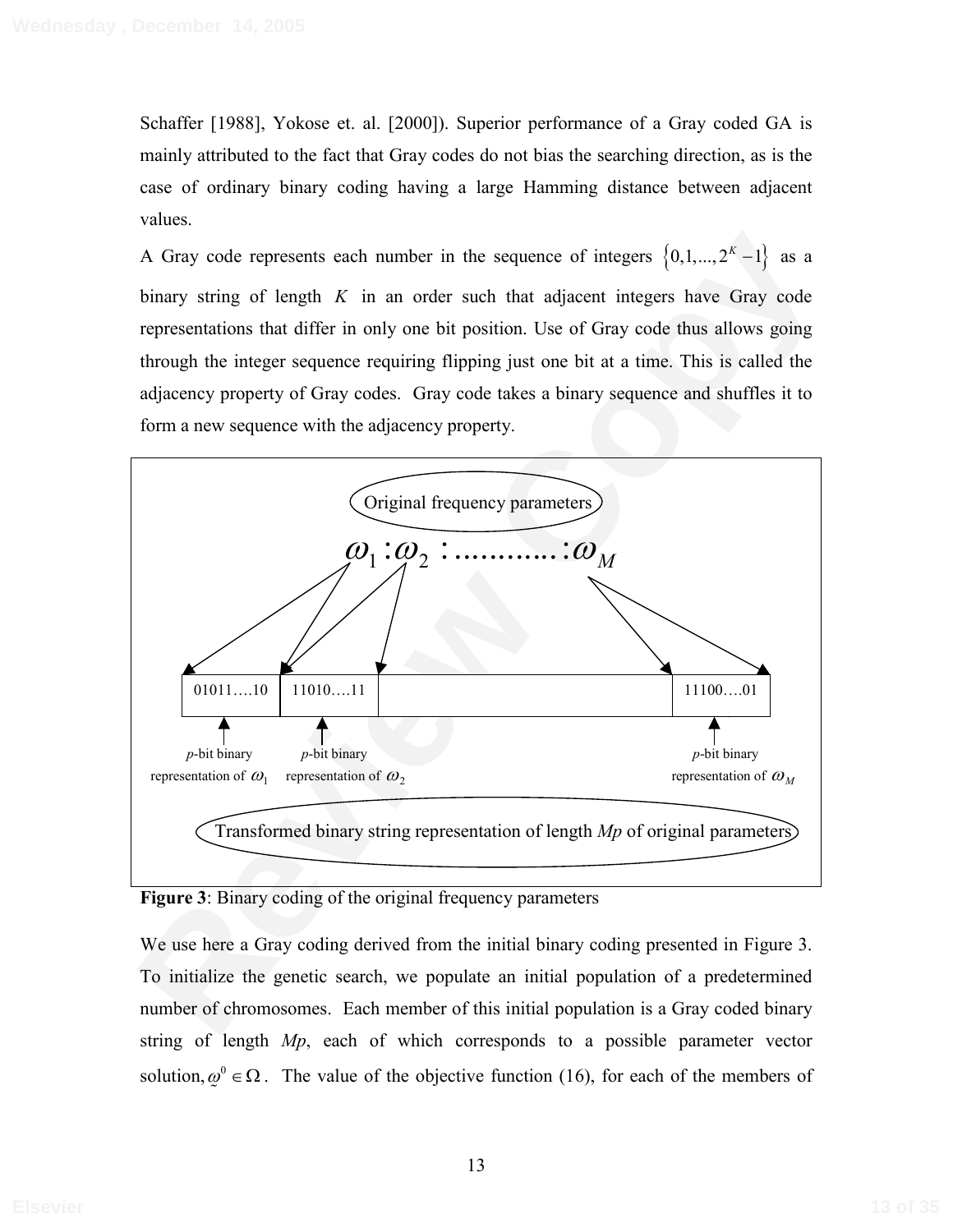this initial population, is evaluated by decoding the Gray coded binary strings and computing their corresponding fitness values using a ranking method. We use a linear scaling for decoding of the encoded binary strings.

*Step 1:* Randomly initialize initial population generation (of a predetermined size) of chromosomes of Gray coded binary strings of length *Mp*.

**Step 2:** Decode the Gray coded binary strings using a linear scaling.

*Step 3:* Evaluate the objective function (16) for each of the decoded strings and obtain their fitness values using a ranking method.

*Step 4:* Preserve the information about the string with highest fitness value.

*Step 5:* Using a stochastic sampling with replacement method, populate fit parents pool, size of the pool depending on the generation gap.

*Step 6:* From the selected parents pool, we select pairs in order and apply a two-point crossover (with a pre-assigned crossover probability), exchanging genetic material of parents to obtain offspring chromosome.

**Step 7:** Apply mutation on the mated chromosome strings with small pre-assigned mutation probability.

*Step 8:* Use elitist strategy to fill the generation gap.

**Step 9:** Repeat the steps 2 to 6 till maximum number of generations is reached or no better solution is found after 25 generations.

*Step 10:*  $\hat{\omega}_{GA-LSE}$  is the most fit decoded string found among all the generations.

**Figure 4:** GA-LSE algorithm

**Review** is trancomy instance minut population generation (or a predecermined size) of<br>
chromosomes of Gray coded binary strings of length *M<sub>p</sub>*.<br>
<u>Steve 2</u>: Decode the Gray coded binary strings using a linear scaling.<br>
<u></u> In the empirical section, we will apply the proposed procedure of GA based least square frequency estimation for parameter estimation of simulated models. We will also present extensive simulation studies to investigate the possible effect of different type of outliers present in the data.

## **4.3 Genetic Algorithm based Approximate Least Square Frequency Estimation**

In this subsection, we outline the proposed algorithm of approximate least squares frequency estimation using the genetic algorithms. We have observed in the formulation of the approximate least squares estimators for the undamped exponential signals model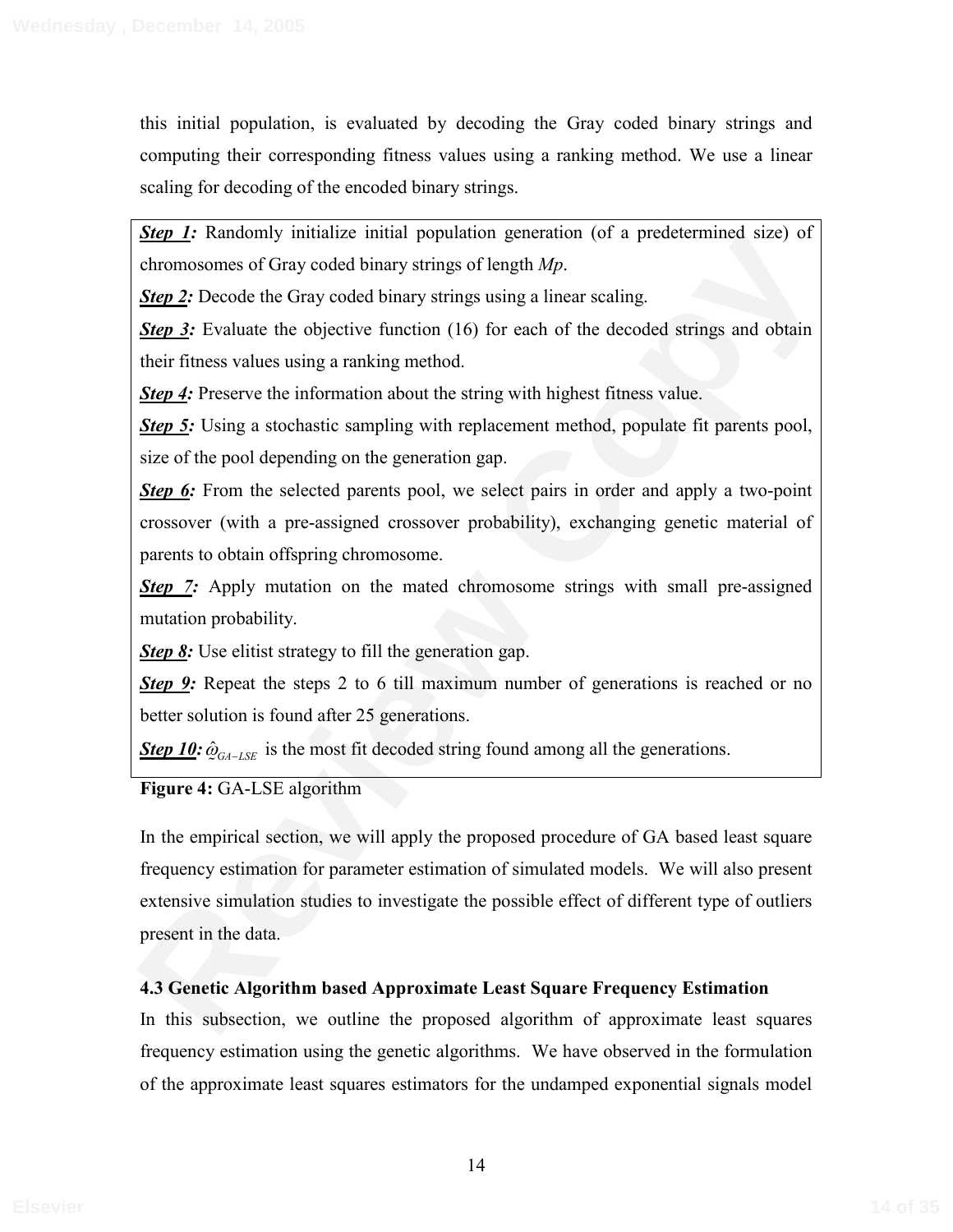(1), that we can conveniently reduce the *M*-dimensional optimization search required for finding the exact least squares estimators to *M* 1-dimensional optimization searches for finding the approximate least squares estimators. This leads to a significant reduction in the computational time required for genetic algorithms based formulation.

Under the genetic algorithms based approximate least squares estimation formulation, we obtain the frequencies sequentially, sequencing depending upon the norm of the corresponding amplitudes. Accordingly, we first estimate the frequency with highest norm amplitude, then using the adjusted data obtained using equation (12); we obtain the estimate for the frequency having the next highest norm amplitude. This process goes on until we estimate all the frequencies. At each step, genetic algorithms based ALSE for that step frequency is computed through a 1-dimensional generational GA with elitism strategy.

Under the genetic algorithms based approximate least squares estimation formulation, we<br>obtain the frequencies sequentially, sequencing depending upon the norm of the<br>corresponding amplitudes. Accordingly, we first estima For computing the genetic algorithms based ALSE of the frequency corresponding to the highest norm amplitude, i.e.  $\omega_1 \in [0,1]$ , we code it to a binary string of length *p* using Gray coding and use a linear scaling for decoding. *p* denoting the length of the binary string representation of the parameter  $\omega_1$ . To start the GA based ALSE procedure, we populate an initial population, of a predetermined size, of binary strings of length *p*-bits. The optimization criterion function for the chromosomes, after decoding, is given by (10). We walk through the GA steps, as presented in Figure 2, repeatedly, till the termination criterion is reached. The GA based approximate least square (GA-ALSE) solution of  $\omega_1$ , say  $\hat{\omega}_{(1)GA-ASE}$ , is the most fit individual evolving among all the generations, at the point when termination criterion is reached. Once we obtain  $\hat{\omega}_{(1)GA-ALSE}$ , the estimate of corresponding amplitude is obtained using (11). The adjusted data  $\{\tilde{y}(1), \tilde{y}(2), \ldots, \tilde{y}(n)\}$  is obtained using (12). From the adjusted data, proceeding in the same way, as that used for obtaining  $\hat{\omega}_{(1)G A \to A E E}$ , we obtain  $\hat{\omega}_{(2)G A \to A E E}$ . The process is continued until all the frequencies are estimated. The algorithm for obtaining the ALSE of the parameters is presented in Figure 5. The main advantage of using the GA-ALSE approach over the GA-LSE approach is in terms of the computational complexity and time, which we will investigate in the simulation studies.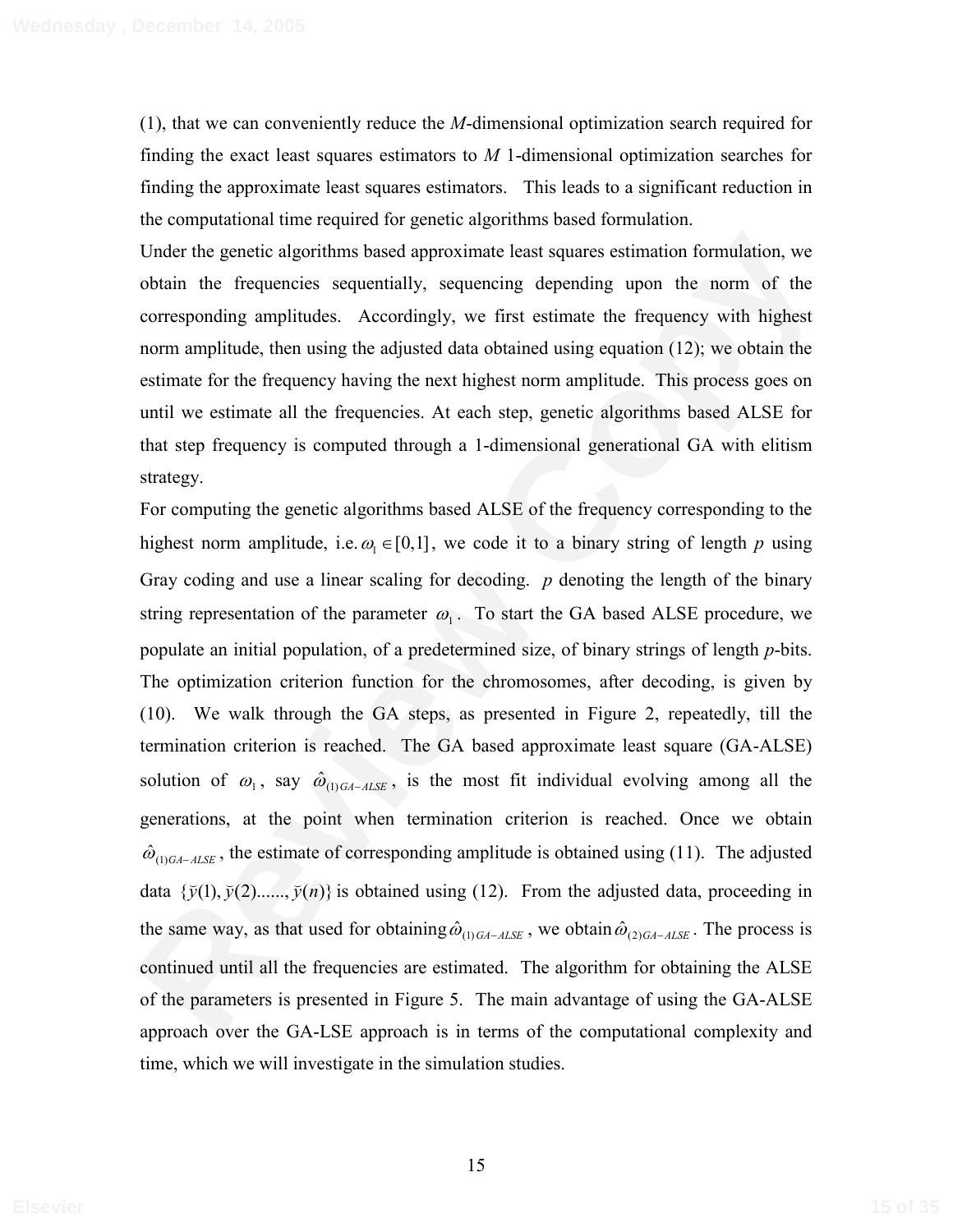*Step 1:* Randomly initialize initial population generation (of a predetermined size) of chromosomes of Gray coded binary strings of length *p*.

**Step 2:** Decode the Gray coded binary strings using a linear scaling.

*Step 3:* Evaluate the objective function (10) for each of the decoded strings and obtain their fitness values using a ranking based method.

*Step 4 –Step 9:* Same as that in GA-LSE algorithm.

*Step 10:* Obtain  $\hat{\omega}_{0.064-AUSE}$ , as the most fit decoded string found among all the generations.

*Step 11:* Compute the amplitude estimate  $\hat{\alpha}_{(1), G/A - ALSE}$  and the adjusted data  $\{\bar{y}(1), \bar{y}(2), \ldots, \bar{y}(n)\}\$ is obtained using (12).

**Step 12:** Using the adjusted data, obtained in Step 11, repeat the steps Step 1-Step 9 to get  $\hat{\omega}_{(2) G A - A LSE}$  and  $\hat{\alpha}_{(2) G A - A LSE}$ .

*Step 13:* Continue the above steps till all the frequencies are estimated.

**Figure 5:** GA-ALSE algorithm

# **5. Simulation Studies and Discussions**

**EVALUATION THENTION CONSUMATE SET AND INTERFERENT CONSUMPTED SCALUTE THE SET ALONG THE CONDUCT AND THE CONDUCT AND CONDUCT AND CONDUCT CONDUCT CONDUCT CONDUCT CONDUCT CONDUCT CONDUCT CONDUCT CONDUCT CONDUCT CONDUCT CONDU** In this section, we present the simulation studies to access the performance of the proposed procedures, GA-LSE and GA-ALSE under various conditions. We also perform simulations to check the robustness and performance with respect to outliers being present in the data. All the simulations have been done using MATLAB random number generators.

## **5.1 Effect of bits on the performance the estimators**

Binary string representation of the frequencies impels a discretization of the frequency range, discretization depending upon the number of bit length *p* used for each parameter. It is thus natural that the performance of the estimators will depend upon the bit length. To ascertain the effect of the number of bits in the binary string representation of the frequency parameters, we perform a simulation on the following model:

$$
y(t) = 1.0 \exp(i(2\pi)0.5t) + \varepsilon(t); t = 1, 2, \dots, 25.
$$
 (18)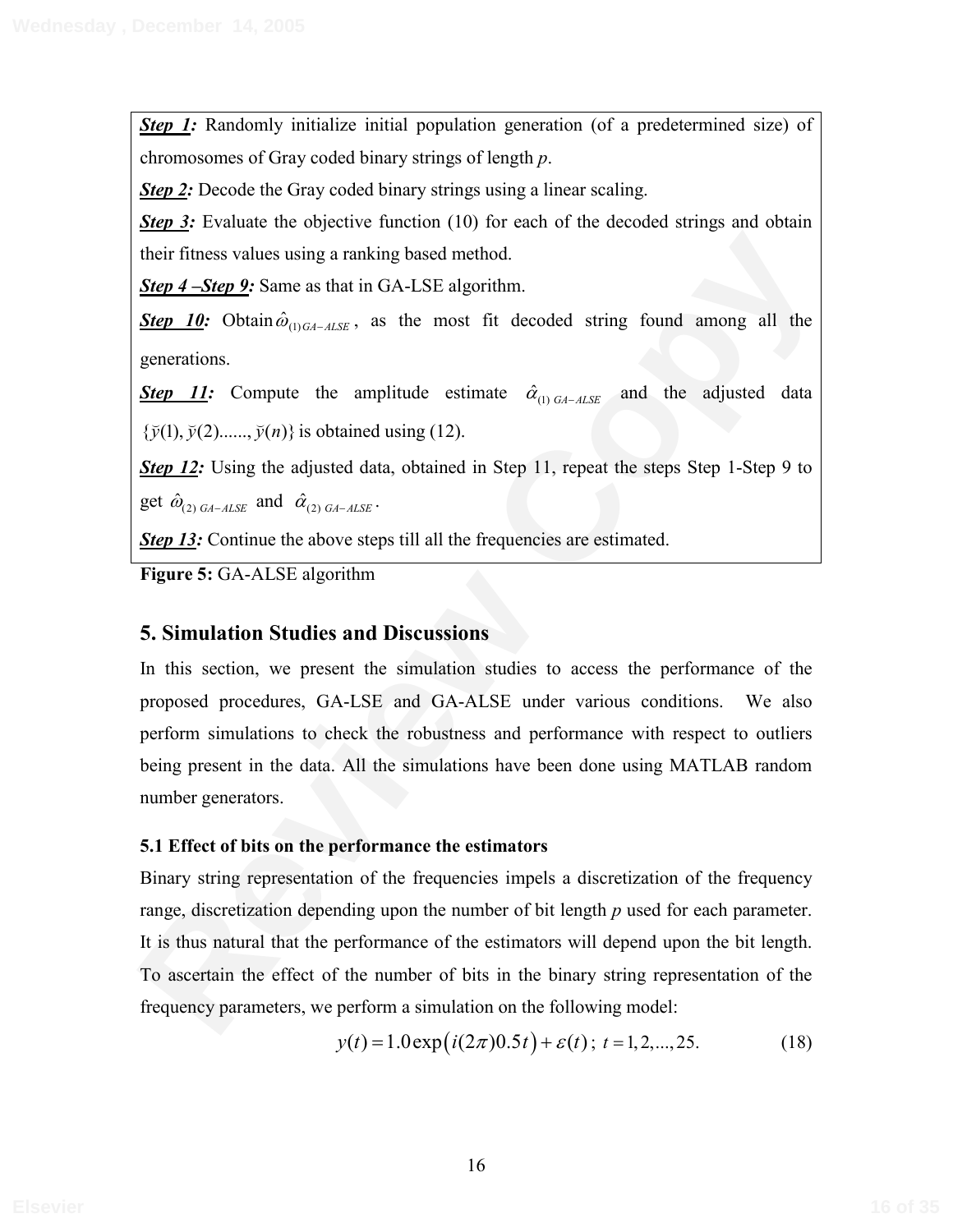$\varepsilon(t)$  is taken as independently and identically distributed complex normal noise sequence, with mean zero and variance  $\sigma^2/2$  for both the real and imaginary parts of  $\varepsilon(t)$ . For each data set, we estimated the GA-LSE and the GA-ALSE for the frequency parameter. Table 2 presents the average estimates and the mean square errors (MSEs) of the GA-LSE over 100 simulation runs with  $\sigma^2 = 1$ , obtained using the GA parameters given in Table 1. We also present the corresponding CRLB for comparison in Table 2.

| <b>Table 1:</b> Choice of genetic parameters for the simulations of model (18)                                                                                                                                                                                  |                                                              |                        |                                                                                   |  |
|-----------------------------------------------------------------------------------------------------------------------------------------------------------------------------------------------------------------------------------------------------------------|--------------------------------------------------------------|------------------------|-----------------------------------------------------------------------------------|--|
| Genetic Parameter                                                                                                                                                                                                                                               |                                                              | <b>Values</b>          |                                                                                   |  |
|                                                                                                                                                                                                                                                                 | Number of chromosomes in one population                      | 150                    |                                                                                   |  |
| Coding                                                                                                                                                                                                                                                          |                                                              | Gray coding            |                                                                                   |  |
| Scaling                                                                                                                                                                                                                                                         |                                                              | Linear                 |                                                                                   |  |
| Range of parameter                                                                                                                                                                                                                                              |                                                              | $\omega \in [0,1]$     |                                                                                   |  |
| Crossover probability                                                                                                                                                                                                                                           |                                                              | 0.70                   |                                                                                   |  |
| Crossover method                                                                                                                                                                                                                                                |                                                              | 2-point                |                                                                                   |  |
| Mutation probability                                                                                                                                                                                                                                            |                                                              | 0.01                   |                                                                                   |  |
| Elitism<br>Maximum number of generation                                                                                                                                                                                                                         |                                                              | Top 10%<br>200         |                                                                                   |  |
|                                                                                                                                                                                                                                                                 |                                                              |                        |                                                                                   |  |
|                                                                                                                                                                                                                                                                 |                                                              |                        | We observe from the results that initially the performance of the GA-LSE improves |  |
| drastically with increase in string length and stabilizes around 15 to 20 bits where the<br>MSE attains the CRLB. We observe similar results for the GA-ALSE. In all subsequent<br>computations we use a 20-bit representation of a single frequency parameter. |                                                              |                        |                                                                                   |  |
|                                                                                                                                                                                                                                                                 | Table 2: Performance of the GA-LSE for different bit lengths |                        |                                                                                   |  |
| Length of binary string                                                                                                                                                                                                                                         | Average Estimate                                             | <b>MSE</b>             | <b>CRLB</b>                                                                       |  |
| 4                                                                                                                                                                                                                                                               | 0.4553                                                       | 0.0641                 |                                                                                   |  |
| 6                                                                                                                                                                                                                                                               | 0.5006                                                       | 6.298 E-5              |                                                                                   |  |
| 8                                                                                                                                                                                                                                                               | 0.5001                                                       | 1.430 E-5              |                                                                                   |  |
| 10                                                                                                                                                                                                                                                              | 0.5000                                                       | $1.214 E-5$            | $9.726 E-6$                                                                       |  |
| 15                                                                                                                                                                                                                                                              | 0.4993                                                       | 9.766 E-6              |                                                                                   |  |
| 20<br>30                                                                                                                                                                                                                                                        | 0.5001<br>0.4998                                             | 9.367 E-6<br>9.370 E-6 |                                                                                   |  |

**Table 1:** Choice of genetic parameters for the simulations of model (18)

|                         | <b>THEIR EVERY DESCRIPTION OF A LIST TOT GETTY ON TOTALITY</b> |            |             |
|-------------------------|----------------------------------------------------------------|------------|-------------|
| Length of binary string | Average Estimate                                               | <b>MSE</b> | <b>CRLB</b> |
|                         | 0.4553                                                         | 0.0641     |             |
|                         | 0.5006                                                         | 6.298 E-5  |             |
|                         | 0.5001                                                         | 1.430 E-5  |             |
| 10                      | 0.5000                                                         | 1.214 E-5  | $9.726 E-6$ |
| 15                      | 0.4993                                                         | 9.766 E-6  |             |
| 20                      | 0.5001                                                         | 9.367 E-6  |             |
| 30                      | 0.4998                                                         | 9.370 E-6  |             |

**Table 2:** Performance of the GA-LSE for different bit lengths

#### **5.2 Performance of GA-LSE and GA-ALSE at different SNR levels and sample sizes**

We next investigate the performance of the proposed method at various SNR levels and sample sizes. We consider the following 2–component simulation model:

$$
y(t) = \alpha_1 \exp(i2\pi \omega_1 t) + \alpha_2 \exp(i2\pi \omega_2 t) + \varepsilon(t); t = 1, 2, \dots n. \tag{19}
$$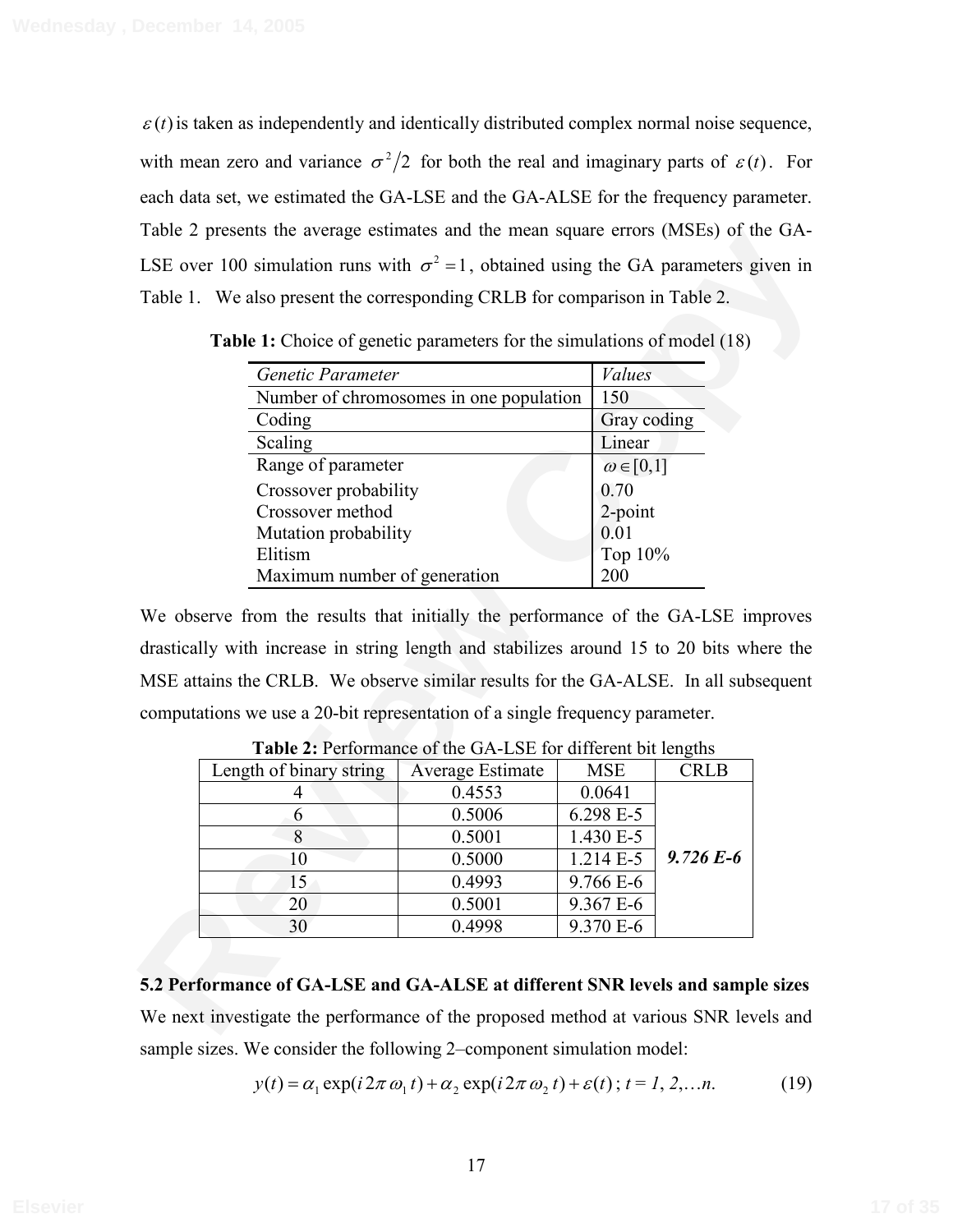imaginary parts of  $\alpha(t)$ . Furthermore, the real and the imaginary parts are independently<br>distributed. Simulation is performed over three different sample sizes (n), 25, 50 and 75.<br>For each of these sample sizes, we gene The true values of the parameters of the simulation model are  $\alpha_1 = 2.0$ ,  $\alpha_2 = 3.0$ ,  $\omega_1 = 0.5$  and  $\omega_2 = 0.7$ .  $\varepsilon(t)$  is taken as independently and identically distributed complex normal noise sequence, with mean zero and variance  $\sigma^2/2$  for both the real and imaginary parts of  $\varepsilon(t)$ . Furthermore, the real and the imaginary parts are independently distributed. Simulation is performed over three different sample sizes  $(n)$ , 25, 50 and 75. For each of these sample sizes, we generated different scenarios, varying the noise power  $\sigma^2$  from 0.5 (*SNR*  $\cong$  14.2) to 2 (*SNR*  $\cong$  8.1). *SNR* denotes the 'Signal-to-Noise' ratio, given by  $SNR = 10 \log_{10} (signal \, energy / noise \, energy)$ . For each data set, we estimated the GA-LSE and the GA-ALSE for the frequency parameter vector (0.5,0.7) . The choice of the genetic parameters for the genetic algorithm setup is same as that presented in Table 1. The bit length corresponding to each parameter is taken as 20. The average estimates, the MSEs and average number of GA generations required over 100 simulations for all the components of the frequencies are computed. We have also reported the corresponding CRLB for comparison. The results for sample size 25 are reported in Table 3, sample size 50 in Table 4 and results for sample size 75 are reported in Table 5.

From the result tables, we observe that the GA-LSE and GA-ALSE frequency estimation techniques perform quite well. The MSE of the proposed methods are almost equal to the corresponding CRLB even for reasonably low SNR and small sample sizes. In most of the cases, we observe that the estimators are nearly efficient, having their MSEs equal or nearly equal to the CRLB. . Thus they are able to attain the maximum possible accuracy corresponding to unbiased estimators of the respective model parameters. During the simulations, we observe that GA-ALSE is computationally much more efficient than the GA-LSE method. For completing a single run of simulation with population size of 50 chromosomes and 200 generation, GA based ALSE procedure takes 14 seconds on a 1000 Mhz, Pentium 3 processor, as against 90 seconds for GA based LSE. It is also observed that the computationally efficient GA-ALSE takes on an average less than half the number of generations as that required for GA-LSE, giving estimates, on an average, as accurate as GA-LSE. From the results tables, it is further observed, that for a fixed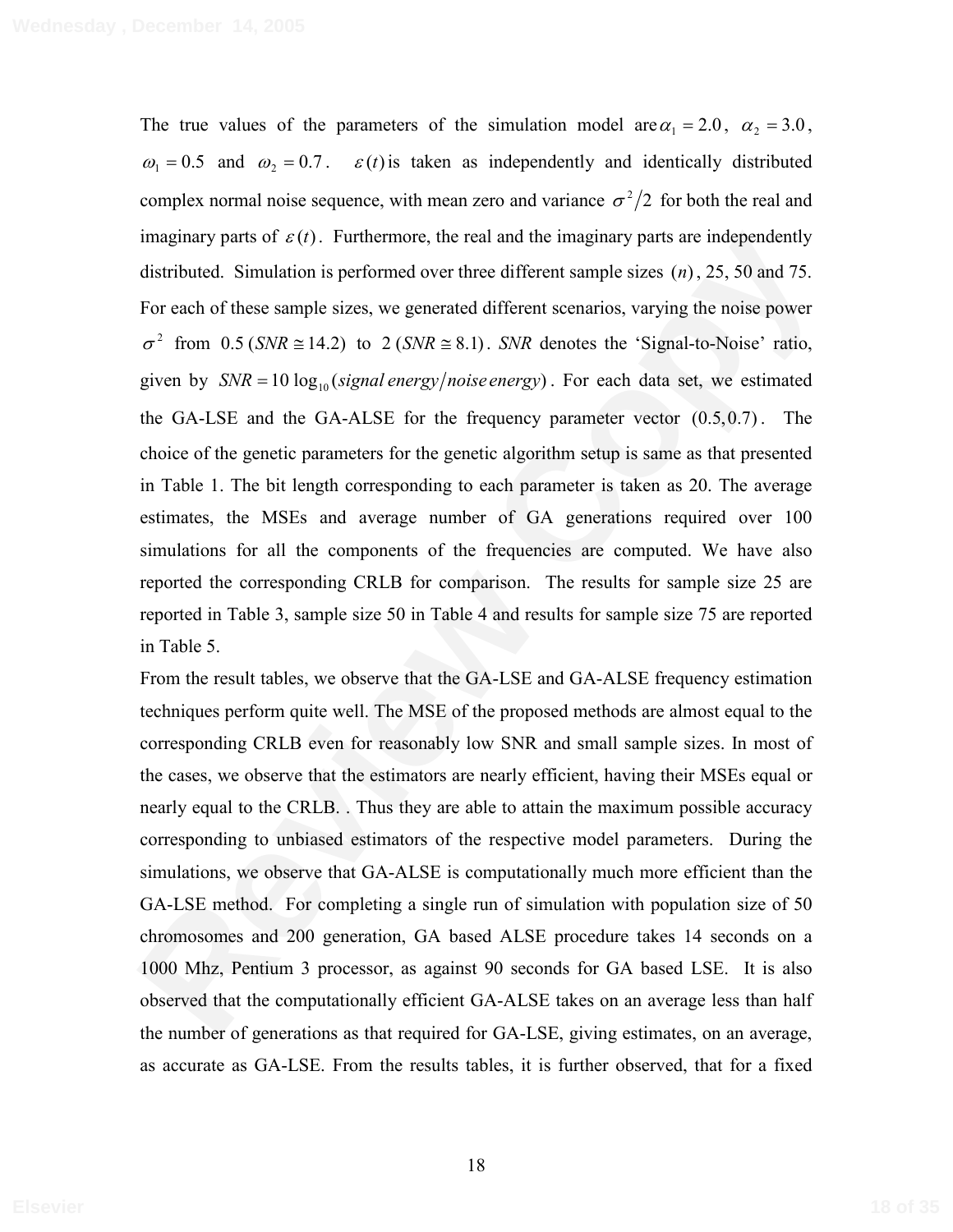level of  $\sigma^2$ , MSE decreases as *n* increases and for a fixed value of *n*, MSE increases as  $\sigma^2$  increases. This is true for both the GA-LSE and GA-ALSE.

|                 |             |                              | Frequency 1 $\omega_1$ = 0.5 |               | Frequency 2 $\omega_2$ = 0.7                                                |
|-----------------|-------------|------------------------------|------------------------------|---------------|-----------------------------------------------------------------------------|
| $\sigma^2(SNR)$ |             | <b>GA-LSE</b>                | <b>GA-ALSE</b>               | <b>GA-LSE</b> | <b>GA-ALSE</b>                                                              |
|                 | Av. Est.    | 0.4999                       | 0.4998                       | 0.7002        | 0.7015                                                                      |
| 0.5(14.15)      | <b>MSE</b>  | 1.552E-6                     | 1.591E-6                     | 5.291E-7      | 2.985E-6                                                                    |
|                 | Av. Gen.    | 75                           | 32                           | 75            | 32                                                                          |
|                 | <b>CRLB</b> |                              | 1.215E-6                     |               | 5.395E-7                                                                    |
|                 | Av. Est.    | 0.4997                       | 0.4997                       | 0.7001        | 0.7014                                                                      |
| 1(11.14)        | <b>MSE</b>  | 1.990E-6                     | 2.025E-6                     | 1.247 E-6     | 3.297E-6                                                                    |
|                 | Av. Gen.    | 73                           | 30                           | 73            | 32                                                                          |
|                 | <b>CRLB</b> |                              | 2.432E-06                    |               | 1.082E-06                                                                   |
|                 | Av. Est.    | 0.5000                       | 0.4999                       | 0.7003        | 0.7016                                                                      |
| 1.5(9.38)       | <b>MSE</b>  | 3.647E-6                     | 3.720E-6                     | $1.634 E-6$   | 4.118E-6                                                                    |
|                 | Av. Gen.    | 74                           | 34                           | 74            | 32                                                                          |
|                 | <b>CRLB</b> |                              | 3.648E-06                    |               | 1.621E-06                                                                   |
|                 | Av. Est.    | 0.4998                       | 0.4997                       | 0.7002        | 0.7016                                                                      |
| 2(8.13)         | <b>MSE</b>  | 5.275 E-6                    | 5.352 E-6                    | 2.486 E-6     | 4.929 E-6                                                                   |
|                 | Av. Gen.    | 72                           | 30                           | 72            | 29                                                                          |
|                 | <b>CRLB</b> |                              | 4.863E-06                    |               | 2.161E-06                                                                   |
|                 |             |                              |                              |               | Table 4: GA-LSE and GA-ALSE frequency estimation results for sample size 50 |
|                 |             | Frequency 1 $\omega_1$ = 0.5 |                              |               | Frequency 2 $\omega_2$ = 0.7                                                |
| $\sigma^2(SNR)$ |             | <b>GA-LSE</b>                | <b>GA-ALSE</b>               | <b>GA-LSE</b> | <b>GA-ALSE</b>                                                              |
|                 | Av. Est.    | 0.5001                       | 0.5000                       | 0.7000        | 0.7004                                                                      |
| 0.5(14.15)      | <b>MSE</b>  | 1.692 E-7                    | 1.579 E-7                    | 6.488 E-8     | 1.935 E-7                                                                   |
|                 | Av. Gen.    | 73                           | 31                           | 73            | 34                                                                          |
|                 | <b>CRLB</b> | 1.520E-07                    |                              |               | 6.763E-08                                                                   |
|                 | Av. Est.    | 0.5000                       | 0.5000                       | 0.7000        | 0.7004                                                                      |
| 1(11.14)        | <b>MSE</b>  | 3.393 E-7                    | 3.375 E-7                    | 1.651 E-7     | 4.127 E-7                                                                   |
|                 | Av. Gen.    | 73                           | 29                           | 73            | 36                                                                          |
|                 | <b>CRLB</b> | $3.040E - 07$                |                              |               | 1.350E-07                                                                   |
|                 | Av. Est.    | 0.4999                       | 0.4999                       | 0.7000        | 0.7003                                                                      |
| 1.5(9.38)       | <b>MSE</b>  | 5.173 E-7                    | 5.089 E-7                    | 2.093 E-7     | 3.203 E-7                                                                   |
|                 | Av. Gen.    | 73                           | 31                           | 73            | 33                                                                          |
|                 | <b>CRLB</b> | 4.559E-07                    |                              |               | 2.026E-07                                                                   |
|                 |             | 0.4000                       | 0.4000                       | 0.7000        | 0.7004                                                                      |

**Table 3:** GA-LSE and GA-ALSE frequency estimation results for sample size 25

|                 |             |               | Frequency 1 $\omega_1$ = 0.5 | Frequency 2 $\omega_2$ = 0.7 |                |
|-----------------|-------------|---------------|------------------------------|------------------------------|----------------|
| $\sigma^2(SNR)$ |             | <b>GA-LSE</b> | <b>GA-ALSE</b>               | <b>GA-LSE</b>                | <b>GA-ALSE</b> |
|                 | Av. Est.    | 0.5001        | 0.5000                       | 0.7000                       | 0.7004         |
| 0.5(14.15)      | <b>MSE</b>  | $1.692 E-7$   | 1.579 E-7                    | 6.488 E-8                    | 1.935 E-7      |
|                 | Av. Gen.    | 73            | 31                           | 73                           | 34             |
|                 | <b>CRLB</b> |               | 1.520E-07                    | 6.763E-08                    |                |
|                 | Av. Est.    | 0.5000        | 0.5000                       | 0.7000                       | 0.7004         |
| 1(11.14)        | <b>MSE</b>  | 3.393 E-7     | 3.375 E-7                    | 1.651 E-7                    | 4.127 E-7      |
|                 | Av. Gen.    | 73            | 29                           | 73                           | 36             |
|                 | <b>CRLB</b> |               | 3.040E-07                    | 1.350E-07                    |                |
|                 | Av. Est.    | 0.4999        | 0.4999                       | 0.7000                       | 0.7003         |
| 1.5(9.38)       | <b>MSE</b>  | 5.173 E-7     | 5.089 E-7                    | 2.093 E-7                    | 3.203 E-7      |
|                 | Av. Gen.    | 73            | 31                           | 73                           | 33             |
|                 | <b>CRLB</b> |               | 4.559E-07                    | 2.026E-07                    |                |
|                 | Av. Est.    | 0.4999        | 0.4999                       | 0.7000                       | 0.7004         |
| 2(8.13)         | <b>MSE</b>  | 5.417 E-7     | 5.959 E-7                    | 2.911 E-7                    | 4.275 E-7      |
|                 | Av. Gen.    | 71            | 33                           | 71                           | 30             |
|                 | <b>CRLB</b> | 6.079E-07     |                              | 2.710E-07                    |                |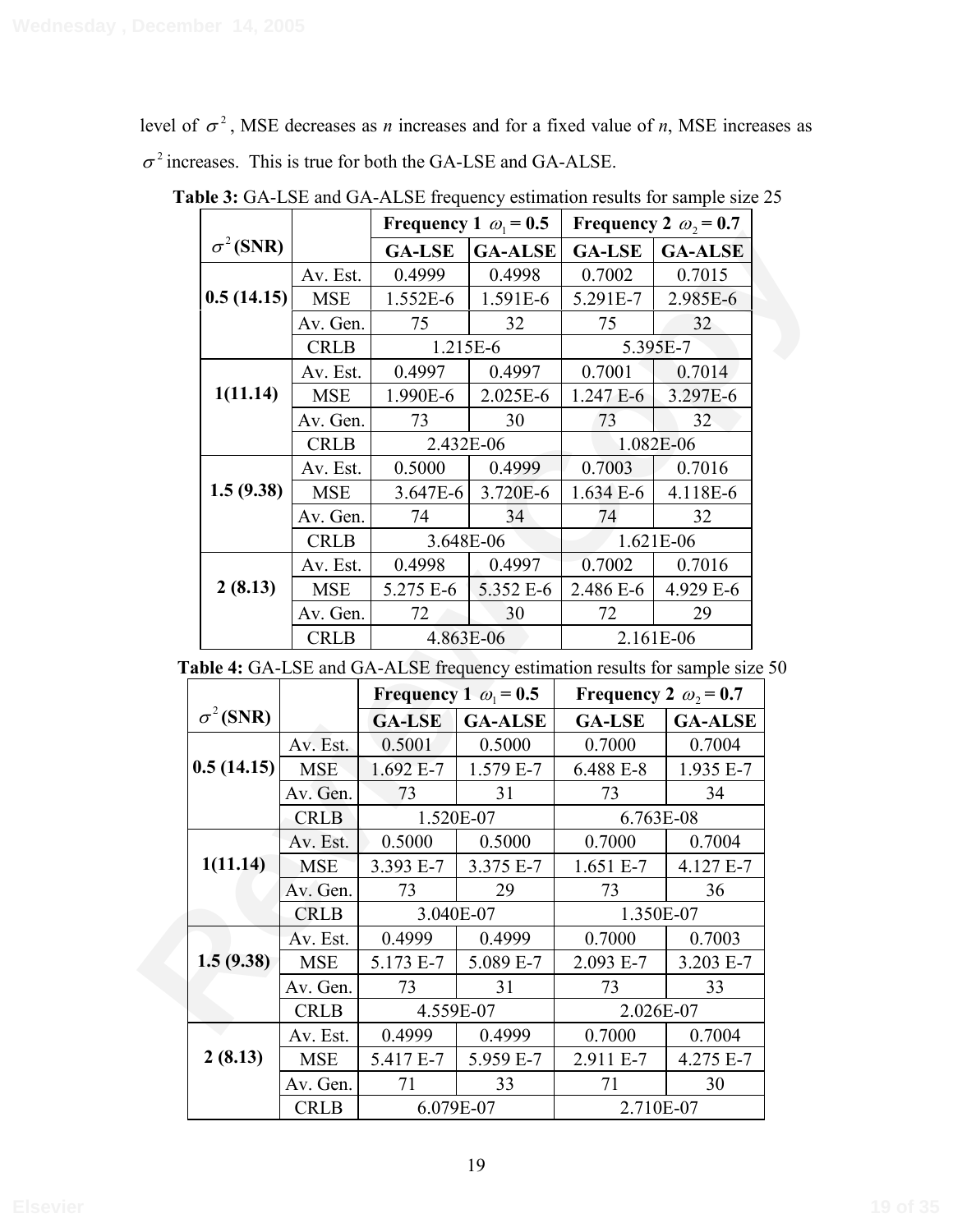|                 |             | Frequency 1 $\omega_1$ = 0.5 |                | Frequency 2 $\omega$ <sub>2</sub> = 0.7 |                |
|-----------------|-------------|------------------------------|----------------|-----------------------------------------|----------------|
| $\sigma^2(SNR)$ |             | <b>GA-LSE</b>                | <b>GA-ALSE</b> | <b>GA-LSE</b>                           | <b>GA-ALSE</b> |
|                 | Av. Est.    | 0.5000                       | 0.5000         | 0.7000                                  | 0.7002         |
| 0.5(14.15)      | <b>MSE</b>  | 4.961 E-8                    | 4.454 E-8      | 2.212 E-8                               | 4.996 E-8      |
|                 | Av.Gen.     | 74                           | 37             | 74                                      | 29             |
|                 | <b>CRLB</b> |                              | 4.509E-08      | 2.001E-08                               |                |
|                 | Av. Est.    | 0.5000                       | 0.5000         | 0.7000                                  | 0.7002         |
| 1(11.14)        | <b>MSE</b>  | 9.331 E-8                    | 8.496 E-8      | 4.469 E-8                               | 2.165 E-7      |
|                 | Av.Gen.     | 71                           | 31             | 71                                      | 29             |
|                 | <b>CRLB</b> |                              | 9.018E-08      | 4.002E-08                               |                |
|                 | Av. Est.    | 0.5000                       | 0.5001         | 0.7000                                  | 0.7002         |
| 1.5(9.38)       | <b>MSE</b>  | 1.413 E-7                    | 1.367 E-7      | 6.080 E-8                               | 8.689 E-8      |
|                 | Av.Gen.     | 72                           | 28             | 72                                      | 33             |
|                 | <b>CRLB</b> |                              | 1.350E-07      | 6.003E-08                               |                |
|                 | Av. Est.    | 0.5000                       | 0.5000         | 0.7000                                  | 0.7001         |
| 2(8.13)         | <b>MSE</b>  | 1.775 E-7                    | 1.713 E-7      | 9.185 E-8                               | $1.004 E-7$    |
|                 | Av.Gen.     | 72                           | 34             | 72                                      | 33             |
|                 | <b>CRLB</b> |                              | 1.801E-07      | 8.004E-08                               |                |

**Table 5:** GA-LSE and GA-ALSE frequency estimation results for sample size 75

#### **5.3 Performance of GA-LSE and GA-ALSE for closely spaced frequencies**

**0.5 (14.1.5)** MSE 4.96) E-8 4.454 E-8 2.212 E-8 4.996 E-8<br>
NXCen. 74 4.50 UE-9<br>
CRLB 4.509E-08<br>
CRLB 4.509E-08<br>
14.11.44) ASSE: 0.5000 0.5000 0.7000<br>
14.11.44) MSE: 9.331 E-8 8.496 E-8 4.469 E-8 2.165 E-7<br>
AVCen. 71 31 7 In this subsection, we study the performance of the proposed methods when the frequencies are closely spaced. We provide a detailed performance analysis corresponding to different degree of separation of the frequencies. We consider the same 2-component superimposed exponential model (19). The true values of the amplitude parameters of the simulation model are  $\alpha_1 = 2.0$ ,  $\alpha_2 = 3.0$ . The noise sequence  $\varepsilon(t)$  is same as that considered earlier. In order to ascertain the effect of the degree of separation of the frequencies on the performance, we vary the degree of separation from 0.20 to 0.01 at two different  $\sigma^2$  levels ( $\sigma^2$ =0.5 and  $\sigma^2$ =2.0). The sample size is fixed at 25. The results are tabulated in Table 6. The CRLB of the frequency parameter estimate corresponding to  $\alpha_1$ , at  $\sigma^2$ =0.5 being 1.215E-6 and 4.863E-06 at  $\sigma^2$ =2.0 and the CRLB of the frequency parameter estimate corresponding to  $\alpha_2$ , at  $\sigma^2$ =0.5 being 5.395E-7 and 2.161E-06 at  $\sigma^2$ =2.0.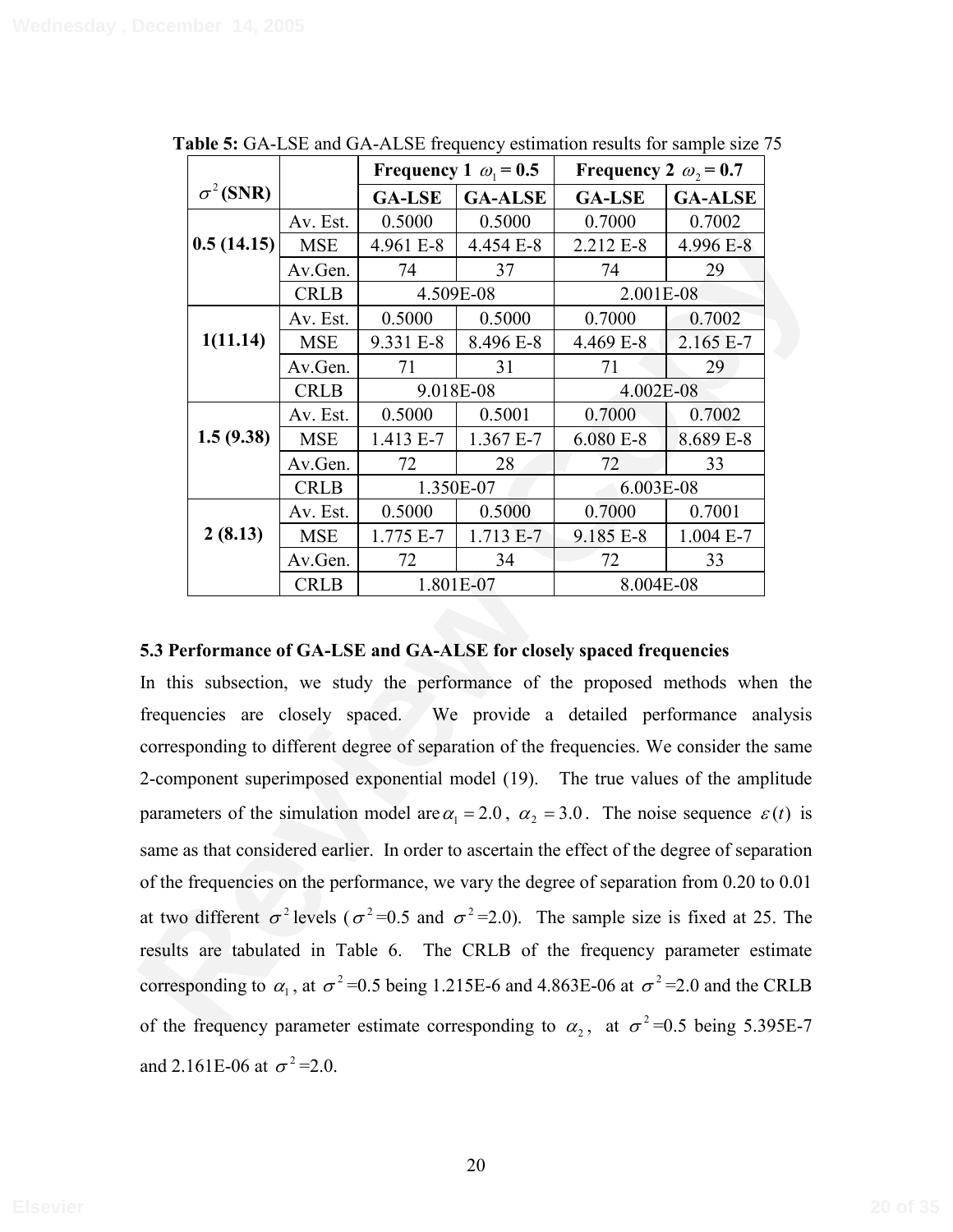|            |                         |           |        | who or I chommance of the proposed methods for unferent degree of separation |             |                                                                                           |
|------------|-------------------------|-----------|--------|------------------------------------------------------------------------------|-------------|-------------------------------------------------------------------------------------------|
| Degree of  |                         | Actual    |        | Average Estimate                                                             |             | <b>MSE</b>                                                                                |
| Separation | $\sigma^2$              | Frequency | GA-LSE | <b>GA-ALSE</b>                                                               | GA-LSE      | <b>GA-ALSE</b>                                                                            |
| of Signals |                         |           |        |                                                                              |             |                                                                                           |
|            | 0.5                     | 0.50      | 0.4999 | 0.4998                                                                       | 1.552E-6    | 1.591E-6                                                                                  |
| $0.20\,$   |                         | 0.70      | 0.7002 | 0.7015                                                                       | 5.291E-7    | 5.985E-7                                                                                  |
|            | 2.0                     | 0.50      | 0.4998 | 0.4997                                                                       | 5.275 E-6   | 5.352 E-6                                                                                 |
|            |                         | 0.70      | 0.7002 | 0.7016                                                                       | 2.486 E-6   | 4.929 E-6                                                                                 |
|            | 0.5                     | 0.50      | 0.5000 | 0.4999                                                                       | $1.642 E-6$ | 1.781 E-6                                                                                 |
| 0.10       |                         | 0.60      | 0.6000 | 0.6001                                                                       | 5.822 E-7   | 5.999 E-7                                                                                 |
|            | 2.0                     | 0.50      | 0.5001 | 0.5001                                                                       | 5.248 E-6   | 5.575 E-6                                                                                 |
|            |                         | 0.60      | 0.6000 | 0.6001                                                                       | 1.591 E-6   | 1.919 E-6                                                                                 |
|            | 0.5                     | 0.50      | 0.4997 | 0.4993                                                                       | $1.583 E-6$ | $1.606 E-6$                                                                               |
| 0.05       |                         | 0.55      | 0.5501 | 0.5517                                                                       | 5.952 E-7   | 3.199 E-6                                                                                 |
|            | 2.0                     | 0.50      | 0.5003 | 0.4998                                                                       | 8.296 E-6   | 6.519 E-6                                                                                 |
|            |                         | 0.55      | 0.5497 | 0.5516                                                                       | 3.308 E-6   | 3.913 E-6                                                                                 |
|            | 0.5                     | 0.50      | 0.5005 | 0.4863                                                                       | 7.697 E-6   | 1.880 E-4                                                                                 |
| 0.02       |                         | 0.52      | 0.5195 | 0.5155                                                                       | 4.695 E-6   | 2.124 E-5                                                                                 |
|            | 2.0                     | 0.50      | 0.4997 | 0.4884                                                                       | 3.138 E-5   | 2.060 E-4                                                                                 |
|            |                         | 0.52      | 0.5203 | 0.5181                                                                       | 1.714 E-5   | 6.551 E-5                                                                                 |
|            | 0.5                     | 0.50      | 0.4976 | 0.4534                                                                       | 5.821 E-5   | 0.01404                                                                                   |
| 0.01       |                         | 0.51      | 0.5182 | 0.5504                                                                       | 0.002468    | 0.01207                                                                                   |
|            | $\overline{2.0}$        | 0.50      | 0.4164 | 0.3883                                                                       | 0.02682     | 0.03678                                                                                   |
|            |                         | 0.51      | 0.5779 | 0.6137                                                                       | 0.02322     | 0.03418                                                                                   |
|            |                         |           |        |                                                                              |             | The results of Table 6 indicate that the proposed methods have reasonably high            |
|            |                         |           |        |                                                                              |             | breakdown point while resolving closely spaced frequencies. Even at fairly low degree     |
|            |                         |           |        |                                                                              |             | of separation, 0.05, both the methods provide estimates with MSEs very close to the       |
|            |                         |           |        |                                                                              |             | CRLB, at both the SNR levels. In general, GA-LSE performs marginally better than the      |
|            |                         |           |        |                                                                              |             | GA-ALSE and has a lower breakdown point than the GA-ALSE. The threshold of the            |
|            |                         |           |        |                                                                              |             | GA-ALSE seems to be around 0.02 degree of separation. The threshold level of GA-LSE       |
|            |                         |           |        |                                                                              |             | seems to be even lower. Thus, both the proposed methods are able to provide fairly        |
|            |                         |           |        |                                                                              |             | accurate estimates when the degree of separation of the frequencies is greater than 0.02, |
|            | even at low SNR levels. |           |        |                                                                              |             |                                                                                           |
|            |                         |           |        |                                                                              |             |                                                                                           |
|            |                         |           |        | 5.4 Performance of GA-LSE and GA-ALSE for higher order superimposed model    |             |                                                                                           |
|            |                         |           |        |                                                                              |             | In this subsection, we perform simulations to ascertain the performance of the proposed   |
|            |                         |           |        |                                                                              |             |                                                                                           |

**Table 6:** Performance of the proposed methods for different degree of separation

#### **5.4 Performance of GA-LSE and GA-ALSE for higher order superimposed model**

In this subsection, we perform simulations to ascertain the performance of the proposed methods in case of higher order superimposed model. We consider the following 10 component superimposed exponential signals model: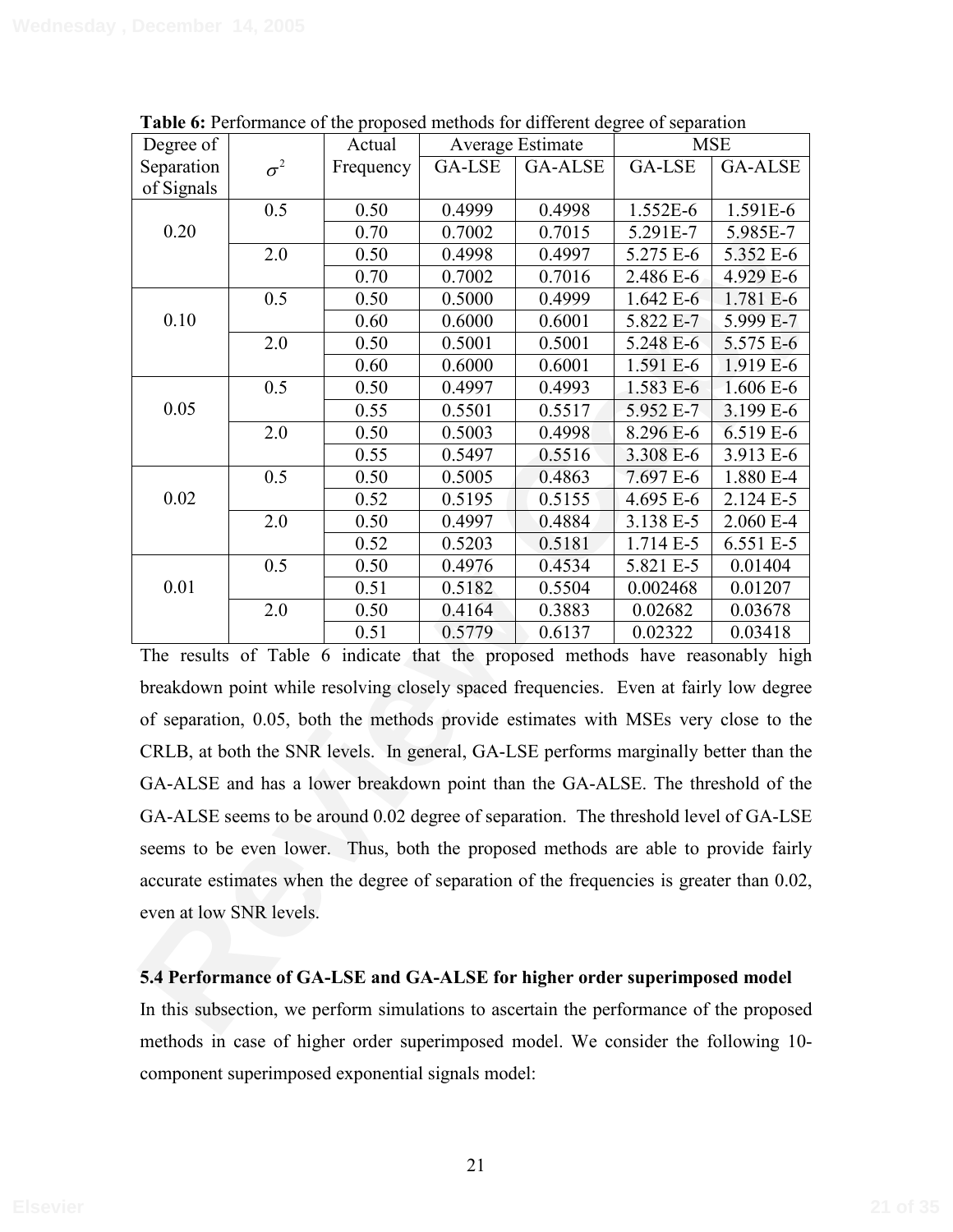$$
y(t) = \sum_{k=1}^{10} \alpha_k e^{i 2\pi \omega_k t} + \varepsilon(t); \quad t = 1, 2, ..., n
$$
 (20)

The true amplitude parameter vector of model (20) is

$$
\underline{\alpha} = (1.5 \ 2.0 \ 2.25 \ 2.45 \ 2.2 \ 2.3 \ 1.2 \ 1.7 \ 2.4 \ 2.5)^T
$$

and the true frequency vector is

$$
\omega = (0.14\ 0.21\ 0.33\ 0.39\ 0.48\ 0.56\ 0.67\ 0.73\ 0.81\ 0.86)^T.
$$

and the true frequency vector is<br>  $\omega = (0.14 \ 0.21 \ 0.33 \ 0.39 \ 0.48 \ 0.56 \ 0.67 \ 0.73 \ 0.81 \ 0.86)^{7}$ .<br>
The noise sequence  $x(t)$  is sume as that considered for models (18) and (19). Simulation<br>
is performed over two diff The noise sequence  $\varepsilon(t)$  is same as that considered for models (18) and (19). Simulation is performed over two different sample sizes, 50 and 100. For each of these sample sizes, we generated different scenarios, varying the noise power  $\sigma^2$  from 0.5 to 2.0. Since the number of components is large, we only compute the computationally efficient GA-ALSE and report its performance. For comparison of the GA-ALSE results, we report also the corresponding CRLBs. The results are presented in Table 7.

We observe from the simulations study of model (20) that the GA-ALSE performs quite well for the 10-component superimposed exponential signals model and are able to resolve all the frequencies with reasonable degree of accuracy in most of the cases.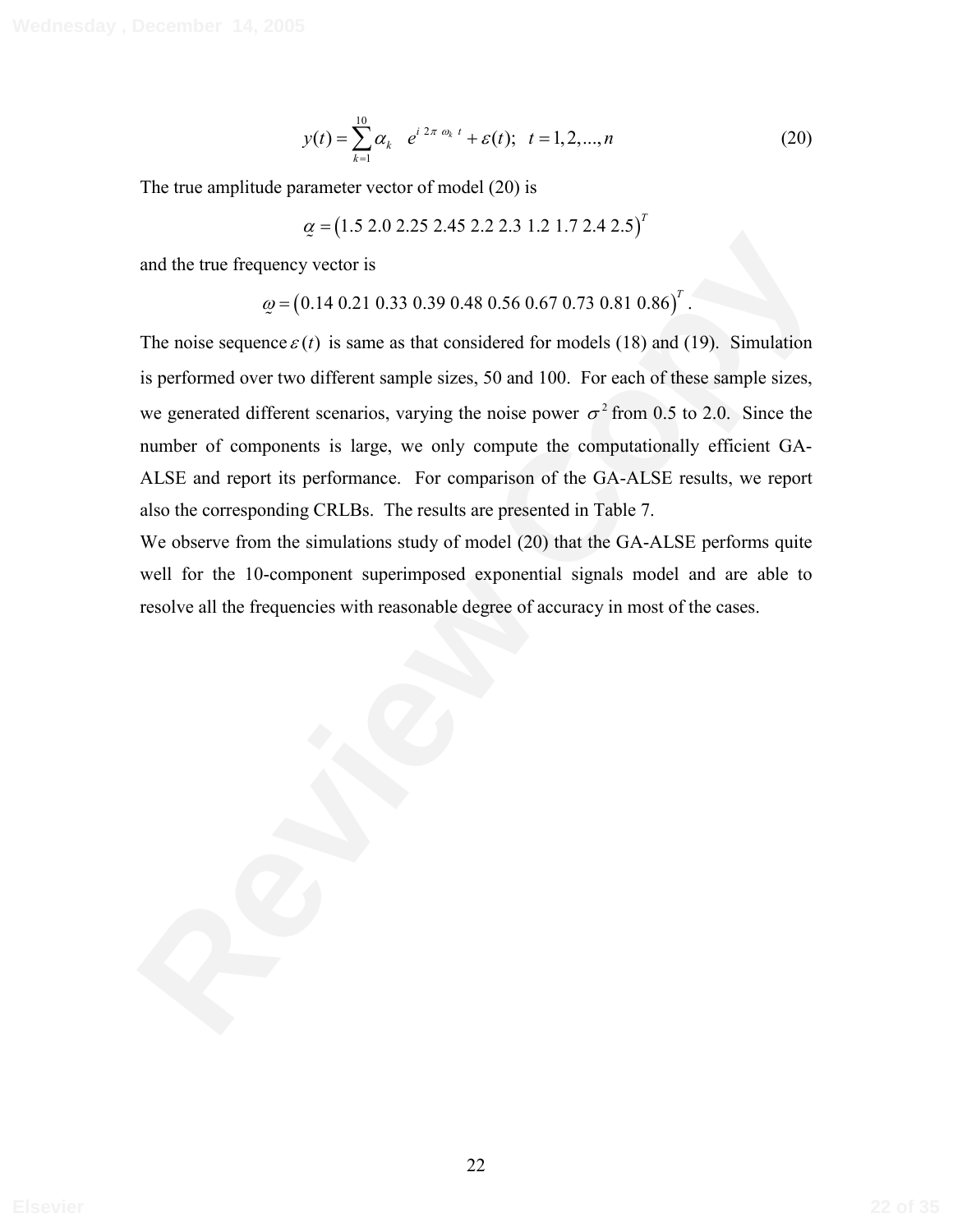|          |            |                     |                         | <b>EXPLORE 1.</b> SHIRTHARD LOSURIS OF CHAPALISE TOF HOUGH (20) |             |             |             |
|----------|------------|---------------------|-------------------------|-----------------------------------------------------------------|-------------|-------------|-------------|
| $\omega$ | $\sigma^2$ |                     | <b>Average Estimate</b> |                                                                 | <b>MSE</b>  |             | <b>CRLB</b> |
|          |            | $n = 50$            | $n = 100$               | $n = 50$                                                        | $n = 100$   | $n = 50$    | $n = 100$   |
| 0.14     | 0.5        | 0.1406              | 0.1400                  | 7.452 E-7                                                       | 5.774 E-8   | 2.701 E-7   | 3.376E-08   |
|          | 1.0        | 0.1404              | 0.1400                  | 8.395 E-7                                                       | 1.051 E-7   | 5.403 E-7   | 6.754E-08   |
|          | 1.5        | 0.1404              | 0.1399                  | 1.146 E-6                                                       | 1.132 E-7   | 8.105 E-7   | 1.013E-07   |
|          | 2.0        | 0.1404              | 0.1404                  | 1.719 E-6                                                       | 1.719 E-6   | 1.080 E-6   | 1.350E-07   |
| 0.21     | 0.5        | 0.2100              | 0.2103                  | 1.888 E-7                                                       | 1.562 E-7   | 1.519 E-7   | 1.899E-08   |
|          | 1.0        | 0.2098              | 0.2103                  | 4.429 E-7                                                       | 1.503 E-7   | 3.039 E-7   | 3.799E-08   |
|          | 1.5        | 0.2097              | 0.2103                  | 9.226 E-7                                                       | 1.734 E-7   | 4.559 E-7   | 5.699E-08   |
|          | 2.0        | 0.2099              | 0.2099                  | $1.021 E-6$                                                     | $1.021 E-6$ | 6.079 E-7   | 7.599E-08   |
| 0.33     | 0.5        | 0.3305              | 0.3301                  | 5.215 E-7                                                       | 3.762 E-8   | 1.200 E-7   | 1.500E-08   |
|          | 1.0        | 0.3301              | 0.3300                  | 7.467 E-7                                                       | 7.611 E-8   | 2.401 E-7   | 3.001E-08   |
|          | 1.5        | 0.3301              | 0.3300                  | 1.194 E-6                                                       | 7.724 E-8   | $3.602 E-7$ | 4.503E-08   |
|          | 2.0        | 0.3299              | 0.3299                  | 1.186 E-6                                                       | 1.186 E-6   | 4.803 E-7   | 6.004E-08   |
| 0.39     | 0.5        | 0.3919              | 0.3901                  | 4.056 E-6                                                       | 4.836 E-8   | $1.012 E-7$ | 1.265E-08   |
|          | 1.0        | 0.3918              | 0.3901                  | 3.854 E-6                                                       | 7.408 E-8   | 2.025 E-7   | 2.531E-08   |
|          | 1.5        | 0.3917              | 0.3901                  | 3.708 E-6                                                       | $6.065 E-8$ | 3.038 E-7   | 3.798E-08   |
|          | 2.0        | 0.3916              | 0.3916                  | 3.617 E-6                                                       | 3.617 E-6   | 4.051 E-7   | 5.064E-08   |
| 0.48     | 0.5        | 0.4801              | 0.4800                  | 4.876 E-7                                                       | 4.549 E-8   | 1.256 E-7   | 1.570E-08   |
|          | 1.0        | 0.4798              | 0.4799                  | 8.678 E-7                                                       | 6.809 E-8   | 2.512 E-7   | 3.140E-08   |
|          | 1.5        | 0.4798              | 0.4799                  | 1.087 E-6                                                       | 1.041 E-7   | 3.768 E-7   | 4.710E-08   |
|          | 2.0        | 0.4798              | 0.4798                  | $1.225 E-6$                                                     | $1.225 E-6$ | 5.024 E-7   | 6.280E-08   |
| 0.56     | 0.5        | 0.5618              | 0.5601                  | 3.716 E-6                                                       | 7.222 E-8   | 1.149 E-7   | 1.436E-08   |
|          | 1.0        | 0.5615              | 0.5601                  | 2.978 E-6                                                       | 9.166 E-8   | 2.298 E-7   | 2.873E-08   |
|          | 1.5        | 0.5614              | 0.5601                  | 3.004 E-6                                                       | 9.621 E-8   | 3.447 E-7   | 4.309E-08   |
|          | 2.0        | 0.5615              | 0.5615                  | 3.165 E-6                                                       | $3.165 E-6$ | 4.596 E-7   | 5.745E-08   |
| 0.67     | 0.5        | 0.6698              | 0.6700                  | 4.018 E-7                                                       | 5.088 E-8   | 4.221 E-7   | 5.276E-08   |
|          | 1.0        | 0.6698              | 0.6699                  | 1.169 E-6                                                       | 1.055 E-7   | 8.443 E-7   | 1.055E-07   |
|          | 1.5        | 0.6698              | 0.6699                  | 1.943 E-6                                                       | 1.627 E-7   | 1.266 E-6   | 1.583E-07   |
|          | 2.0        | 0.6695              | 0.6695                  | 3.040 E-6                                                       | 3.040 E-6   | 1.688 E-6   | 2.110E-07   |
| 0.73     | 0.5        | $\overline{0.7315}$ | 0.7303                  | $2.412 E-6$                                                     | 1.270 E-7   | 2.103 E-7   | 2.629E-08   |
|          | 1.0        | 0.7313              | 0.7303                  | 2.587 E-6                                                       | 1.538 E-7   | 4.207 E-7   | 5.259E-08   |
|          | 1.5        | 0.7314              | 0.7303                  | 2.580 E-6                                                       | 1.801 E-7   | 6.310 E-7   | 7.888E-08   |
|          | 2.0        | 0.7313              | 0.7313                  | 3.009 E-6                                                       | 3.009 E-6   | 8.414 E-7   | 1.052E-07   |
| 0.81     | 0.5        | 0.8116              | 0.8103                  | 2.814 E-6                                                       | 1.809 E-7   | 1.055 E-7   | 1.319E-08   |
|          | 1.0        | 0.8115              | 0.8104                  | 2.698 E-6                                                       | 2.513 E-7   | 2.110 E-7   | 2.638E-08   |
|          | 1.5        | 0.8114              | 0.8103                  | 2.577 E-6                                                       | 2.418 E-7   | 3.166 E-7   | 3.958E-08   |
|          | 2.0        | 0.8116              | 0.8116                  | $3.203 E-6$                                                     | $3.203 E-6$ | 4.221 E-7   | 5.276E-08   |
| 0.86     | 0.5        | 0.8604              | 0.8607                  | 4.103 E-7                                                       | 1.915 E-7   | 9.726 E-8   | 1.216E-08   |
|          | 1.0        | 0.8604              | 0.8606                  | 5.494 E-7                                                       | 3.261 E-7   | 1.945 E-7   | 2.431E-08   |
|          | 1.5        | 0.8603              | 0.8606                  | 6.494 E-7                                                       | 5.732 E-7   | 2.918 E-7   | 3.648E-08   |
|          | 2.0        | 0.8602              | 0.8602                  | 7.919 E-7                                                       | 6.919 E-7   | 3.891 E-7   | 4.864E-08   |

Table 7: Simulation results of GA-ALSE for model (20)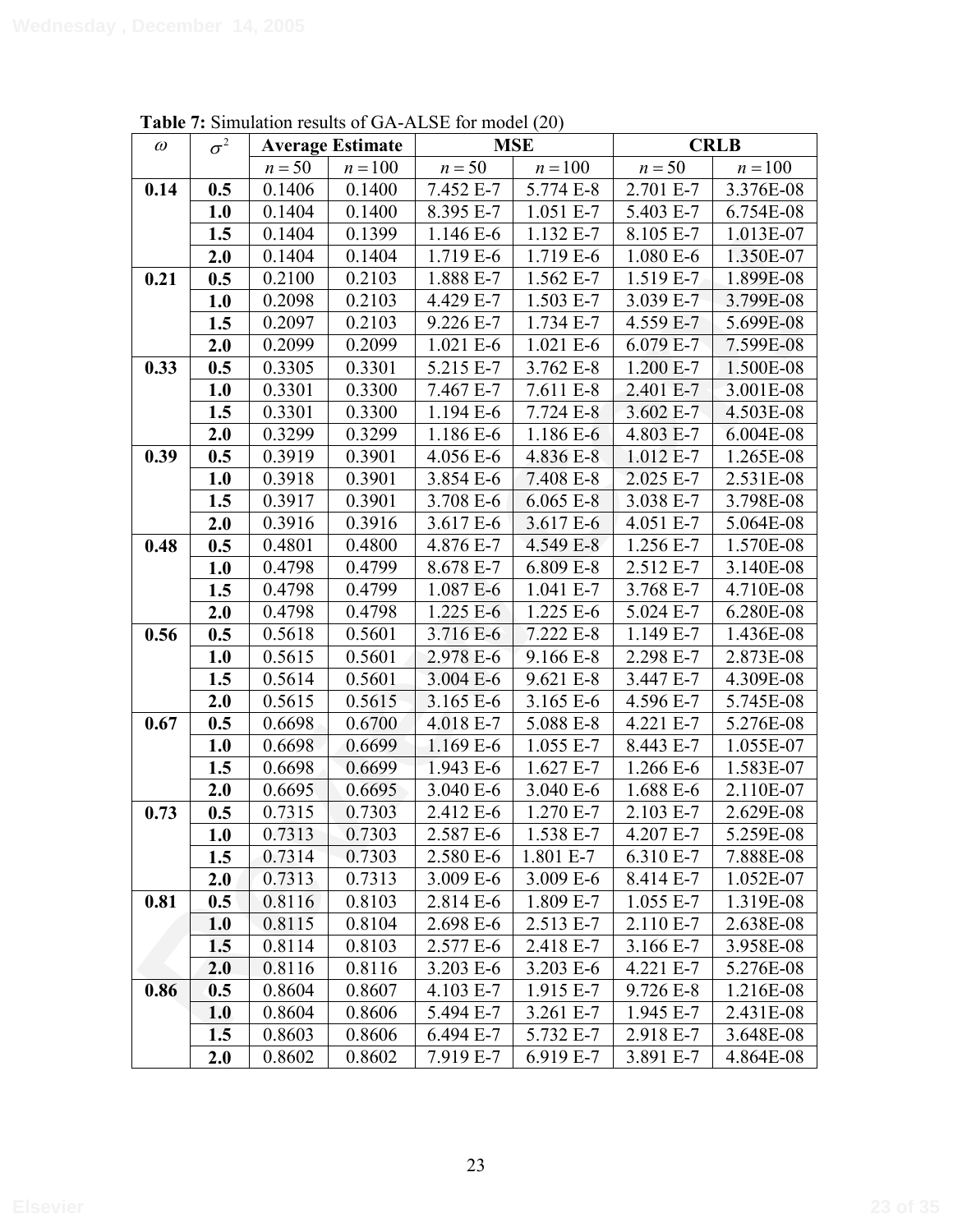#### **5.5 Computational aspects of GA-LSE and GA-ALSE**

eriterion function (LSE or ALSE), in terms of the criterion function value corresponding<br>to the solution found up to that generation. We will report the average number of<br>generations required over 100 simulations in diffe There are two critical aspects of the GA based ALSE/LSE frequency estimation procedure. The first one is the number of generations required to arrive at the frequency estimate and the second one is the information about the generation-wise progress of the criterion function (LSE or ALSE), in terms of the criterion function value corresponding to the solution found up to that generation. We will report the average number of generations required over 100 simulations in different cases and will report graphically the generation-wise progress of the criterion function. Table 8 gives the average number of generations that were required over 100 simulations for GA-LSE and GA-ALSE. For the GA-ALSE, the first figure inside the parentheses indicates the number of generations required for estimating  $\omega$  and the second figure indicates the number of generations required for estimating  $\omega$ , The population size in all these computations is fixed at 150.

|                  |               | Average number of GA generations |               |                |                |                |  |  |  |  |  |  |
|------------------|---------------|----------------------------------|---------------|----------------|----------------|----------------|--|--|--|--|--|--|
| $\sigma^2$       |               | Sample size 25                   |               | Sample size 50 | Sample size 75 |                |  |  |  |  |  |  |
| (SNR)            | <b>GA-LSE</b> | <b>GA-ALSE</b>                   | <b>GA-LSE</b> | <b>GA-ALSE</b> | <b>GA-LSE</b>  | <b>GA-ALSE</b> |  |  |  |  |  |  |
| 0.5              | 75            | (32, 32)                         | 73            | (31, 34)       | 74             | (37,29)        |  |  |  |  |  |  |
| (14.15)          |               |                                  |               |                |                |                |  |  |  |  |  |  |
|                  | 73            | (30, 32)                         | 73            | (29, 36)       | 71             | (31, 29)       |  |  |  |  |  |  |
| (11.14)          |               |                                  |               |                |                |                |  |  |  |  |  |  |
| 1.5              | 74            | (34, 32)                         | 73            | (31, 33)       | 72             | (28, 33)       |  |  |  |  |  |  |
| (9.38)           |               |                                  |               |                |                |                |  |  |  |  |  |  |
| $\boldsymbol{2}$ | 72            | (30, 29)                         | 71            | (33, 30)       | 72             | (34, 33)       |  |  |  |  |  |  |
| (8.13)           |               |                                  |               |                |                |                |  |  |  |  |  |  |

**Table 8:** Average number of GA generations for finding LSE and ALSE

We observe from the results that GA-LSE is computationally much faster, requiring less number of generations to arrive at the frequency estimates, having nearly the same accuracy as that of GA-LSE. This is true for all the cases considered.

In Figure 6 and Figure 7, we graphically present the generation-wise progress of the (scaled) optimum criterion function values of two representative cases. Figure 6 presents the GA-ALSE results and Figure 7 reports the GA-LSE results. The results correspond to GA-ALSE and GA-LSE computations with sample size 25 and  $\sigma^2 = 0.5$ .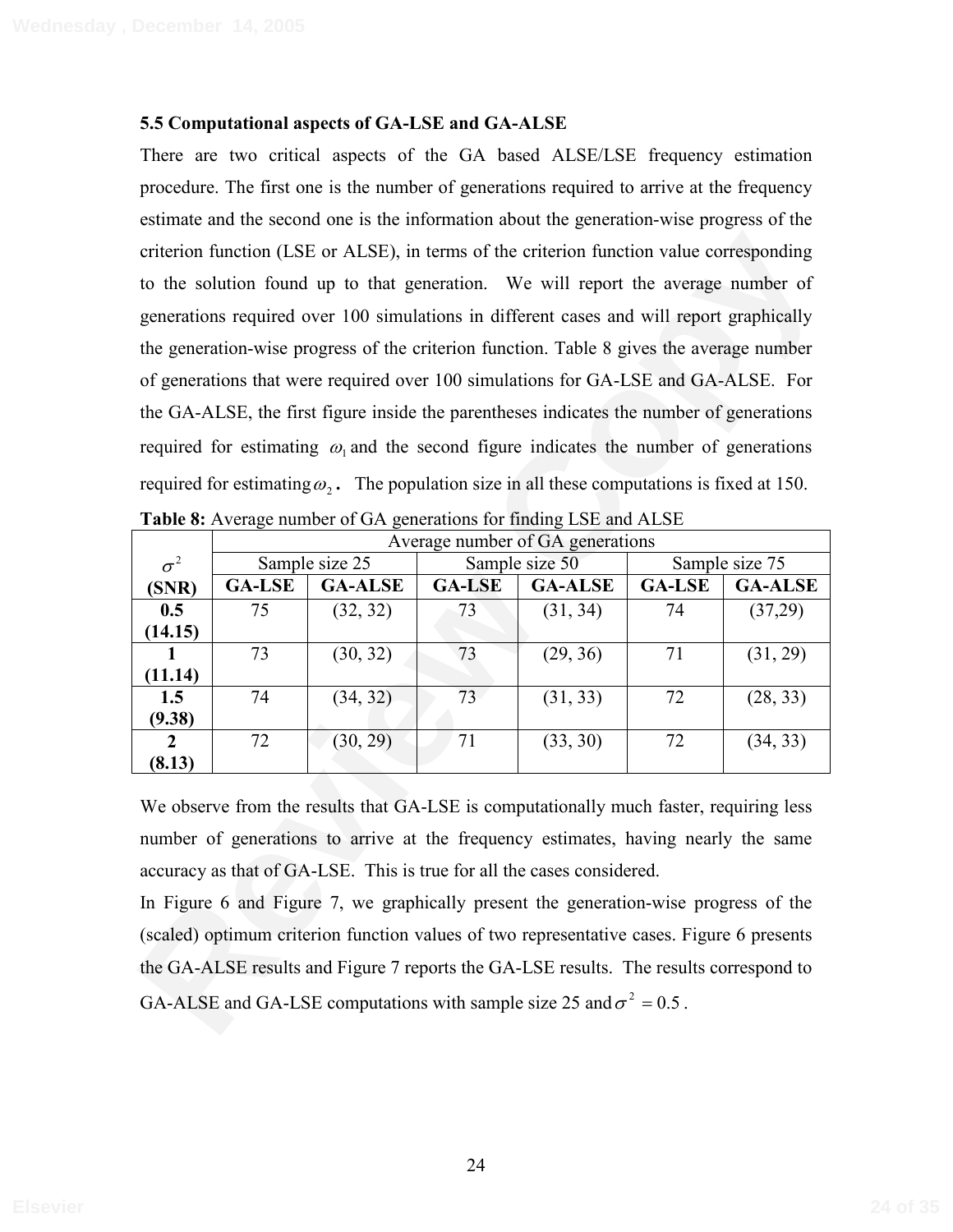

Figure 6: Generation-wise progress of the criterion function for GA-ALSE (frequency 1)



**Figure 7:** Generation-wise progress of the criterion function for GA-LSE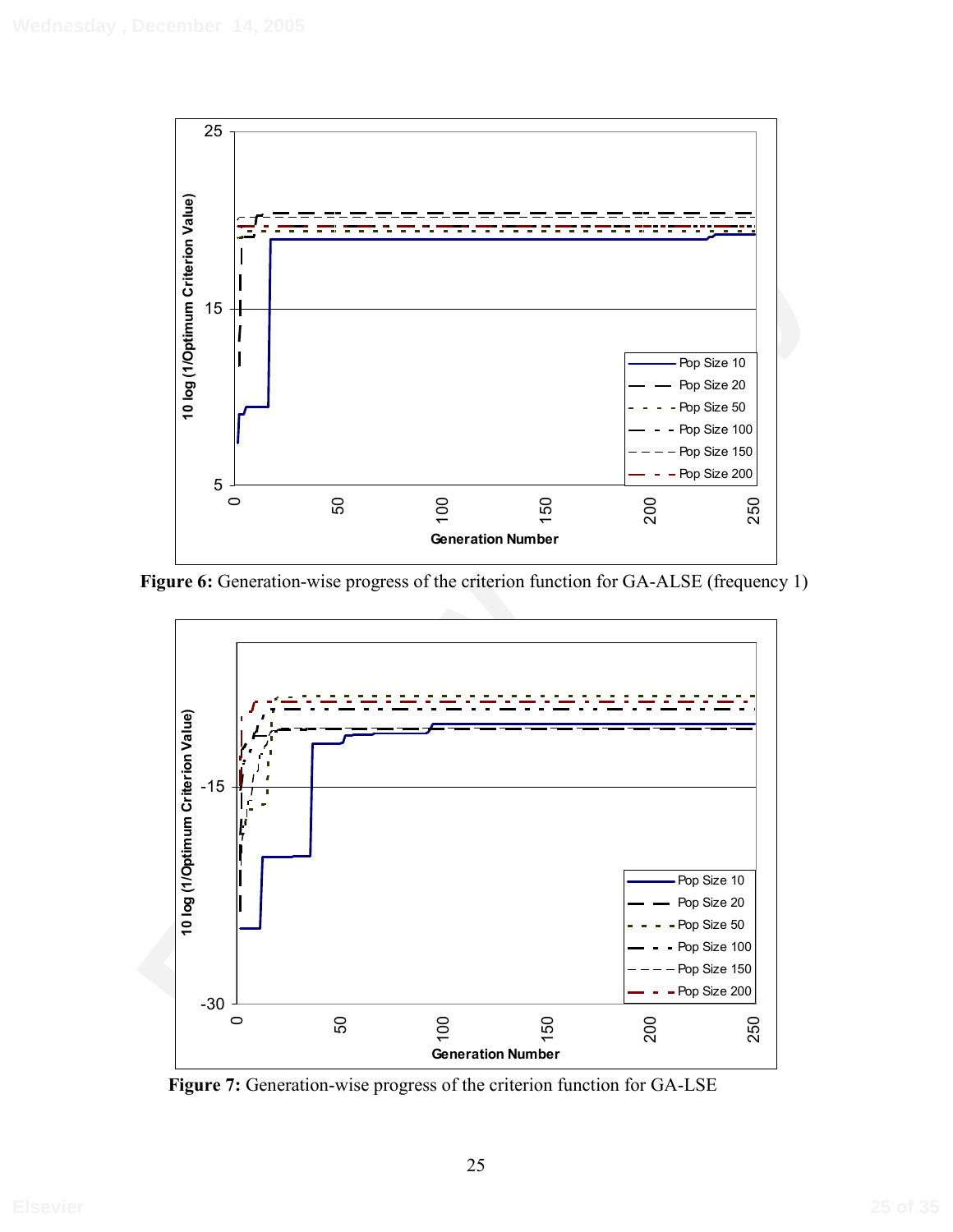From the above figures, we observe that, for both GA-LSE and GA-ALSE, optimum criterion function value stabilizes fairly fast, irrespective of the population size. On an average, the GA-ALSE achieves this stabilization of the optimum criterion function value earlier than the GA-LSE. It is also observed that, for both the methods, the final fitness values for different population sizes are very close. This further indicates that the performance of the proposed genetic algorithms based frequency estimation procedures do not significantly depend on the population size, provided the number of GA generations is reasonably large.

#### **5.6 Performance of GA-LSE and GA-ALSE in outlier contaminated datasets**

values for different population sizes are very close. This further indicates that the<br>performance of the proposed genetic algorithms based frequency estimation procedures<br>do not significantly depend on the population size We next investigate the effect of presence of various types of outliers on the GA-LSE and GA-ALSE frequency estimates, at different contamination levels. The data for the outlier simulation studies are generated in the following way. To contaminate a simulated dataset with *k*% outliers, we randomly choose *k*% of the total data points and generate the data corresponding to these points from a model different than the original simulation model (19). In the outlier simulation studies, we take the sample size as 25 and consider three different types of outliers. These are; (i) outlier observations are generated from a model with different amplitudes (we call these 'amplitude outliers'), (ii) outlier observations are generated from a model with different frequencies (we call these 'frequency outliers') and (iii) outlier observations are generated from a model with different noise structure (we call these 'noise outliers'). In case of the 'amplitude outliers', we consider the outlier data being generated from

$$
y(t) = 1.85 \exp(i2\pi (0.5)t) + 3.0 \exp(i2\pi (0.7)t) + \varepsilon(t); \quad t=1, \dots 25. \tag{21}
$$

 $\varepsilon(t)$  as in the formulation of model (16). For the 'frequency outliers', we consider the outlier data model as;

$$
y(t) = 2.0 \exp(i2\pi (0.35)t) + 3.0 \exp(i2\pi (0.7)t) + \varepsilon(t); \quad t=1, \dots, 25. \tag{22}
$$

Finally for the 'noise outliers', we consider the model (19) with  $\varepsilon(t)$  complex Gaussian having variance of it's real and imaginary parts as  $10(\sigma^2/2)$ . We consider three levels of outlier contaminations, (i) 4 out of 25 observations are outliers ( $\approx 16\%$ ), (ii) 6 out of 25 observations are outliers ( $\approx 24\%$ ) and (iii) 8 out of 25 observations are outliers ( $\approx 32\%$ ).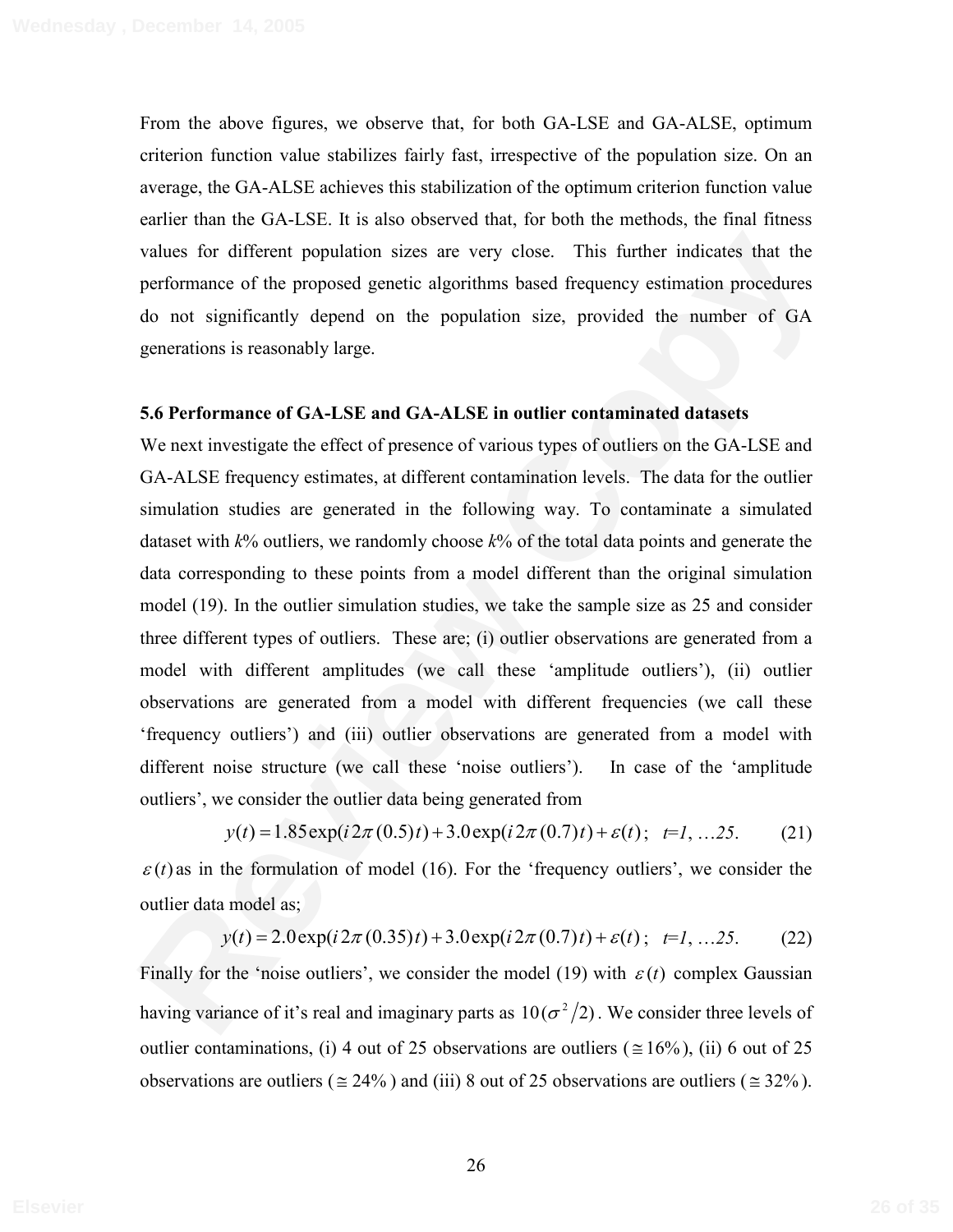$\sigma^2$  is varied from 0.5 (*SNR*  $\approx$  14.2) to 2.5 (*SNR*  $\approx$  7.2). We report the average estimates and the MSEs of the GA-LSE and GA-ALSE, over 100 simulation runs. For comparison of the performance of the proposed methods with usual method of least square frequency estimation, we report the results of Noise Space Decomposition (Kundu and Mitra [1995]) estimator initialized LSE using Quasi-Newton method with Levenberg-Marquardt adjustment (NSD-LM). The results for the 16% outliers are presented in Tables 9-11, 24% outliers in Tables 12-14 and 32% outliers in Tables 15-17.

[1995]) estimator initialized LSE using Quasi-Newton method with Levenberg-Marquardt adjustment (NSD-LM). The results for the 16% outliers are presented in Tables 9-11, 24% outliers in Tables 12-14 and 32% outliers in Tabl From the results of the outlier study, we observe that the proposed GA-LSE and GA-ALSE methods perform quite well with the levels and types of outliers considered in the simulation study. The outlier simulation study also brings forth the breakdown points of the proposed methods and the NSD-LM method, with respect to contamination and SNR levels. For the frequency outlier case, it is observed that the GA based methods and the usual method perform equally well at high SNR levels for 16% contamination. It is also observed that, as compared to the proposed methods, the usual method breaks down much earlier, with respect to outlier contamination and SNR levels. The NSD-LM breaks down around 7 SNR at 16% level, around 8 SNR at 24% and around 14 SNR at 32%. The proposed methods clearly outperform the NSD-LM beyond these breakdown points. The breakdown points of the GA based methods are around 7 SNR at 24% and 32% contamination levels. At these points, estimation of the frequency with lower contribution to signal energy deteriorates drastically. For the amplitude outlier case, we observe that the proposed methods as well as the usual NSD-LM perform quite well in all the scenarios considered and this type of outlier perturbation does not seem to have a significant effect. For the noise outlier case, once again, we observe that the proposed methods clearly outperform the usual NSD-LM at higher contamination levels, especially at low SNR levels. Performance of the proposed methods and the NSD-LM method are similar at high SNR levels at all the contamination levels. For the NSD-LM method, we observe that the breakdown points are at the SNR level of 8 at contamination levels 16% and 24%; and at the SNR level of 11 at 32% contamination level. For the GA-LSE and GA-ALSE methods, the respective breakdown points arrives much later, at around SNR level of 7 at 32% contamination level. We thus observe from the outlier simulation study that the proposed methods of frequency estimation seem to be fairly robust in presence of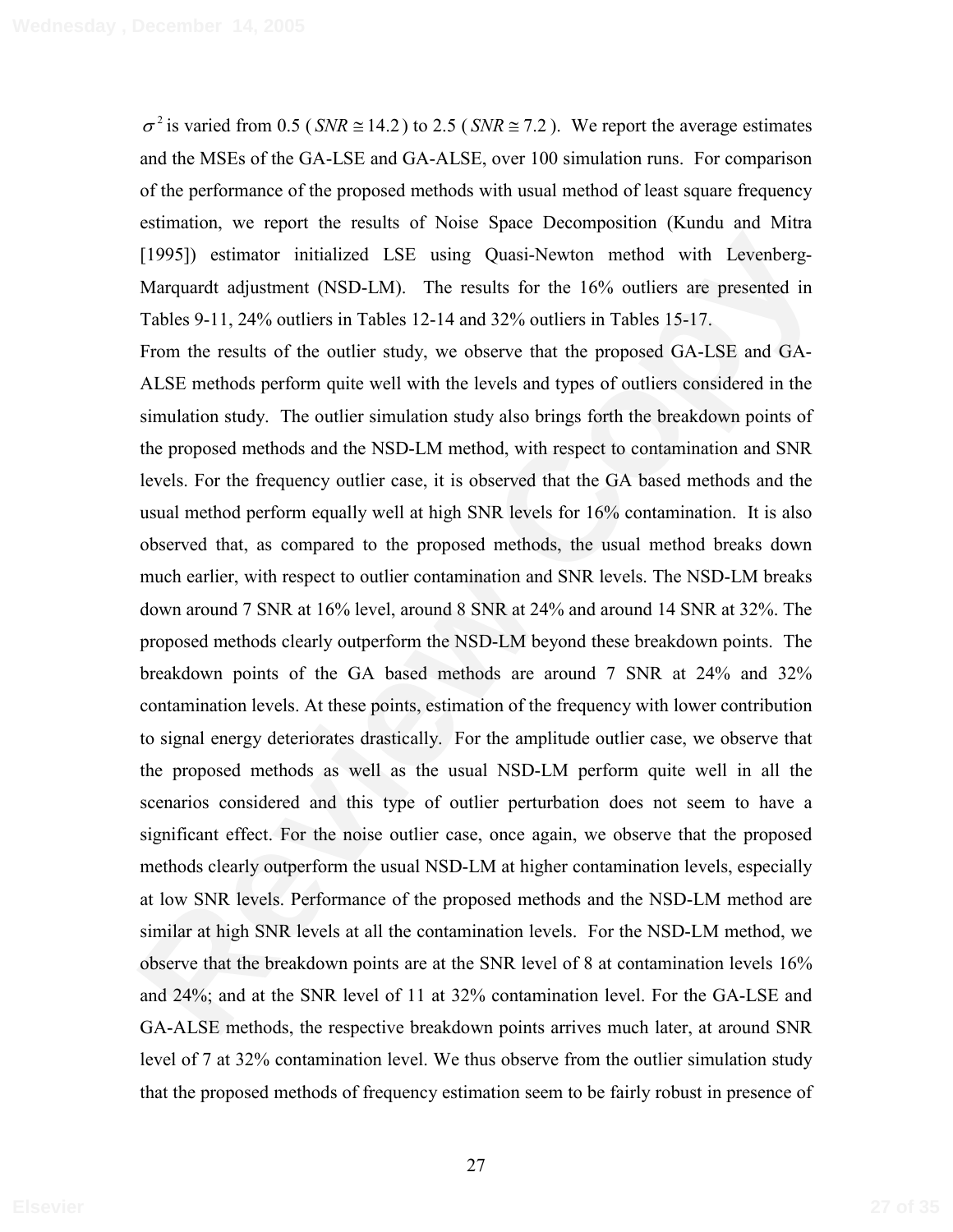outliers in the data and they have a reasonably high breakdown point, even at low SNR levels of the signal.

| $\sigma^2$   |            |               | Frequency 1: $\omega_1$ = 0.5 |               |               | Frequency 2: $\omega_2$ = 0.7 |             |
|--------------|------------|---------------|-------------------------------|---------------|---------------|-------------------------------|-------------|
| (SNR)        |            | <b>GA-LSE</b> | <b>GA-ALSE</b>                | <b>NSD-LM</b> | <b>GA-LSE</b> | <b>GA-ALSE NSD-LM</b>         |             |
| 0.5          | Av. Est.   | 0.5002        | 0.5002                        | 0.5006        | 0.7003        | 0.7014                        | 0.7001      |
| (14.15)      | <b>MSE</b> | 6.088E-6      | 6.200E-6                      | 5.697 E-6     | 1.934E-6      | 3.709E-6                      | 3.373 E-6   |
|              | Av. Est.   | 0.5006        | 0.5005                        | 0.5005        | 0.7002        | 0.7013                        | 0.7004      |
| (11.14)      | <b>MSE</b> | 6.969E-6      | 6.943E-6                      | 7.784 E-6     | 2.354E-6      | 3.832E-6                      | 2.568 E-6   |
| 1.5          | Av. Est.   | 0.5001        | 0.5001                        | 0.4994        | 0.7001        | 0.7013                        | 0.7005      |
| (9.38)       | <b>MSE</b> | 8.127E-6      | 8.392E-6                      | 8.104 E-6     | 3.361E-6      | 4.911E-6                      | 3.598 $E-6$ |
| $\mathbf{2}$ | Av. Est.   | 0.5002        | 0.5002                        | 0.5004        | 0.7004        | 0.7015                        | 0.7000      |
| (8.13)       | <b>MSE</b> | $1.163 E-5$   | 1.186 E-5                     | $1.131 E-5$   |               | 3.821 E-6 5.731 E-6 2.916 E-6 |             |
| 2.5          | Av. Est.   | 0.5001        | 0.5000                        | 0.4817        | 0.7000        | 0.7012                        | 0.6900      |
| (7.16)       | <b>MSE</b> |               | 1.465 E-5   1.499 E-5         | 0.0326        | $3.026 E-6$   | $4.124 E-6$                   | 0.0101      |

**Table 9:** GA-LSE, GA-ALSE and NSD-LM for 16% frequency outliers scenario

**Table 10:** GA-LSE, GA-ALSE and NSD-LM for 16% amplitude outliers scenario

|                |                        |                       | Frequency 1: $\omega_1$ = 0.5                                                                             |           |             | Frequency 2: $\omega_2$ = 0.7                     |           |
|----------------|------------------------|-----------------------|-----------------------------------------------------------------------------------------------------------|-----------|-------------|---------------------------------------------------|-----------|
| (SNR)          |                        | GA-LSE                | <b>GA-ALSE NSD-LM</b>                                                                                     |           |             | <b>GA-LSE</b> GA-ALSE NSD-LM                      |           |
| 0.5            | Av. Est.               | 0.5002                | 0.5002                                                                                                    | 0.5006    | 0.7003      | 0.7014                                            | 0.7001    |
| (14.15)        | <b>MSE</b>             | 6.088E-6              | 6.200E-6                                                                                                  | 5.697 E-6 | 1.934E-6    | 3.709E-6                                          | 3.373 E-6 |
| $\mathbf{1}$   | Av. Est.               | 0.5006                | 0.5005                                                                                                    | 0.5005    | 0.7002      | 0.7013                                            | 0.7004    |
| (11.14)        | <b>MSE</b>             | 6.969E-6              | 6.943E-6                                                                                                  | 7.784 E-6 | 2.354E-6    | 3.832E-6                                          | 2.568 E-6 |
| 1.5            | Av. Est.               | 0.5001                | 0.5001                                                                                                    | 0.4994    | 0.7001      | 0.7013                                            | 0.7005    |
| (9.38)         | <b>MSE</b>             | 8.127E-6              | 8.392E-6                                                                                                  | 8.104 E-6 | 3.361E-6    | 4.911E-6                                          | 3.598 E-6 |
| $\overline{2}$ | Av. Est.               | 0.5002                | 0.5002                                                                                                    | 0.5004    | 0.7004      | 0.7015                                            | 0.7000    |
| (8.13)         | <b>MSE</b>             | $1.163 E-5$           | 1.186 E-5                                                                                                 | 1.131 E-5 | 3.821 E-6   | 5.731 E-6                                         | 2.916 E-6 |
| 2.5            | Av. Est.               | 0.5001                | 0.5000                                                                                                    | 0.4817    | 0.7000      | 0.7012                                            | 0.6900    |
| (7.16)         | <b>MSE</b>             | 1.465 E-5 1.499 E-5   |                                                                                                           | 0.0326    | $3.026$ E-6 | 4.124 E-6                                         | 0.0101    |
|                |                        |                       |                                                                                                           |           |             |                                                   |           |
| $\sigma^2$     |                        |                       | Table 10: GA-LSE, GA-ALSE and NSD-LM for 16% amplitude outliers scenario<br>Frequency 1: $\omega_1$ = 0.5 |           |             |                                                   |           |
| (SNR)          |                        |                       |                                                                                                           |           |             | Frequency 2: $\omega_2$ = 0.7                     |           |
| 0.5            |                        | GA-LSE<br>0.5000      | <b>GA-ALSE NSD-LM</b><br>0.5000                                                                           | 0.5001    | 0.6999      | <b>GA-LSE</b> GA-ALSE NSD-LM<br>0.7013            | 0.7000    |
| (14.15)        | Av. Est.<br><b>MSE</b> | 1.591 E-6             | $1.623 E-6$                                                                                               | 1.374 E-6 | 5.466 E-7   | 2.996 E-6 6.309 E-7                               |           |
| 1              | Av. Est.               | 0.5002                | 0.5002                                                                                                    | 0.4999    | 0.7001      | 0.7015                                            | 0.7000    |
| (11.14)        | <b>MSE</b>             | 2.621 E-6             | 2.659 E-6                                                                                                 | 2.644 E-6 |             | 1.307 E-6 3.577 E-6 1.122 E-6                     |           |
| 1.5            | Av. Est.               | 0.4998                | 0.4997                                                                                                    | 0.5000    | 0.7000      | 0.7013                                            | 0.6999    |
| (9.38)         | <b>MSE</b>             | 4.288 E-6             | 4.406 E-6                                                                                                 | 4.127 E-6 | $1.827 E-6$ | 4.130 E-6                                         | 1.634 E-6 |
| $\overline{2}$ | Av. Est.               | 0.4998                | 0.4998                                                                                                    | 0.4998    | 0.6999      | 0.7013                                            | 0.6999    |
| (8.13)         | <b>MSE</b>             | 5.685 E-6             | 5.809 E-6                                                                                                 |           |             | 6.826 E-6 2.514 E-6 4.959 E-6 2.411 E-6           |           |
| 2.5<br>(7.16)  | Av. Est.               | 0.5002<br>$6.050 E-6$ | 0.5001<br>6.252 E-6                                                                                       | 0.5000    | 0.6999      | 0.7013<br>6.213 E-6 2.588 E-6 4.181 E-6 2.909 E-6 | 0.6999    |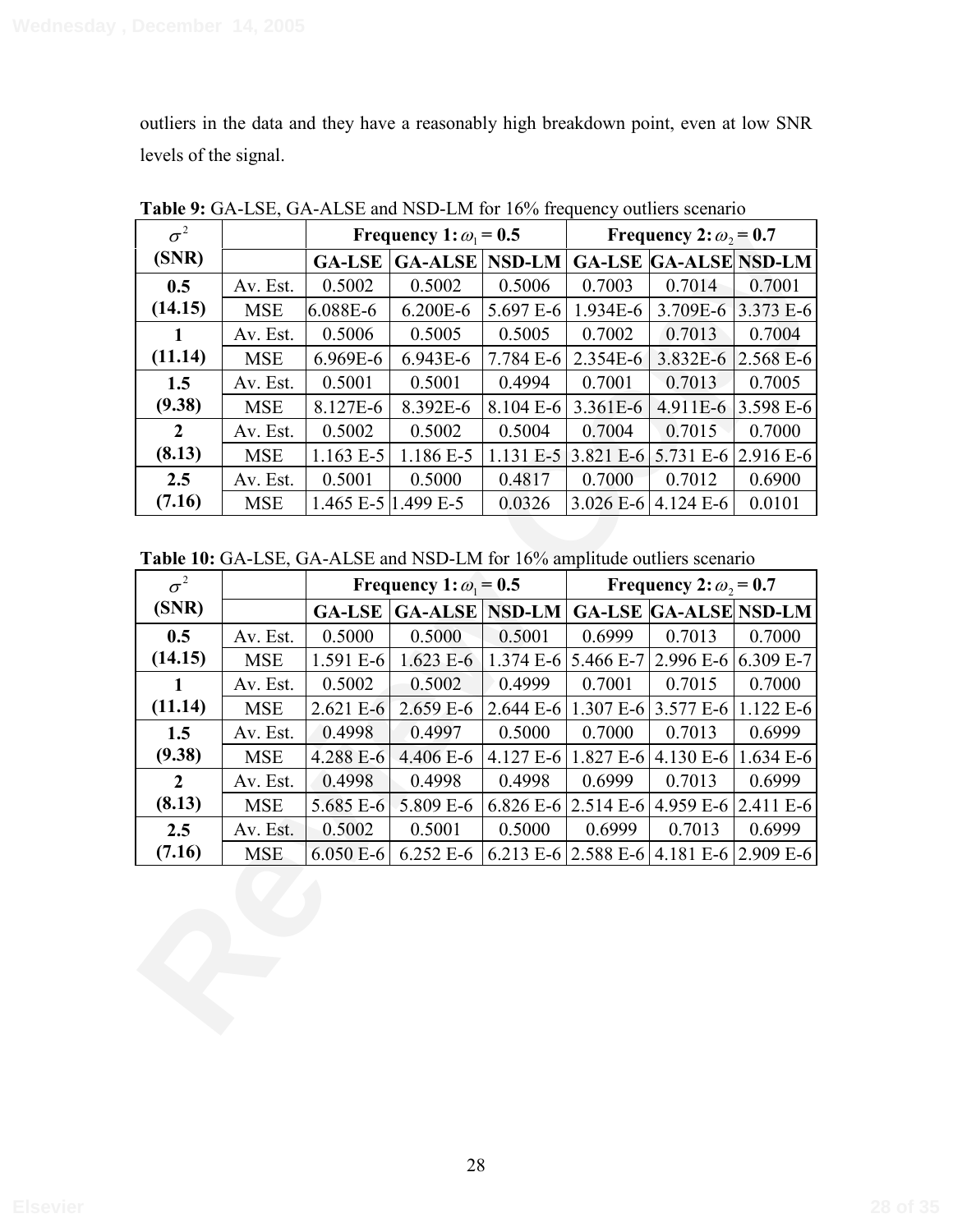| $\sigma^2$   |            |               | Frequency 1: $\omega_1$ = 0.5 |               |               | Frequency 2: $\omega_2$ = 0.7 |              |
|--------------|------------|---------------|-------------------------------|---------------|---------------|-------------------------------|--------------|
| (SNR)        |            | <b>GA-LSE</b> | <b>GA-ALSE</b>                | <b>NSD-LM</b> | <b>GA-LSE</b> | <b>GA-ALSE NSD-LM</b>         |              |
| 0.5          | Av. Est.   | 0.5000        | 0.5000                        | 0.4999        | 0.7001        | 0.7015                        | 0.7001       |
| (14.15)      | <b>MSE</b> | 3.235E-6      | 3.214E-6                      | 4.108 E-6     | 1.358E-6      | 3.474E-6                      | 1.213 E-6    |
| 1            | Av. Est.   | 0.4996        | 0.4995                        | 0.4997        | 0.6999        | 0.7013                        | 0.7000       |
| (11.14)      | <b>MSE</b> | 8.769E-6      | 8.998E-6                      | 6.356 E-6     | 2.767E-6      | 4.256E-6                      | 2.684 E-6    |
| 1.5          | Av. Est.   | 0.4997        | 0.4996                        | 0.4996        | 0.7002        | 0.7015                        | 0.7001       |
| (9.38)       | <b>MSE</b> | 1.019E-5      | $1.031E - 5$                  | 8.396 E-6     | 4.959E-6      | 6.631E-6                      | 4.259 E-6    |
| $\mathbf{2}$ | Av. Est.   | 0.4982        | 0.4982                        | 0.4968        | 0.6998        | 0.7011                        | 0.7007       |
| (8.13)       | <b>MSE</b> | $5.662 E-5$   | $6.292 E-5$                   | 5.364 E-4     | $6.594 E-6$   | $7.532 E-6$                   | $17.179 E-6$ |
| 2.5          | Av. Est.   | 0.5001        | 0.4999                        | 0.5120        | 0.7001        | 0.7013                        | 0.7167       |
| (7.16)       | <b>MSE</b> | $6.261 E-5$   | $6.302 E-5$                   | 0.0104        | 8.169 E-6     | $9.534 E-6$                   | 0.0224       |

**Table 11:** GA-LSE, GA-ALSE and NSD-LM for 16% noise outliers scenario

**Table 12:** GA-LSE, GA-ALSE and NSD-LM for 24% frequency outliers scenario

| $\mathbf{1}$                                                                                                                                             | Av. Est.                     | 0.4996                       | 0.4995                                             | 0.4997    | 0.6999     | 0.7013                                  | 0.7000        |  |  |
|----------------------------------------------------------------------------------------------------------------------------------------------------------|------------------------------|------------------------------|----------------------------------------------------|-----------|------------|-----------------------------------------|---------------|--|--|
| (11.14)                                                                                                                                                  | <b>MSE</b>                   | 8.769E-6                     | 8.998E-6                                           | 6.356 E-6 | 2.767E-6   | 4.256E-6                                | 2.684 E-6     |  |  |
| 1.5                                                                                                                                                      | Av. Est.                     | 0.4997                       | 0.4996                                             | 0.4996    | 0.7002     | 0.7015                                  | 0.7001        |  |  |
| (9.38)                                                                                                                                                   | <b>MSE</b>                   | 1.019E-5                     | $1.031E-5$                                         | 8.396 E-6 | 4.959E-6   | $6.631E-6$                              | 4.259 E-6     |  |  |
| $\overline{2}$                                                                                                                                           | Av. Est.                     | 0.4982                       | 0.4982                                             | 0.4968    | 0.6998     | 0.7011                                  | 0.7007        |  |  |
| (8.13)                                                                                                                                                   | <b>MSE</b>                   | 5.662 E-5                    | 6.292 E-5                                          | 5.364 E-4 | $6.594E-6$ | 7.532 E-6                               | 7.179 E-6     |  |  |
| 2.5                                                                                                                                                      | Av. Est.                     | 0.5001                       | 0.4999                                             | 0.5120    | 0.7001     | 0.7013                                  | 0.7167        |  |  |
| (7.16)                                                                                                                                                   | <b>MSE</b>                   | 6.261 E-5                    | 6.302 E-5                                          | 0.0104    |            | 8.169 E-6 9.534 E-6                     | 0.0224        |  |  |
| Table 12: GA-LSE, GA-ALSE and NSD-LM for 24% frequency outliers scenario<br>$\sigma^2$<br>Frequency 1: $\omega_1$ = 0.5<br>Frequency 2: $\omega_2$ = 0.7 |                              |                              |                                                    |           |            |                                         |               |  |  |
| (SNR)                                                                                                                                                    |                              |                              | <b>GA-LSE GA-ALSE NSD-LM GA-LSE GA-ALSE NSD-LM</b> |           |            |                                         |               |  |  |
| 0.5                                                                                                                                                      | Av. Est.                     | 0.5004                       | 0.5004                                             | 0.5008    | 0.7002     | 0.7012                                  | 0.6999        |  |  |
| (14.15)                                                                                                                                                  | <b>MSE</b>                   | 8.531 E-6                    | 8.724 E-6                                          | 7.267 E-6 |            | $3.254$ E-6 4.301 E-6 2.425 E-6         |               |  |  |
| 1                                                                                                                                                        | Av. Est.                     | 0.5010                       | 0.5010                                             | 0.4956    | 0.7000     | 0.7010                                  | 0.7003        |  |  |
| (11.14)                                                                                                                                                  | <b>MSE</b>                   | 1.313 E-5                    | 1.338 E-5                                          | 7.639 E-4 |            | 2.685 E-6 3.679 E-6 2.984 E-6           |               |  |  |
| 1.5                                                                                                                                                      | Av. Est.                     | 0.5008                       | 0.5008                                             | 0.4971    | 0.7002     | 0.7013                                  | 0.6999        |  |  |
| (9.38)                                                                                                                                                   | <b>MSE</b>                   | 1.243 E-5                    | 1.273 E-5                                          | 6.277 E-4 |            | 3.331 E-6 4.778 E-6 5.134 E-6           |               |  |  |
| $\overline{2}$                                                                                                                                           | Av. Est.                     | 0.5004                       | 0.5004                                             | 0.4924    | 0.7004     | 0.7014                                  | 0.7004        |  |  |
| (8.13)                                                                                                                                                   | <b>MSE</b>                   | 1.684 E-5                    | 1.729 E-5                                          |           |            | 2.066 E-3 3.261 E-6 4.952 E-6 5.141 E-6 |               |  |  |
| 2.5                                                                                                                                                      | Av. Est.                     | 0.4974                       | 0.4974                                             | 0.4402    | 0.7013     | 0.7023                                  | 0.7100        |  |  |
| (7.16)                                                                                                                                                   | <b>MSE</b>                   | 1.411 E-3                    | 1.412 E-3                                          | 0.2851    | 1.494 E-4  | 1.517 E-4                               | 0.0151        |  |  |
| Table 13: GA-LSE, GA-ALSE and NSD-LM for 24% amplitude outliers scenario<br>$\sigma^2$<br>Frequency 1: $\omega_1$ = 0.5<br>Frequency 2: $\omega_2$ = 0.7 |                              |                              |                                                    |           |            |                                         |               |  |  |
| (SNR)                                                                                                                                                    |                              | <b>GA-LSE</b>                | <b>GA-ALSE NSD-LM</b>                              |           |            | <b>GA-LSE</b> GA-ALSE NSD-LM            |               |  |  |
| 0.5                                                                                                                                                      | Av. Est.                     | 0.4998                       | 0.4998                                             | 0.5002    | 0.7000     | 0.7013                                  | 0.7000        |  |  |
| (14.15)                                                                                                                                                  | <b>MSE</b>                   | $1.608 E-6$                  | 1.673 E-6                                          |           |            | 1.467 E-6 5.490 E-7 3.011 E-6 4.039 E-7 |               |  |  |
| $\mathbf{1}$                                                                                                                                             | Av. Est.                     | 0.5000                       | 0.4999                                             | 0.4999    | 0.6999     | 0.7013                                  | 0.6999        |  |  |
| (11.14)                                                                                                                                                  | <b>MSE</b>                   | 3.249 E-6                    | 3.323 E-6                                          | 2.257 E-6 |            | 1.319 E-6 3.561 E-6                     | 1.256 E-6     |  |  |
| 1.5                                                                                                                                                      | Av. Est.                     | 0.5001                       | 0.5001                                             | 0.4999    | 0.7000     | 0.7014                                  | 0.6999        |  |  |
| (9.38)                                                                                                                                                   | <b>MSE</b>                   | 4.766 E-6                    | 4.848 E-6                                          |           |            | 4.007 E-6 1.838 E-6 4.131 E-6 2.185 E-6 |               |  |  |
| $\bullet$                                                                                                                                                | $\Lambda_{xx}$ $\Gamma_{04}$ | $\Omega$ c $\Omega$ $\Omega$ | 0.4000                                             | 0.4000    | 0.7002     | 0.7015                                  | $\alpha$ cooo |  |  |

| $\sigma^2$     |            |               | Frequency 1: $\omega_1$ = 0.5 |               | Frequency 2: $\omega_2$ = 0.7 |                       |             |  |
|----------------|------------|---------------|-------------------------------|---------------|-------------------------------|-----------------------|-------------|--|
| (SNR)          |            | <b>GA-LSE</b> | <b>GA-ALSE</b>                | <b>NSD-LM</b> | <b>GA-LSE</b>                 | <b>GA-ALSE NSD-LM</b> |             |  |
| 0.5            | Av. Est.   | 0.4998        | 0.4998                        | 0.5002        | 0.7000                        | 0.7013                | 0.7000      |  |
| (14.15)        | <b>MSE</b> | $1.608 E-6$   | $1.673 E-6$                   | 1.467 $E$ -6  | 5.490 E-7                     | $3.011 E-6$           | 4.039 E-7   |  |
| 1              | Av. Est.   | 0.5000        | 0.4999                        | 0.4999        | 0.6999                        | 0.7013                | 0.6999      |  |
| (11.14)        | <b>MSE</b> | 3.249 E-6     | 3.323 E-6                     | $2.257 E-6$   |                               | $1.319$ E-6 3.561 E-6 | 1.256 $E-6$ |  |
| 1.5            | Av. Est.   | 0.5001        | 0.5001                        | 0.4999        | 0.7000                        | 0.7014                | 0.6999      |  |
| (9.38)         | <b>MSE</b> | 4.766 $E-6$   | 4.848 E-6                     | $4.007 E-6$   | $1.838 E-6$                   | 4.131 E-6 2.185 E-6   |             |  |
| $\overline{2}$ | Av. Est.   | 0.5000        | 0.4999                        | 0.4999        | 0.7002                        | 0.7015                | 0.6999      |  |
| (8.13)         | <b>MSE</b> | 5.991 $E-6$   | $6.203 E-6$                   | 5.241 $E-6$   | $2.509 E-6$                   | $4.977 E-6$ 2.714 E-6 |             |  |
| 2.5            | Av. Est.   | 0.5006        | 0.5006                        | 0.5000        | 0.6998                        | 0.7012                | 0.7003      |  |
| (7.16)         | <b>MSE</b> | $6.883 E-6$   | 7.016 E-6                     | $6.084 E-6$   | $3.043 E-6$                   | 4.393 E-6 2.630 E-6   |             |  |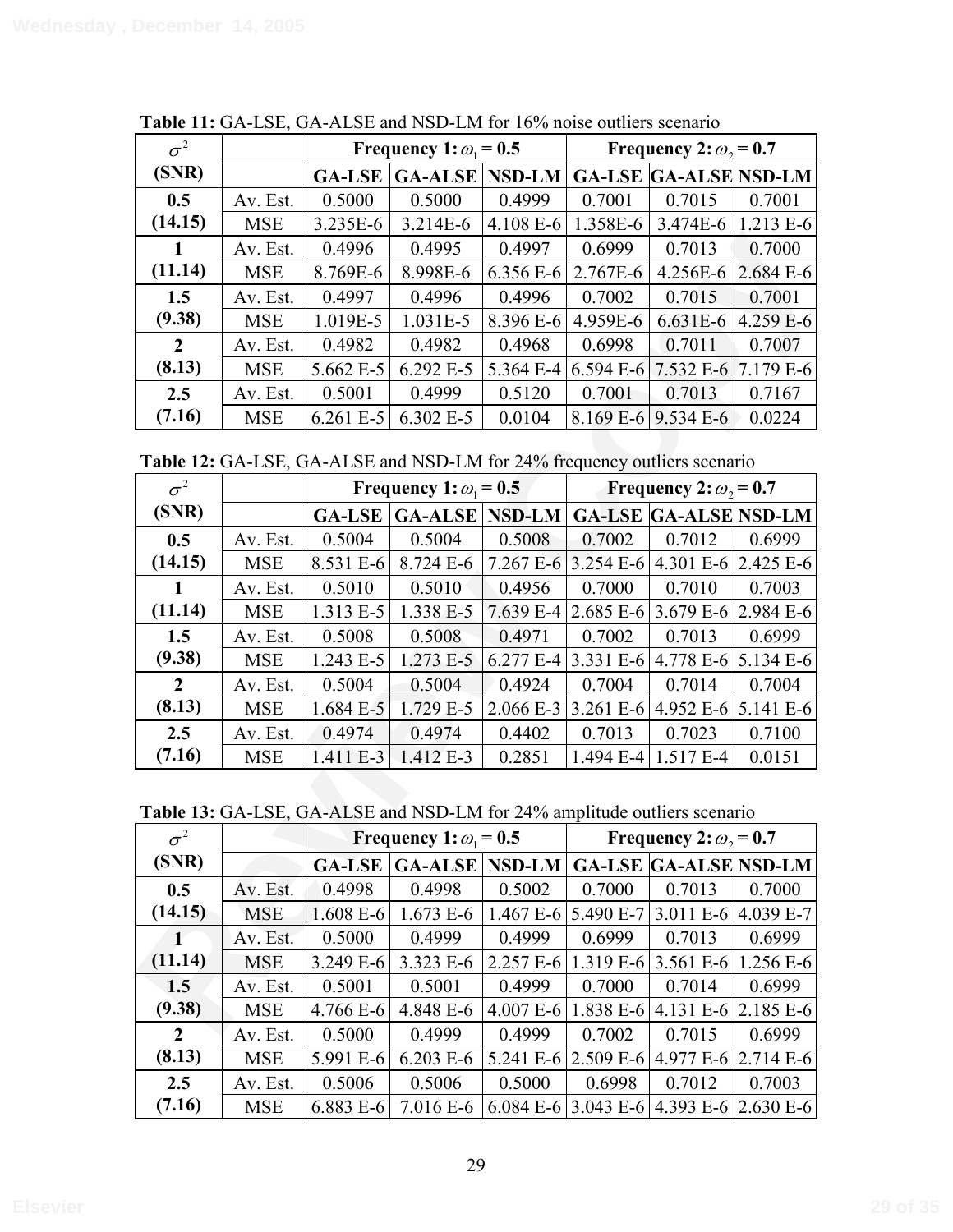| $\sigma^2$     |            | Frequency 1: $\omega_1$ = 0.5 |                |               | Frequency 2: $\omega_2$ = 0.7 |                       |             |  |
|----------------|------------|-------------------------------|----------------|---------------|-------------------------------|-----------------------|-------------|--|
| (SNR)          |            | <b>GA-LSE</b>                 | <b>GA-ALSE</b> | <b>NSD-LM</b> | <b>GA-LSE</b>                 | <b>GA-ALSE NSD-LM</b> |             |  |
| 0.5            | Av. Est.   | 0.5001                        | 0.5000         | 0.5001        | 0.7000                        | 0.7014                | 0.6997      |  |
| (14.15)        | <b>MSE</b> | 6.085E-6                      | $6.127E-6$     | 3.776 E-6     | 2.376E-6                      | 4.162E-6              | 2.171 E-6   |  |
| 1              | Av. Est.   | 0.4992                        | 0.4991         | 0.5003        | 0.7003                        | 0.7016                | 0.7001      |  |
| (11.14)        | <b>MSE</b> | 9.923E-6                      | 1.041E-5       | 7.333 E-6     | $3.697 E-6$                   | 6.338E-6              | 3.412 E-6   |  |
| 1.5            | Av. Est.   | 0.4999                        | 0.4998         | 0.4996        | 0.7003                        | 0.7016                | 0.6999      |  |
| (9.38)         | <b>MSE</b> | $1.803 E-5$                   | 1.877 E-5      | 1.139 E-5     | 7.181 E-6                     | 9.186 E-6             | $6.214 E-6$ |  |
| $\overline{2}$ | Av. Est.   | 0.5006                        | 0.5004         | 0.4922        | 0.7007                        | 0.7019                | 0.7024      |  |
| (8.13)         | <b>MSE</b> | 7.159 E-5                     | $7.261 E-5$    | 4.457 E-3     | 9.098 E-6                     | $1.173 E-5$           | 4.512 E-4   |  |
| 2.5            | Av. Est.   | 0.5016                        | 0.5016         | 0.3662        | 0.7001                        | 0.7013                | 0.7667      |  |
| (7.16)         | <b>MSE</b> | $1.462 E-4$                   | 1.451 E-4      | 0.6812        | 7.981 E-6                     | $9.559 E-6$           | 0.3672      |  |

**Table 14:** GA-LSE, GA-ALSE and NSD-LM for 24% noise outliers scenario

**Table 15:** GA-LSE, GA-ALSE and NSD-LM for 32% frequency outliers scenario

| $\mathbf{1}$                                                                                                                                             | Av. Est.                     | 0.4992        | 0.4991                                             | 0.5003    | 0.7003    | 0.7016                                  | 0.7001      |  |  |
|----------------------------------------------------------------------------------------------------------------------------------------------------------|------------------------------|---------------|----------------------------------------------------|-----------|-----------|-----------------------------------------|-------------|--|--|
| (11.14)                                                                                                                                                  | <b>MSE</b>                   | 9.923E-6      | $1.041E-5$                                         | 7.333 E-6 | 3.697 E-6 | 6.338E-6                                | 3.412 E-6   |  |  |
| 1.5                                                                                                                                                      | Av. Est.                     | 0.4999        | 0.4998                                             | 0.4996    | 0.7003    | 0.7016                                  | 0.6999      |  |  |
| (9.38)                                                                                                                                                   | <b>MSE</b>                   | 1.803 E-5     | 1.877 E-5                                          | 1.139 E-5 |           | 7.181 E-6 9.186 E-6 6.214 E-6           |             |  |  |
| $\overline{2}$                                                                                                                                           | Av. Est.                     | 0.5006        | 0.5004                                             | 0.4922    | 0.7007    | 0.7019                                  | 0.7024      |  |  |
| (8.13)                                                                                                                                                   | <b>MSE</b>                   | 7.159 E-5     | 7.261 E-5                                          | 4.457 E-3 |           | 9.098 E-6 1.173 E-5 4.512 E-4           |             |  |  |
| 2.5                                                                                                                                                      | Av. Est.                     | 0.5016        | 0.5016                                             | 0.3662    | 0.7001    | 0.7013                                  | 0.7667      |  |  |
| (7.16)                                                                                                                                                   | <b>MSE</b>                   | 1.462 E-4     | 1.451 E-4                                          | 0.6812    |           | 7.981 E-6 9.559 E-6                     | 0.3672      |  |  |
| Table 15: GA-LSE, GA-ALSE and NSD-LM for 32% frequency outliers scenario<br>$\sigma^2$<br>Frequency 1: $\omega_1$ = 0.5<br>Frequency 2: $\omega_2$ = 0.7 |                              |               |                                                    |           |           |                                         |             |  |  |
| (SNR)                                                                                                                                                    |                              |               | <b>GA-LSE GA-ALSE NSD-LM GA-LSE GA-ALSE NSD-LM</b> |           |           |                                         |             |  |  |
| 0.5                                                                                                                                                      | Av. Est.                     | 0.5011        | 0.5011                                             | 0.4824    | 0.7004    | 0.7014                                  | 0.7003      |  |  |
| (14.15)                                                                                                                                                  | <b>MSE</b>                   | 8.745 E-6     | 8.825 E-6                                          | 2.951 E-3 |           | 2.517 E-6 4.363 E-6 3.272 E-6           |             |  |  |
| 1                                                                                                                                                        | Av. Est.                     | 0.5008        | 0.5007                                             | 0.4728    | 0.7006    | 0.7016                                  | 0.7003      |  |  |
| (11.14)                                                                                                                                                  | <b>MSE</b>                   | 1.173 E-5     | 1.192 E-5                                          | 0.0138    |           | 3.021 E-6 5.269 E-6 4.564 E-6           |             |  |  |
| 1.5                                                                                                                                                      | Av. Est.                     | 0.5009        | 0.5008                                             | 0.4539    | 0.7003    | 0.7013                                  | 0.7010      |  |  |
| (9.38)                                                                                                                                                   | <b>MSE</b>                   | 1.639 E-5     | 1.669 E-5                                          | 0.0878    |           | $3.627 E-6$ 5.149 E-6                   | 1.208 E-3   |  |  |
| $\overline{2}$                                                                                                                                           | Av. Est.                     | 0.5019        | 0.5019                                             | 0.3822    | 0.7001    | 0.7011                                  | 0.7079      |  |  |
| (8.13)                                                                                                                                                   | <b>MSE</b>                   | 2.002 E-5     | 2.018 E-5                                          | 0.8688    |           | 4.296 E-6 5.509 E-6                     | 0.0491      |  |  |
| 2.5                                                                                                                                                      | Av. Est.                     | 0.5036        | 0.5058                                             | 0.3003    | 0.7013    | 0.7042                                  | 0.7397      |  |  |
| (7.16)                                                                                                                                                   | <b>MSE</b>                   | 1.321 E-3     | 1.744 E-3                                          | 0.9712    |           | 5.634 E-4 $ 4.711$ E-4                  | 0.0967      |  |  |
| Table 16: GA-LSE, GA-ALSE and NSD-LM for 32% amplitude outliers scenario<br>$\sigma^2$<br>Frequency 1: $\omega_1$ = 0.5<br>Frequency 2: $\omega_2$ = 0.7 |                              |               |                                                    |           |           |                                         |             |  |  |
| (SNR)                                                                                                                                                    |                              | <b>GA-LSE</b> | <b>GA-ALSE NSD-LM</b>                              |           |           | <b>GA-LSE</b> GA-ALSE NSD-LM            |             |  |  |
| 0.5                                                                                                                                                      | Av. Est.                     | 0.5000        | 0.4999                                             | 0.4999    | 0.7000    | 0.7013                                  | 0.6999      |  |  |
| (14.15)                                                                                                                                                  | <b>MSE</b>                   | $1.631 E-6$   | 1.692 E-6                                          |           |           | 1.132 E-6 5.689 E-7 3.140 E-6 5.457 E-7 |             |  |  |
| $\mathbf{1}$                                                                                                                                             | Av. Est.                     | 0.4995        | 0.4996                                             | 0.4998    | 0.7001    | 0.7014                                  | 0.6999      |  |  |
| (11.14)                                                                                                                                                  | <b>MSE</b>                   | 2.503 E-6     | 2.608 E-6                                          | 2.552 E-6 |           | 1.391 E-6 3.668 E-6                     | $1.021 E-6$ |  |  |
| 1.5                                                                                                                                                      | Av. Est.                     | 0.4997        | 0.4997                                             | 0.4999    | 0.6999    | 0.7013                                  | 0.7000      |  |  |
| (9.38)                                                                                                                                                   | <b>MSE</b>                   | 4.816 $E-6$   | 4.856 E-6                                          |           |           | 3.523 E-6 1.851 E-6 4.173 E-6 1.205 E-6 |             |  |  |
| $\bullet$                                                                                                                                                | $\Lambda_{xx}$ $\Gamma_{04}$ | 0.4000        | 0.4000                                             | 0.4000    | 0.7001    | 0.7015                                  | 0.7001      |  |  |

| $\sigma^2$   |            | Frequency 1: $\omega_1$ = 0.5 |                |               | Frequency 2: $\omega_2$ = 0.7 |                               |                     |  |
|--------------|------------|-------------------------------|----------------|---------------|-------------------------------|-------------------------------|---------------------|--|
| (SNR)        |            | <b>GA-LSE</b>                 | <b>GA-ALSE</b> | <b>NSD-LM</b> | <b>GA-LSE</b>                 | <b>GA-ALSE NSD-LM</b>         |                     |  |
| 0.5          | Av. Est.   | 0.5000                        | 0.4999         | 0.4999        | 0.7000                        | 0.7013                        | 0.6999              |  |
| (14.15)      | <b>MSE</b> | $1.631 E-6$                   | $1.692 E-6$    | $1.132 E-6$   | 5.689 E-7                     |                               | 3.140 E-6 5.457 E-7 |  |
| 1            | Av. Est.   | 0.4995                        | 0.4996         | 0.4998        | 0.7001                        | 0.7014                        | 0.6999              |  |
| (11.14)      | <b>MSE</b> | $2.503 E-6$                   | $2.608 E-6$    | $2.552 E-6$   | 1.391 $E-6$                   | $3.668 E-6$                   | $1.021 E-6$         |  |
| 1.5          | Av. Est.   | 0.4997                        | 0.4997         | 0.4999        | 0.6999                        | 0.7013                        | 0.7000              |  |
| (9.38)       | <b>MSE</b> | 4.816 $E-6$                   | 4.856 E-6      | $3.523 E-6$   | $1.851 E-6$                   | 4.173 $E-6$                   | $1.205 E-6$         |  |
| $\mathbf{2}$ | Av. Est.   | 0.4999                        | 0.4998         | 0.4998        | 0.7001                        | 0.7015                        | 0.7001              |  |
| (8.13)       | <b>MSE</b> | 6.231 $E-6$                   | 6.382 E-6      | 5.236 E-6     |                               | 2.529 E-6 5.016 E-6 2.395 E-6 |                     |  |
| 2.5          | Av. Est.   | 0.5002                        | 0.5001         | 0.4997        | 0.6999                        | 0.7013                        | 0.7001              |  |
| (7.16)       | <b>MSE</b> | 4.242E-6                      | 4.310 E-6      | 6.534 $E-6$   |                               | 3.288 E-6 5.017 E-6           | $3.680 E-6$         |  |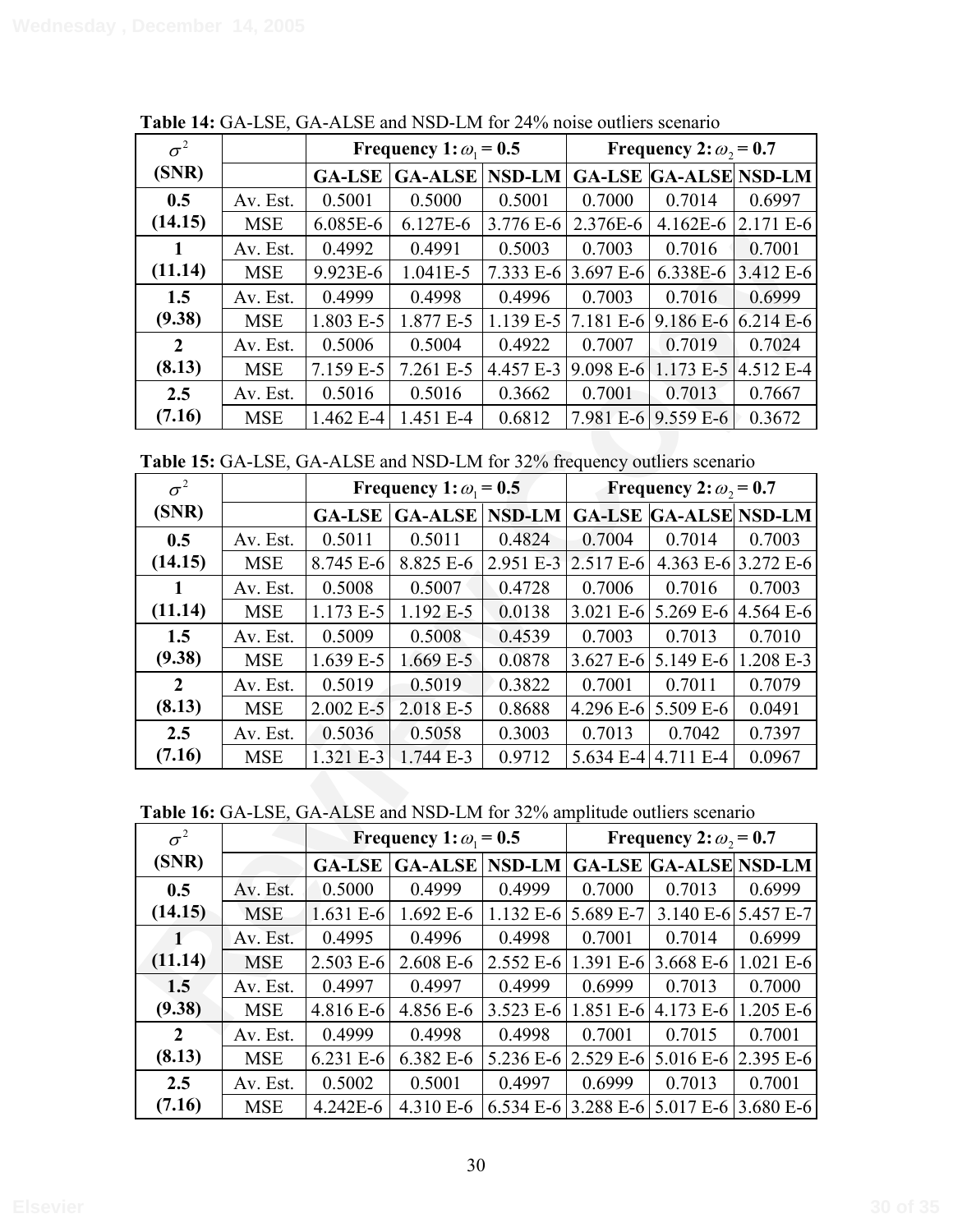| $\sigma^2$     |            |               | Frequency 1: $\omega_1$ = 0.5 |               | Frequency 2: $\omega_2$ = 0.7 |                       |           |  |
|----------------|------------|---------------|-------------------------------|---------------|-------------------------------|-----------------------|-----------|--|
| (SNR)          |            | <b>GA-LSE</b> | <b>GA-ALSE</b>                | <b>NSD-LM</b> | <b>GA-LSE</b>                 | <b>GA-ALSE NSD-LM</b> |           |  |
| 0.5            | Av. Est.   | 0.5000        | 0.5000                        | 0.4998        | 0.7000                        | 0.7013                | 0.7000    |  |
| (14.15)        | <b>MSE</b> | $4.214 E-6$   | 4.195 E-6                     | 5.475 E-6     | 2.295 E-6                     | $3.950 E-6$           | 2.058 E-6 |  |
| 1              | Av. Est.   | 0.4998        | 0.4997                        | 0.4991        | 0.6999                        | 0.7013                | 0.6999    |  |
| (11.14)        | <b>MSE</b> | 7.738 E-6     | 8.003 E-6                     | 1.358 E-4     | $3.265 E-6$                   | 4.829 E-6             | 4.715 E-6 |  |
| 1.5            | Av. Est.   | 0.4980        | 0.4979                        | 0.4994        | 0.6999                        | 0.7011                | 0.7001    |  |
| (9.38)         | <b>MSE</b> | 4.382 E-4     | 4.384 E-4                     | 1.395 E-4     | 4.898 E-6                     | $6.003 E-6$           | 6.488 E-6 |  |
| $\overline{2}$ | Av. Est.   | 0.5001        | 0.5000                        | 0.4784        | 0.6999                        | 0.7011                | 0.7091    |  |
| (8.13)         | <b>MSE</b> | 1.993 E-5     | $2.020 E-5$                   | 0.0421        | 9.308 E-6                     | $1.059 E-5$           | 0.0063    |  |
| 2.5            | Av. Est.   | 0.4999        | 0.4997                        | 0.2988        | 0.7056                        | 0.7067                | 1.0276    |  |
| (7.16)         | <b>MSE</b> | $1.543 E-3$   | 1.545 E-3                     | 3.5712        | 1.618 E-3                     | $1.627 E-3$           | 9.0657    |  |

**Table 17:** GA-LSE, GA-ALSE and NSD-LM for 32% noise outliers scenario

# **5. Conclusions**

1.1.4 Av. Est. 0.4998 0.4997 0.4991 0.6999 0.7013 0.6999<br>
1.1.1.4) MSE 7.738 E-6 1303 E-6 1.338 E-4 3.265 E-6 4.839 E-6 4.713 E-E6<br>
1.5 Av. Est. 0.4980 0.4979 0.4994 0.6999 0.7011 0.7001<br>
(9.38) MSE 4.382 E-4 4.384 E-4 1. In this paper, we propose two methods for frequency estimation of undamped superimposed exponential signals model. The proposed methods use generational GA, with elitism, to obtain least squares and approximate least squares estimates. The proposed GA-LSE method uses the elitist GA stochastic search procedure for locating the optima, with respect to the *M* unknown frequencies, of the concentrated likelihood function. The computationally efficient GA-ALSE solves for the unknown frequencies through a sequential *M* 1-dimensional GA for finding the approximate least squares estimators.

The proposed frequency estimation techniques differ from standard approaches of least squares frequency estimation in a number of ways. Firstly, the GA based least square frequency estimation technique search a population of possible optimal solutions in parallel. Secondly, the proposed methods do not require derivative information or other auxiliary information, only the levels of fitness influence the direction of search. Thirdly, the proposed methods being based on genetic algorithms, use probabilistic transition rules rather than deterministic ones. Because of these, the proposed procedure does not suffer from the drawbacks of the standard least square frequency estimation for this problem. Simulation results show that both GA-LSE and GA-ALSE gives frequency estimates that are nearly efficient in the sense that the mean square errors of the resultant estimates are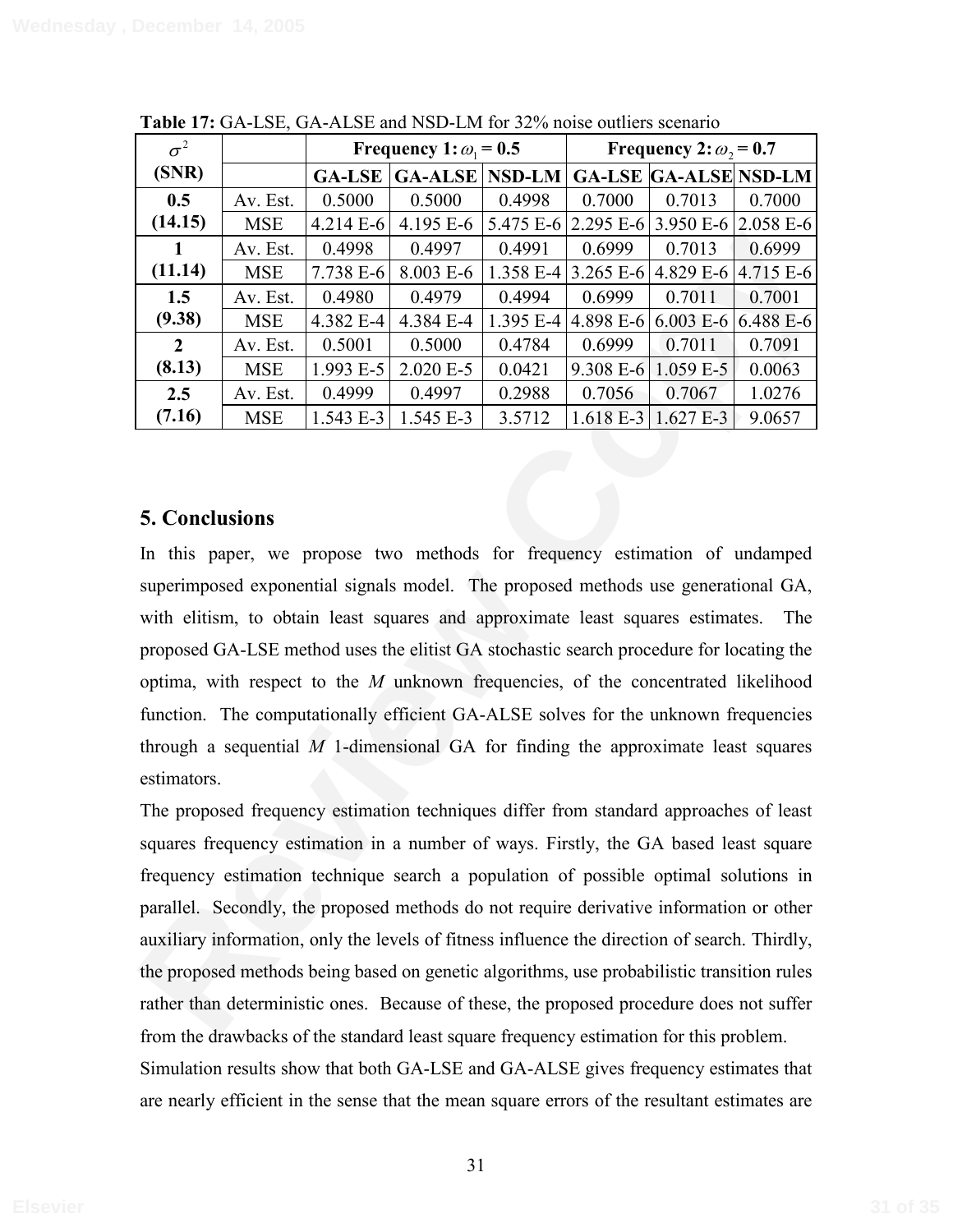equal or almost equal to the corresponding CRLB. It is further observed that, GA-ALSE is computationally much more efficient than the GA-LSE, with significant reduction in the computational time, attaining almost the same accuracy as that of GA-LSE, even for small sample sizes. The proposed methods appear to be fairly robust with respect to outliers present in the data and are able to resolve the frequencies with high level of accuracy, performing significantly better than the classical methods at high outlier contamination levels.

outliers present in the data and are able to resolve the frequencies with high level of<br>accuracy, performing significantly better than the classical methods at high outlier<br>contamination levels.<br>The proposed methods of fre The proposed methods of frequency estimation can easily be extended to other important signal processing models, known to have computational complexity and heavy dependence on initial value chosen for frequency estimation problem. Furthermore, we can extend the idea used in this paper to obtain M-estimates and other robust estimates, say, robust estimates based on least trimmed squares or least median squares type of approaches (Rousseeuw [1998]).

# **REFERENCES**

[1] Bai, Z. D., Rao, C. R., Chow, M. and Kundu, D., 2003. An efficient algorithm for estimating the parameters of superimposed exponential signals. Journal of Statistical Planning and Inference, 110, 23-34.

[2] Baker, J. E., 1987. Reducing bias and inefficiency in the selection algorithm, Proc. International Conference on Genetic Algorithms 2, 14-21.

[3] Bressler, Y. and MaCovski, A., 1986. Exact maximum likelihood parameters estimation of superimposed exponential signals in noise. IEEE Transactions on Acoustics Speech and Signal Processing, ASSP 34, 1081-1089.

[4] Caruana, R.A. and Schaffer, J.D., 1988. Representation and hidden bias: Gray vs. binary coding. Proc. 6<sup>th</sup> International Conference Machine Learning, 153-161.

[5] Chambers, L., 1995a. Practical Handbook of Genetic Algorithms: Applications, Vol.I, CRC Press, Florida.

[6] Chambers, L., 1995b. Practical Handbook of Genetic Algorithms: New Frontiers, Vol.II, CRC Press, Florida.

[7] De Jong, K.A., 1975. An analysis of the behavior of a class of genetic adaptive systems. PhD thesis, University of Michigan**.**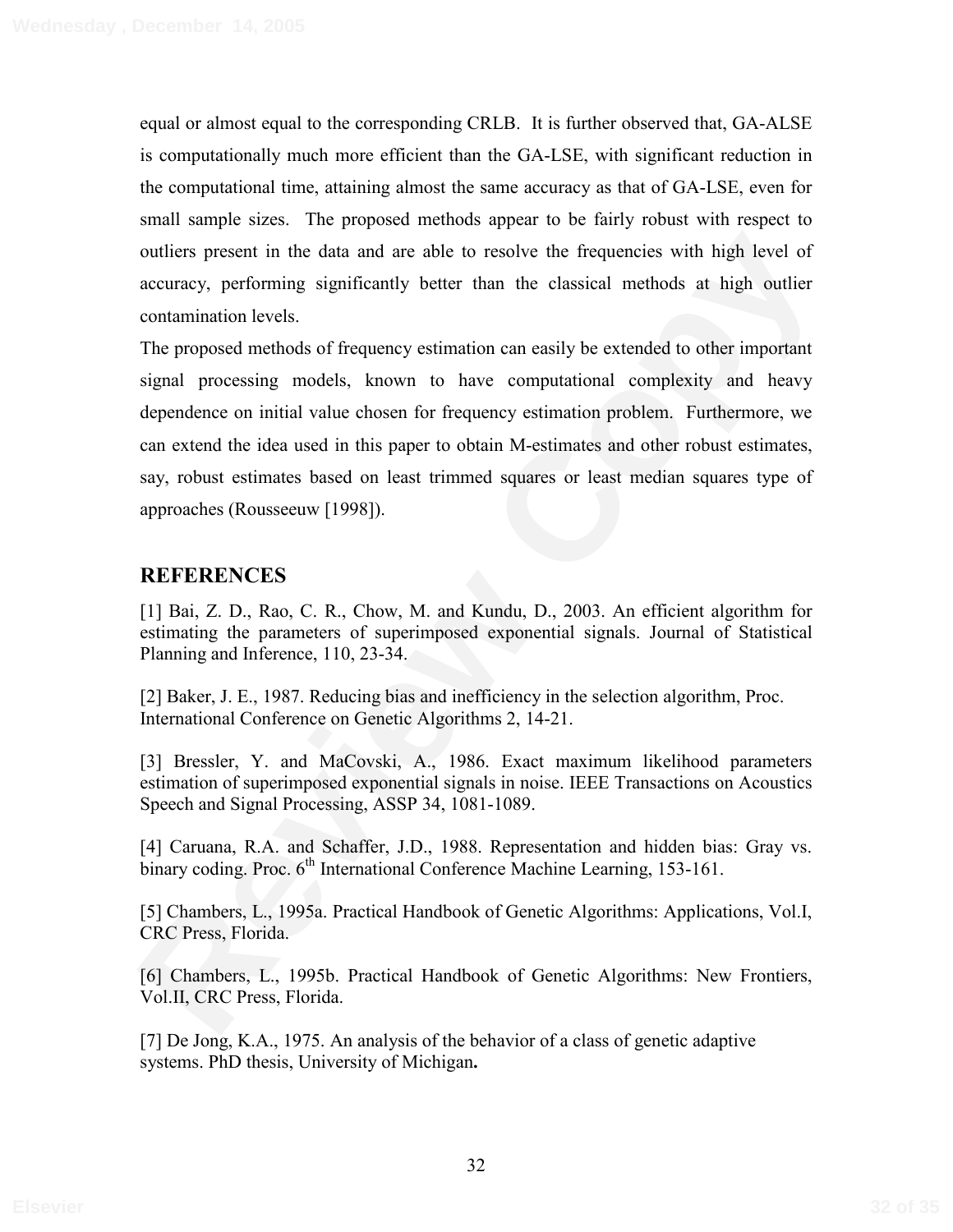[8] Goldberg, D. E., 1989. Genetic algorithms in Search, Optimization, and Machine Learning*, Addison-Wesley.* 

[9] Hollstien, R.B., 1971. Artificial genetic adaptation in computer control systems, Doctoral Dissertation, University of Michigan, Dissertation Abstracts International, 32(3), 1510B, University Microfilms No. 71-23,773.

[10] Hwang, J.K. and Chen, Y.C., 1993. A combined detection-estimation algorithm for the harmonic-retrieval problem. Signal Processing, 30, 177-197.

[11] Kannan, N. and Kundu, D., 1994. On modified EVLP and ML methods for estimating superimposed exponential signals. Signal Processing, 39, 223-233.

[12] Kumaresan, R., Scharf, L. L. and Shaw, A. K., 1986. An algorithm for pole-zero modeling and spectral analysis. IEEE Transactions on Acoustics, Speech, and Signal Processing, ASSP 34, 637-640.

[13] Kundu, D., 1993. Estimating the Parameters of Undamped Exponential Signals. Technometrics, 35, 215 – 218.

[14] Kundu, D. and Mitra, A., 1995. Consistent method of estimating the superimposed exponential signals. Scandinavian Journal of Statistics, 22, 73-82.

[15] Kundu, D. and Mitra, A., 2000a. Detecting the number of signals of undamped exponential model using cross validation. Signal Processing, 80, 525-534.

22(3), 13100s, University Micknumins 30. 71223,773.<br> **Review Copyright English Colorn, 2.C.** 1993. A combined detection-estimation algorithm for<br>
[10] Hwaman, N. and Kundu, D., 1994. On modified EVLP and ML methods for<br>
es [16] Kundu, D. and Mitra, A., 2000b. Asymptotic theory of the least squares estimator of superimposed exponential signals. American Journal of Mathematical and Management Sciences, 20, 345-365.

[17] Li, J. and Stoica, P., 1996. Efficient mixed-spectrum estimation with applications to target feature extraction. IEEE Transactions on Signal Processing, 44, 281-295.

[18] Pisarenko, V. F., 1973. The retrieval of harmonics from a covariance function. Geophysical Journal of the Royal Astronomical Society, 33, 347-366.

[19] Quagliarella, D., Periaux, J., Poloni C. and Winter, G., 1997, Genetic Algorithms in Engineering and Computer Science, John Wiley and Sons.

[20] Quinn, B. G., 1994. Estimating frequency by interpolation using Fourier coefficients, IEEE Transactions on Signal Processing, 42, 1264-1268.

[21] Rao, C. R. and Zhao, L. C., 1993. Asymptotic behavior of the maximum likelihood estimators of superimposed exponential signals. IEEE Transactions on Acoustics Speech and Signal Processing, 41, 1461-1463.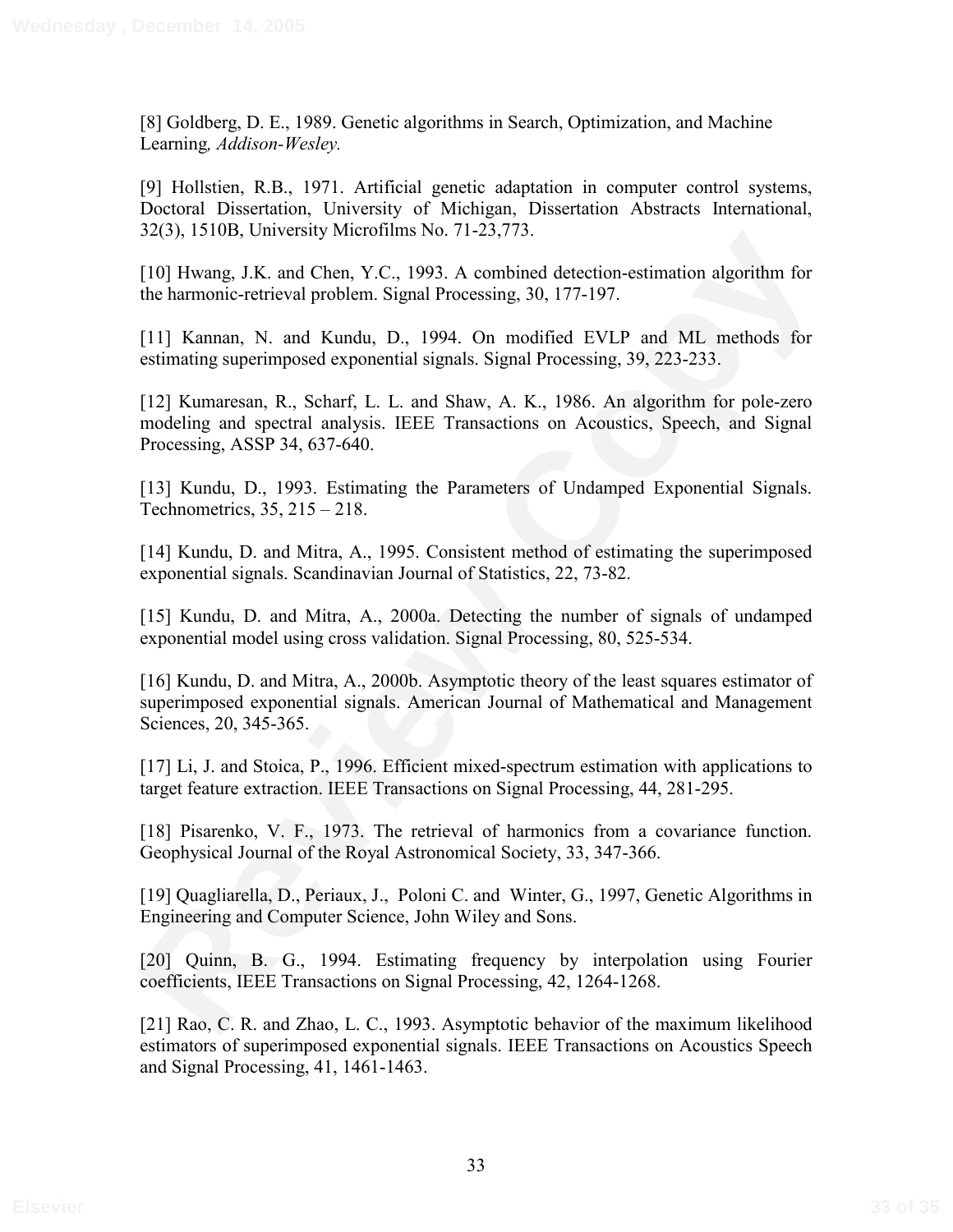[22] Rousseeuw, P.J., 1998. Robust estimation and identifying outliers, H.M. Wadsworth (Ed.), Handbook of Statistical Methods for Engineers and Scientists, McGraw-Hill, New York, Chapter 17.

[23] Roy, R. and Kailath, T., 1989. ESPRIT: Estimation of signal parameters via rotational invariance techniques. IEEE Transactions on Acoustics, Speech, and Signal Processing, ASSP-37, 984-995.

[24] Schmidt, R. O., 1979. Multiple emitter location and signal parameter estimation. Proc. RADC, Spectral Estimation Workshop, Rome, NY, pp. 243-258.

[25] Stoica, P., and Moses, R., 2003. Spectral Analysis of Signals, Prentice Hall, Upper Saddle River, New Jersey.

[26] Stoica, P., Moses, R. L., Friedlander, B. and Söderström, T., 1989. Maximum likelihood estimation of the parameters of multiple sinusoids from noisy measurements. IEEE Transactions on Acoustics, Speech, and Signal Processing ASSP 37, 378-392.

[27] Stoica, P. and Nehorai, A., 1989. Statistical analysis of two nonlinear least-squares estimators of sine-wave parameters in the colored-noise case. Circuits, Systems, and Signal Processing, 8, 3-15.

otationar myadiane techniques. Ent. Final catomic in Actuaties, spectra, and signal<br>Processing, ASSP-37, 984-995.<br>
[24] Schmidt, R. O., 1979. Multiple emitter location and signal parameter estimation.<br>
Proc. RADC, Spectral [28] Thierens, D., 1997. Selection schemes, elitist recombination, and selection intensity. In T. Back (Ed.), Proceedings of the Seventh International Conference on Genetic Algorithms,152-159, San Francisco, U.S.A.

[29] Tufts, D. W. and Kumaresan, R., 1982. Estimation of frequencies of multiple sinusoids: Making linear prediction perform like maximum likelihood. Proceedings of the IEEE 70, 975-989.

[30] Ulrych, T.J. and Clayton, R.W., 1976. Time series modeling and maximum entropy. Phys. Earth and Planetary Interiors, 12, 188-200.

[31] Yokose, Y., Cingoski, V., Kaneda, K. and Yamashita, H., 2000. Performance Comparison Between Gray Coded and Binary Coded Genetic Algorithms for Inverse Shape Optimization of Magnetic Devices, Applied Electromagnetics, 115- 120.